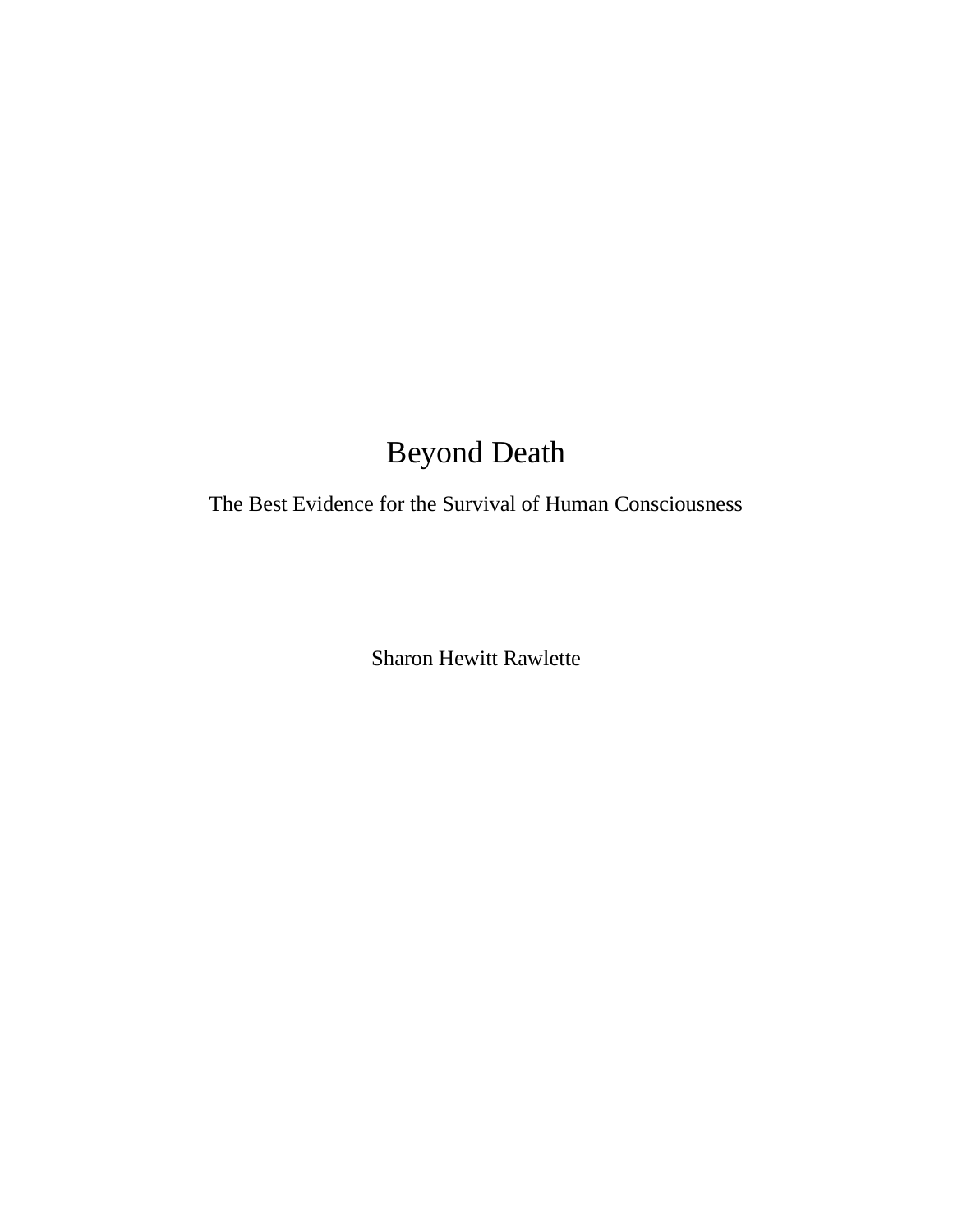# **Beyond Death The Best Evidence for the Survival of Human Consciousness**

By Sharon Hewitt Rawlette

In the last 150 years, a number of scientists, medical doctors, and other highly qualified investigators have diligently collected a wide variety of data pointing to the continuing existence of some portion of human consciousness after death of the body. This essay will lay out the most pertinent elements of that accumulated data and argue that they strongly support the hypothesis of survival of human consciousness after permanent bodily death.

My discussion of the evidence is divided into two parts:

- Part I lays out the *third-person evidence for survival*: that is, evidence from the perspective of observers who are still on this side of death but who have experienced something that appears to point to the continued consciousness of someone whose body is no longer alive. This third-person evidence comes from phenomena such as apparitions of the dead, dreams, mediumship, and poltergeists.
- Part II looks at *first-person evidence*: evidence from the perspective of observers who have themselves experienced dying and remember maintaining consciousness afterward. This evidence comes not only from people who have had near-death experiences but also from those who remember living previous lives in other bodies and/or being conscious in a disembodied state between lives.

The fact that there is extensive evidence for survival from both third-person and first-person perspectives is extremely important. As I will argue, the extensive cross-validation between these types of evidence cripples the strongest skeptical arguments that have been brought against each category considered alone and makes the hypothesis of survival of permanent bodily death the best explanation for the evidence considered as a whole.

# **I. Third-Person Evidence for Survival**

In 1984, the NORC General Social Survey found that, among Americans who had suffered the death of a spouse, 53% reported experiencing some kind of after-death contact.<sup>1</sup> Results were

<sup>&</sup>lt;sup>1</sup> This survey did not ask respondents to specify whether the experienced contacts were with the deceased spouse or with someone else. Andrew M. Greeley, *Religious Change in America* (Cambridge, MA: Harvard University Press, 1989), 105.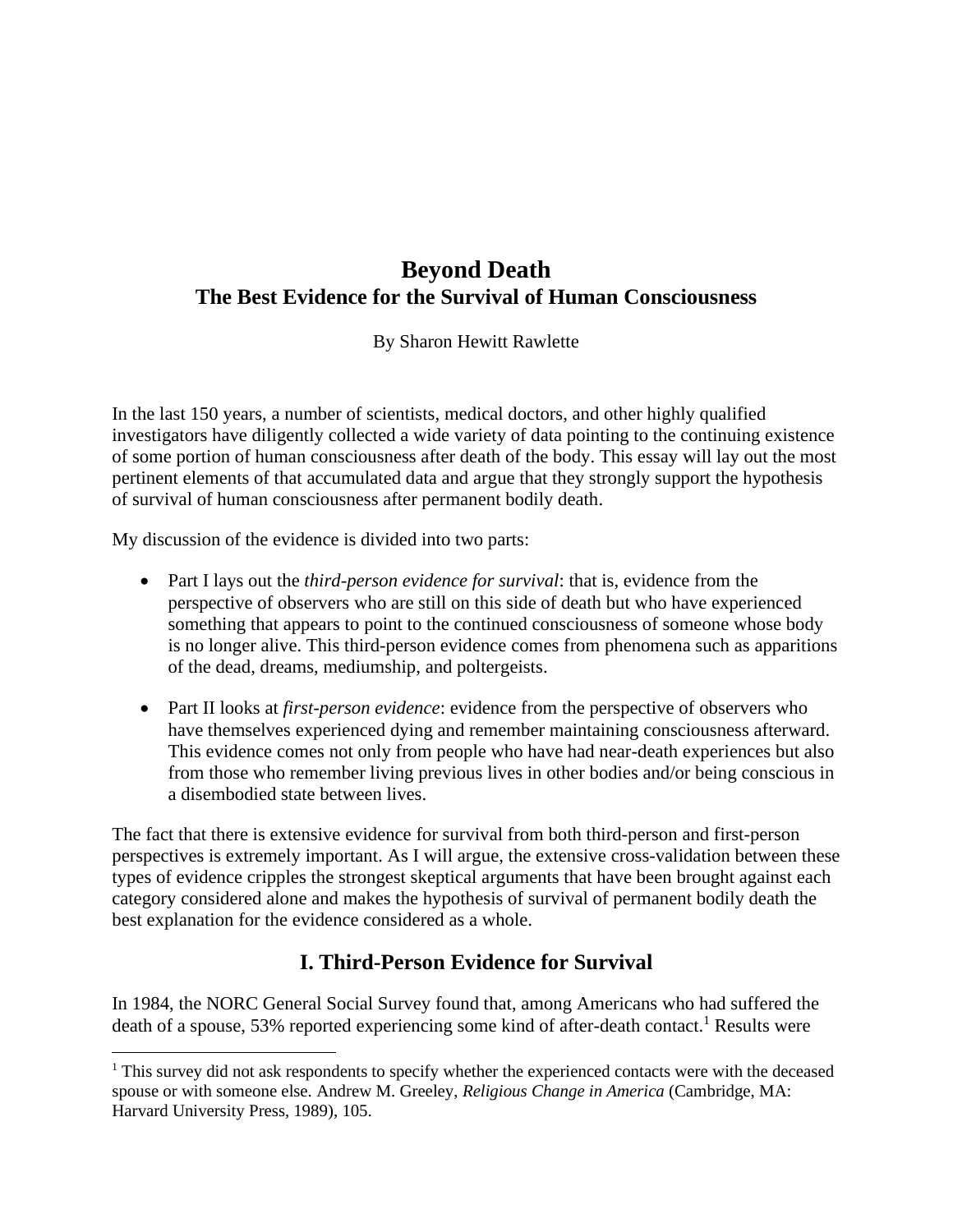much the same in Britain. In Wales, 47% of interviewees reported seeing, hearing, and/or feeling their departed spouse (though only a quarter of them ever told anyone else about the experience),<sup>2</sup> and a survey of widows in London reported that 46% of them believed they'd had after-death contact with their deceased husband.<sup>3</sup> If we look beyond those who have lost spouses, surveys show that somewhere between 36-42% of the American public feel they've "really been in touch with" someone who has died.<sup>4</sup>

Clearly, the question is not whether people have experiences that *seem* to be contact from the deceased. They obviously do. It is rather whether these experiences offer any indication of being genuine evidence for the survival of human consciousness beyond the death of the body, or whether they can all be satisfactorily explained in some other way.

In our examination of this third-person evidence for survival, we will look at six main types of apparent after-death contact and the evidential support that each of them gives to the survival hypothesis. We will begin with an in-depth examination of after-death apparitions and then move on to dreams, mental mediumship, physical mediumship and poltergeists, phantom phone calls, and finally conclude with a discussion of meaningful coincidence or "synchronicity." For each of these phenomena, we'll look at a range of evidential characteristics they present, including occurring before the experiencer has been informed of the death, being observed by multiple people and by those with no emotional connection to the deceased ("bystanders"), showing goaldirected behavior, exhibiting interactivity, providing verifiable new information, and showing continuity with the way these phenomena have been used for psychic communication by living people. We'll also look at the strengths and weaknesses of some of the alternative hypotheses used to explain apparent contacts with the dead.

#### *1. Apparitions*

Let's start with one of the most common types of ostensible after-death communication: apparitions. The late Icelandic psychologist Erlendur Haraldsson, one of the preeminent investigators of after-death communication in the last few decades, reported that visual experiences of the deceased constituted 67% of the cases he collected of apparent contact with the dead while in a waking state.<sup>5</sup> But apparitions aren't only a visual phenomenon. Many apparitions are heard to speak, and others actually touch the perceiver. According to one of Haraldsson's informants, the apparition "held out her hand, grasped my fingers hard and said: 'Hello there.' … I had seen spirits before, [but] I had never seen the like of this and never touched one, not one which seemed to be of flesh and blood."<sup>6</sup> While such lifelike apparitions

<sup>2</sup> W. Dewi Rees, "The Hallucinations of Widowhood," *British Medical Journal* 4 (Oct 2, 1971): 37-41, accessible at [https://www.ncbi.nlm.nih.gov/pmc/articles/PMC1799198/pdf/brmedj02669-0049.pdf.](https://www.ncbi.nlm.nih.gov/pmc/articles/PMC1799198/pdf/brmedj02669-0049.pdf)

<sup>3</sup> Peter Marris, *Widows and Their Families* (London: Routledge & Kegan Paul, 1958).

<sup>&</sup>lt;sup>4</sup> The NORC General Social Survey asked this question in four different years, with the following percentage of positive responses: 42% in 1984, 40% in 1988, 36% in 1989, and 40% in 1991. See NORC's GSS online Data Explorer: [https://gssdataexplorer.norc.org/variables/319/vshow.](https://gssdataexplorer.norc.org/variables/319/vshow)

<sup>5</sup> Erlendur Haraldsson, *The Departed Among the Living: An Investigative Study of Afterlife Encounters* (Guildford, UK: White Crow Books, 2012), 2.

<sup>6</sup> Haraldsson, *The Departed Among the Living*, 212.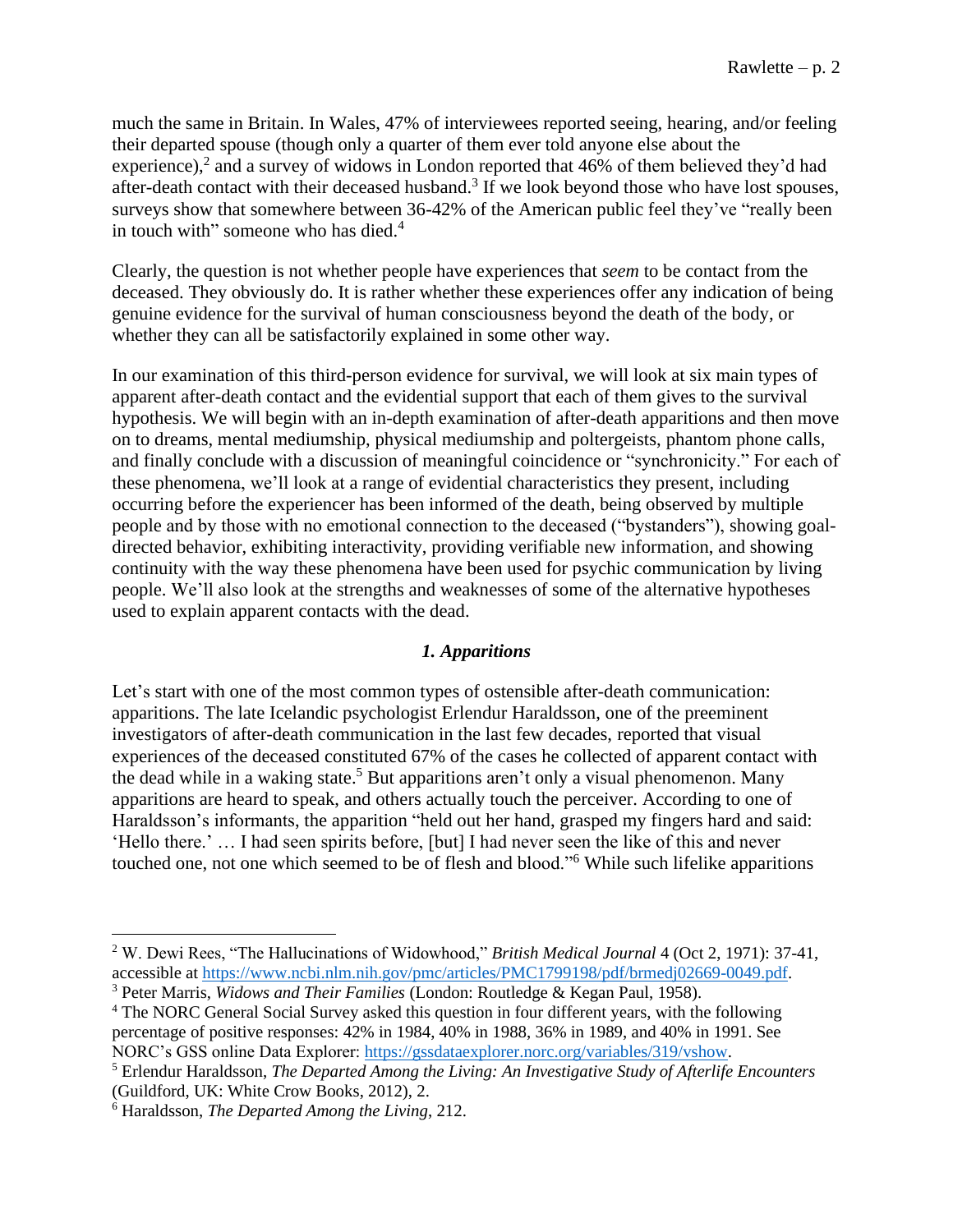could conceivably be very vivid hallucinations, several pieces of evidence count in favor of at least some apparitions' being genuine contacts with the consciousness of the deceased.

## *Apparitions Occurring Before Knowledge of the Death*

One of the strongest pieces of evidence that apparitions are not mere hallucinations induced by grief or wishful thinking is the fact that people often see an apparition before they were even informed of the death of the person involved.

Cases like this go all the way back to the earliest years of parapsychological research. For instance, in 1860, Robert Dale Owen published his personal investigation of the case of a British military captain, Captain Wheatcroft. Wheatcroft was stationed in India, but on the night of November 14-15, 1857, he apparently appeared to his wife beside her bed back in Cambridge, England. She said that she saw him bent forward, as if suffering, and that he appeared to be trying to speak but no sound came out. After a minute or so, he vanished. This experience led the captain's wife to suspect he'd been killed or badly wounded, but it wasn't until the following month that she got word her husband had died on November 15. When she heard this, however, she felt sure that the date she was given was wrong and that her husband must have died the previous day, November 14, *before* she saw him appear. Wheatcroft's lawyer also subsequently discovered that another woman of his acquaintance had experienced an apparition of a man corresponding to the captain's description, bent over in pain, and that this apparition had happened around 9pm on November 14. This, too, seemed to support the idea that there was a problem with the reported date of death. Indeed, a few months later, a man who was an eyewitness to Wheatcroft's death confirmed that he had in fact died on November 14. This was the date inscribed on his grave in India, and the British War Office records were subsequently corrected to reflect this. 7

Here's another carefully investigated case in which an apparition provided otherwise unknown information about the death of the person involved. A 17-year-old girl named Minnie Wilson was living at a convent in Belgium when she received an unexpected visit from her godfather. He came up to her while she was kneeling at prayer in a chapel (and possibly in a trance-like state). "I thought something was wrong as he had such a pained expression," Minnie recounted in her written statement. "[H]e took my hand and said he had done something very wrong and that it would help him a great deal to have me to pray for him; then he told me he had been refused by the woman he loved and that he had shot himself in his despair." In fact, Minnie's godfather had died three days before in London, in precisely the way his apparition described. Minnie had not yet been informed of the death, as the convent in which she lived did not allow newspapers, and her mother did not write to her about it until three days *after* the apparition. Even then, her mother did not tell her the circumstances of her godfather's death. It was Minnie herself who, on her next visit home to England, insisted that her mother tell her whether her

<sup>7</sup> Robert Dale Owen, *Footfalls on the Boundary of Another World* (London: Trübner & Co., 1860), 299- 303, accessible at

[https://books.google.com/books?id=dHtDCYn4d7AC&printsec=frontcover&hl=fr#v=onepage&q&f=fals](https://books.google.com/books?id=dHtDCYn4d7AC&printsec=frontcover&hl=fr#v=onepage&q&f=false) [e.](https://books.google.com/books?id=dHtDCYn4d7AC&printsec=frontcover&hl=fr#v=onepage&q&f=false) A few additional details of the case, including the full names of those to whom Owen refers by initials, are included in Edmund Gurney, Frederic W. H. Myers, and Frank Podmore, *Phantasms of the Living*, vol. 1 (London: Trübner & Co., 1886), 420-4 (Case 166), accessible at [https://archive.org/details/phantasmsoflivin01gurn/mode/2up.](https://archive.org/details/phantasmsoflivin01gurn/mode/2up)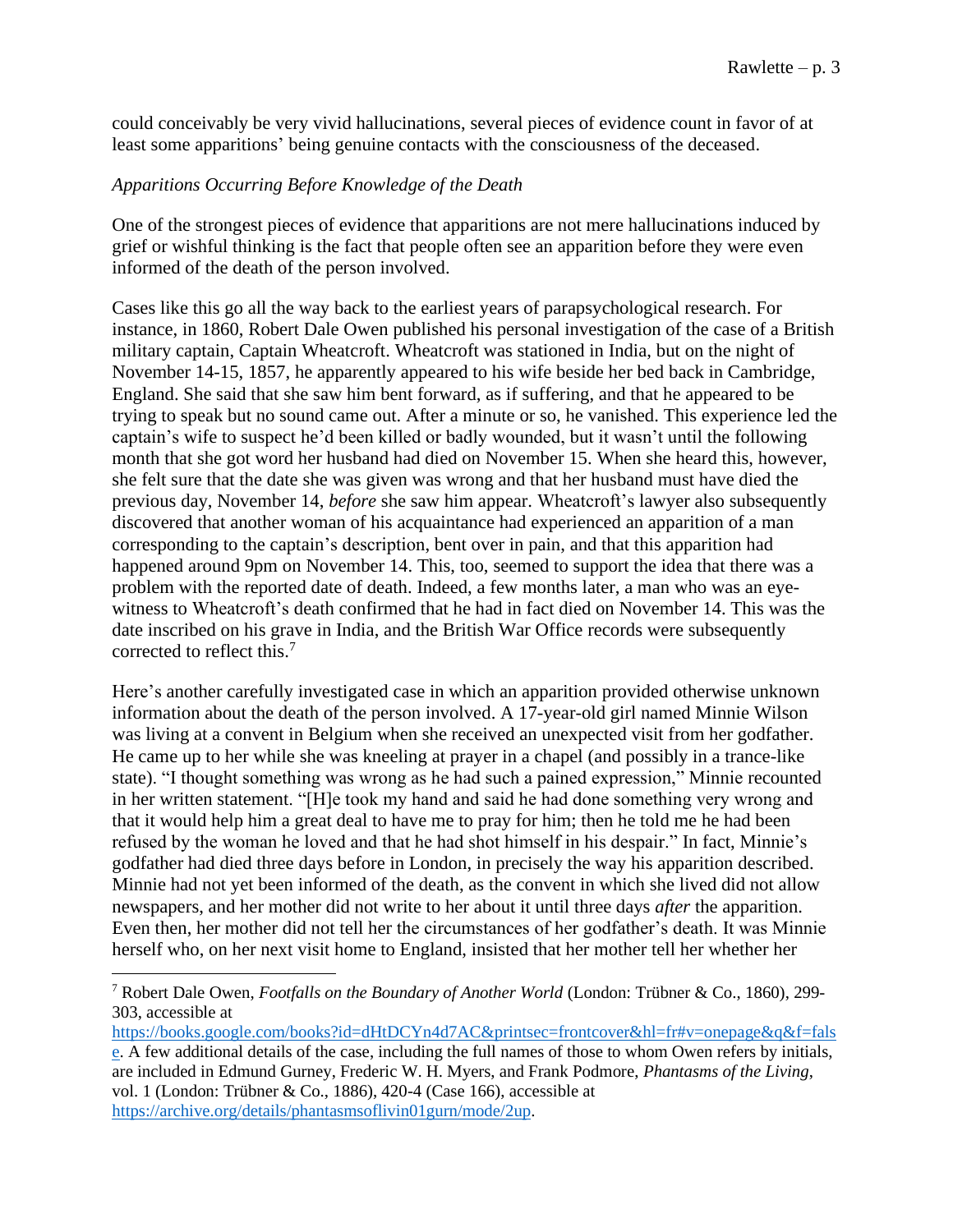godfather had taken his own life because a woman wouldn't love him. Her mother then confirmed this was true. 8

While these cases are somewhat exceptional in the amount of detail relayed by the apparitions, experiencing an apparition before being informed of a death is itself very common. Haraldsson reports that, of the 449 cases of apparent encounters with the dead that he collected, one out of every nine happened within 24 hours of the death, and in 86% of those cases, the person having the experience did not yet know that the death had occurred.<sup>9</sup>

## *Apparitions to More Than One Person*

More evidence that apparitions cannot all be explained merely as hallucinations induced by grief or wishful thinking comes from cases where the apparition appears to multiple people, as in the Captain Wheatcroft example cited above. In the 89 apparition cases Haraldsson collected in which an additional living person was in a physical position from which they should have been able to see it, 41 of them did—almost half.<sup>10</sup> Also, when multiple people see an apparition, they report perceiving it from varying angles, as though the apparition were a true three-dimensional object.<sup>11</sup> This suggests that at least some apparitions may be objectively located in space but that not all people are equally capable of detecting them.

## *Apparitions to Bystanders, Including Animals*

In fact, while some people have never experienced an apparition, others report seeing them frequently, even when the people appearing have little or no connection to them. Haraldsson quotes a man who says he frequently sees the deceased and mentions one time waking up in the night to see his wife's mother's stepfather standing by his wife's side of the bed. His wife's mother's stepfather had been dead many years, and they'd never met in life.<sup>12</sup> It seems he was probably present out of some concern or attachment to the wife, and the husband just happened to perceive him. Such apparitions to bystanders are another strike against the wishful thinking hypothesis, as a "bystander" in this case is someone with no real emotional connection to the deceased and presumably no particular desire to encounter them.

Consider another case from Haraldsson's book. A young man named Gisli Frimannsson was staying at Hjorsey in Iceland when one night he woke up to see "an elderly man from the district…standing on the middle of the floor." The apparition stayed for some time before "disintegrating" and disappearing. The next evening, Frimannsson got word this man had died. When he spoke to the man's widow, she said she had a dream right after her husband's death

<sup>8</sup> William F. Barrett, "G. 283. Apparition seen soon after death," *Journal of the Society for Psychical Research* 13 (May 1908): 228-34, accessible at [https://archive.org/details/journalofsociety13sociuoft/.](https://archive.org/details/journalofsociety13sociuoft/) <sup>9</sup> Haraldsson, *The Departed Among the Living*, 41.

<sup>10</sup> Haraldsson, *The Departed Among the Living*, 201.

<sup>11</sup> Hornell Hart, "Six Theories about Apparitions," *Proceedings of the Society for Psychical Research* 50, part 185 (May 1956): 153-239, pp. 207-12.

<sup>12</sup> Haraldsson, *The Departed Among the Living*, 15-6.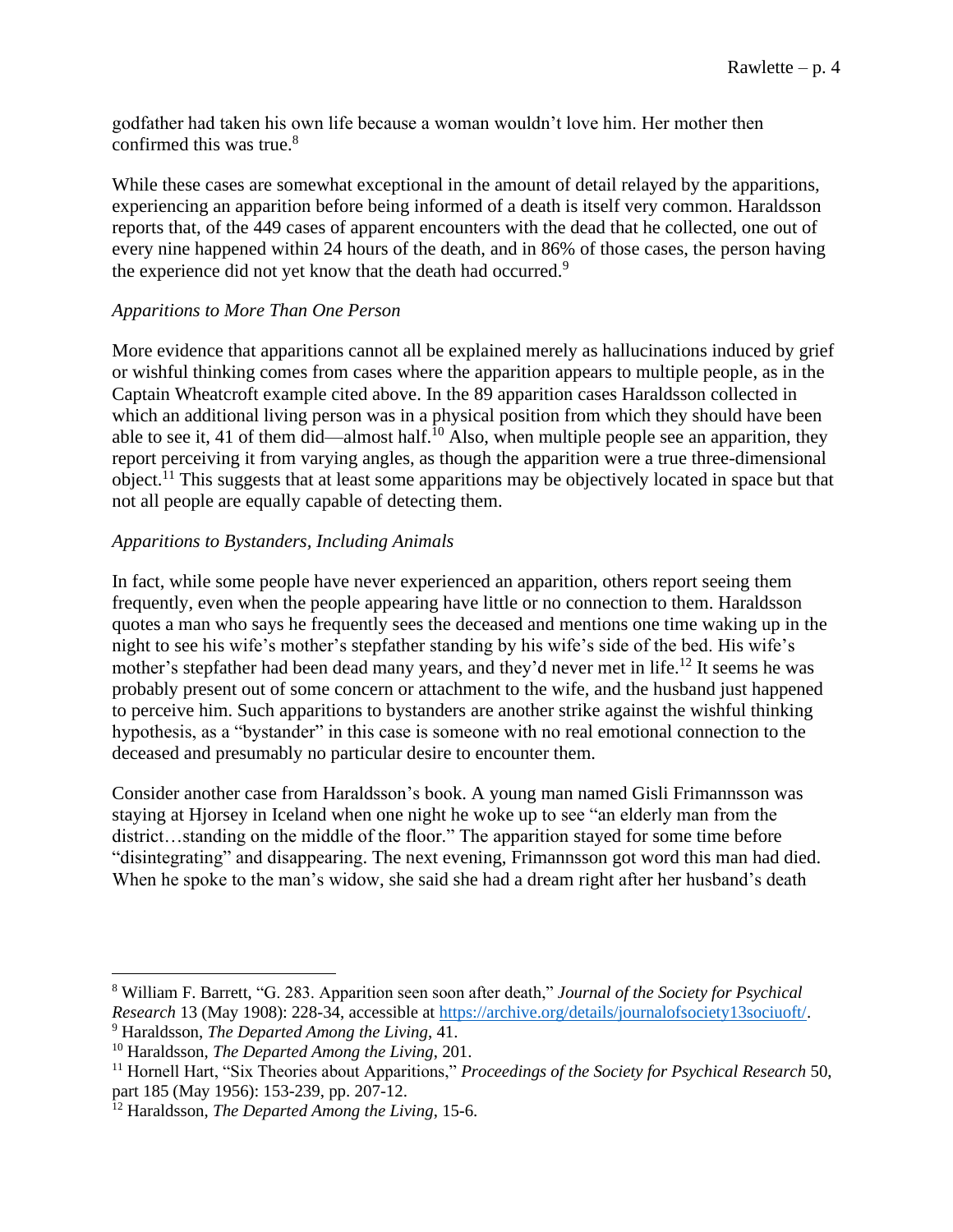where he said to her, "I have already been to Hjorsey, but no one was aware of me there except Gisli." $^{13}$ 

Sometimes the bystanders who experience an apparition are animals. In another case of Haraldsson's, a woman was trying to herd her sheep into a particular pen, but they refused to go in. "They just shied away," she says, "so I went to find out what was wrong. And there he [her brother Erik, who had died at 16] stood in the doorway of the sheep shed. I told him sharply to go to God and stop wandering about here on earth. Then he left and the sheep entered the pen."<sup>14</sup>

Anecdotes about cats and dogs reacting to apparitions abound. Bill and Judy Guggenheim's 1995 book *Hello from Heaven!* contains the account of a woman named Tina whose brother Rudy had died a year previously. Tina recounted, "I was in the kitchen doing my housecleaning. All of a sudden, our cat shot out of the family room! Her hair was standing on end and she was hissing. … At the same time, our little dog was backing out of the family room, barking and growling with his hair standing up! They prompted me to look, and when I did, I saw my brother, Rudy, sitting in the rocking chair!" Tina notes that she would have thought she was hallucinating if she hadn't also seen the reactions of the animals.<sup>15</sup>

## *Apparitions to Multiple People in Different Locations Unaware of Each Other's Experience*

Although we do have to consider the possibility of collective hallucination, this explanation seems particularly unlikely in cases where an apparition is perceived by multiple people who are in different physical locations and unaware of each other's experiences as they are happening. The Captain Wheatcroft case gives us one example of this, and we find another such case in Joyce and Barry Vissell's book *Meant to Be*, where Myrna L. Smith gives a detailed account of the way in which her deceased husband appeared separately to her and each of her two sons on the night between Christmas Eve and Christmas Day. Smith saw her husband by the Christmas tree in the living room, and each of her boys saw their father in their own bedroom. Each boy mentioned the event before they knew of anyone else's experience, and two of the apparitions were noted as happening around 3am.<sup>16</sup>

In another case, the "apparition" was olfactory rather than visual. Parapsychologist Loyd Auerbach was one of three men who at the same time all inexplicably smelled cigar smoke and connected it to their mutual friend Martin Caidin, recently deceased and a big smoker of cigars. At the time of the anomalous smell, Auerbach was in his car, his friend Bob was flying in a Cessna three time zones away in New Jersey, and the third man was flying in a plane over Florida.<sup>17</sup>

<sup>&</sup>lt;sup>13</sup> Haraldsson, *The Departed Among the Living*, 44. Frimannson's testimony can also be found in Hafsteinn Björnsson, *Sögur ur safni Hafsteins midils* (Reykjavik, Iceland: Skuggsja, 1972).

<sup>14</sup> Haraldsson, *The Departed Among the Living*, 207-8.

<sup>15</sup> Bill Guggenheim and Judy Guggenheim, *Hello from Heaven! A New Field of Research—After-Death Communication—Confirms That Life and Love Are Eternal* (New York: Bantam, 1995), 336-7.

<sup>16</sup> Joyce Vissell and Barry Vissell, ed., *Meant to Be: Miraculous True Stories to Inspire a Lifetime of Love* (Berkeley, CA: Conari Press, 2000), 177-9.

<sup>17</sup> Janis Heaphy Durham, *The Hand on the Mirror: A True Story of Life Beyond Death* (New York: Grand Central, 2015), 133-4.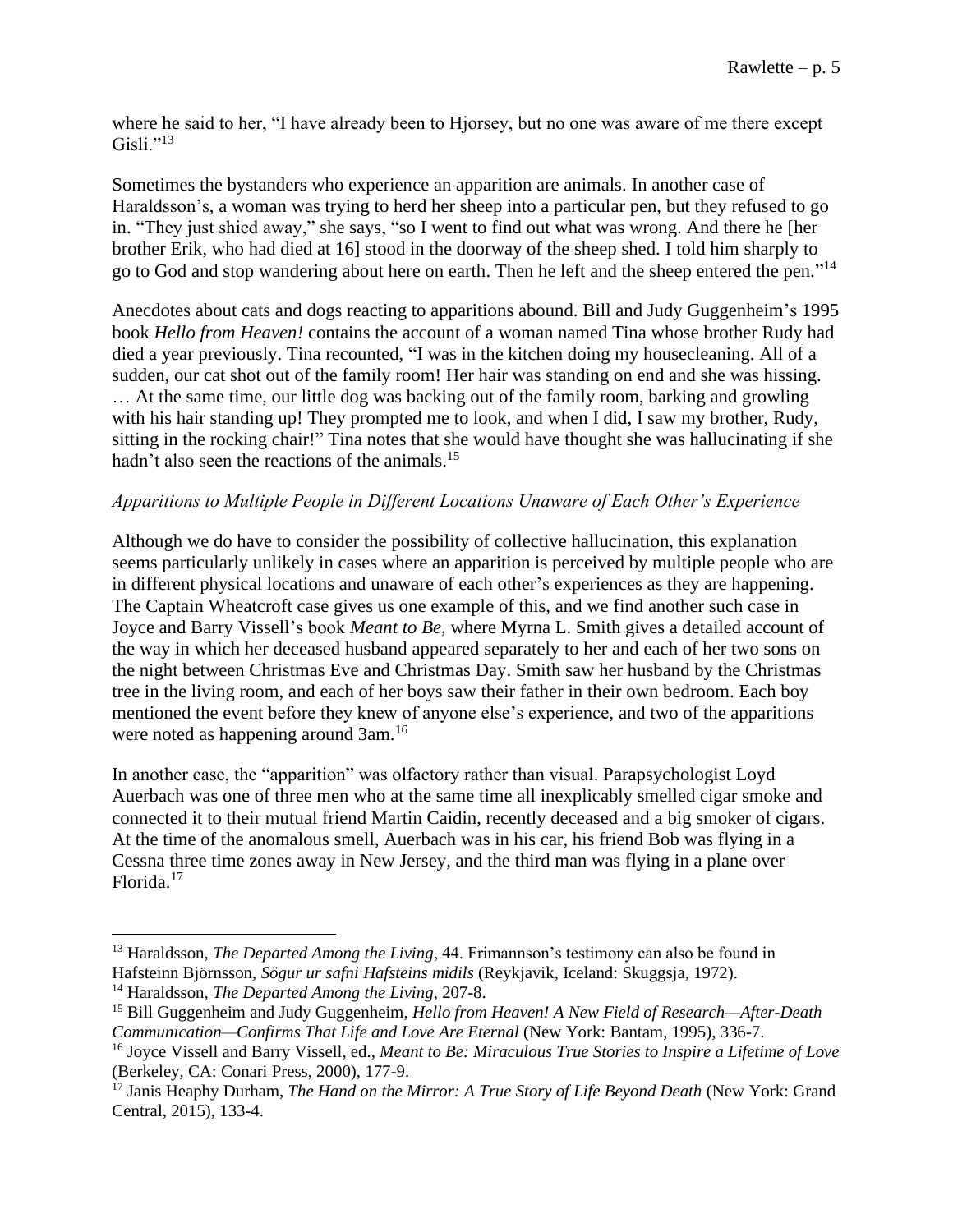## *Apparitions Providing New, Verifiable Information*

As we've seen, one type of new, verifiable information that can be provided by an apparition is that the person appearing is recently deceased, as well as the manner in which they died. But sometimes the information provided is about someone other than the one doing the appearing. For instance, a widower named Gary confided in researcher Dianne Arcangel that he was starting to have a lot of vivid after-death encounters. He was puzzled in particular by something that had happened while he was washing his car in preparation for trading it in. He told Arcangel, "I saw my wife standing there as plain as day. She said, 'Don't bother. Just enjoy your family and friends because you'll be with me soon.'" Gary was in great health and actually starting to enjoy life again, so he didn't know what to make of his wife's comment. Nevertheless, only hours after Gary told her this story, Arcangel got a call from Gary's work informing her he'd just been killed in a car accident. 18

In another case, a woman named Lois Miller had gotten up to go to the bathroom during the night, and when she returned to bed, she suddenly saw her deceased mother near her, surrounded in light. "She was facing toward my father's bedroom," says Miller, "and she was motioning to him to come with her." Miller's father died unexpectedly two days later, while taking a nap in his recliner.<sup>19</sup>

## *Non-Survival Hypotheses That Could Explain Apparitions*

While hallucination induced by grief and/or wishful thinking is not a sufficient explanation for the above types of apparitions, that doesn't mean that survival of death is the only remaining option. Some parapsychologists have suggested that apparitions could be a sort of telepathic projection that the dying person produced before they were dead.<sup>20</sup> That is, even when the apparition is experienced hours or days later, the leave-taking message could have been generated by the dying person's consciousness while they were still alive and not made its way into the receiving person's conscious awareness until sometime later.

However, this is not a good explanation for apparitions with multiple simultaneous percipients, as it seems unlikely that all of the persons involved would have had their internal blocks to receiving the telepathic message removed at exactly the same time. It also seems unlikely that a dying person would have sent telepathic messages specifically to the people or animals who would happen to be bystanders when the person they were emotionally connected to received their delayed telepathic communication. Furthermore, the telepathic residue hypothesis has difficulty explaining apparitions that come to people who never knew the deceased, or who

<sup>18</sup> Dianne Arcangel, *Afterlife Encounters: Ordinary People, Extraordinary Experiences* (Charlottesville, VA: Hampton Roads, 2005), 110.

<sup>19</sup> Louis E. LaGrand, *Messages and Miracles: Extraordinary Experiences of the Bereaved* (St. Paul, MN: Llewellyn, 1999), 97.

<sup>20</sup> See, for example, the working hypothesis offered in Gurney, Myers, and Podmore, *Phantasms of the Living*, 201-2, 510-1, accessible at [https://archive.org/details/phantasmsoflivin01gurn/.](https://archive.org/details/phantasmsoflivin01gurn/) In a later work, Myers explains why this hypothesis is not adequate to explain all apparitions of the dead. See Frederic W. H. Myers, *Human Personality and the Survival of Bodily Death*, ed. Leopold Hamilton Myers (New York: Longmans, Green & Co., 1906, 1918), 223ff, accessible at [https://gutenberg.org/ebooks/38492.](https://gutenberg.org/ebooks/38492)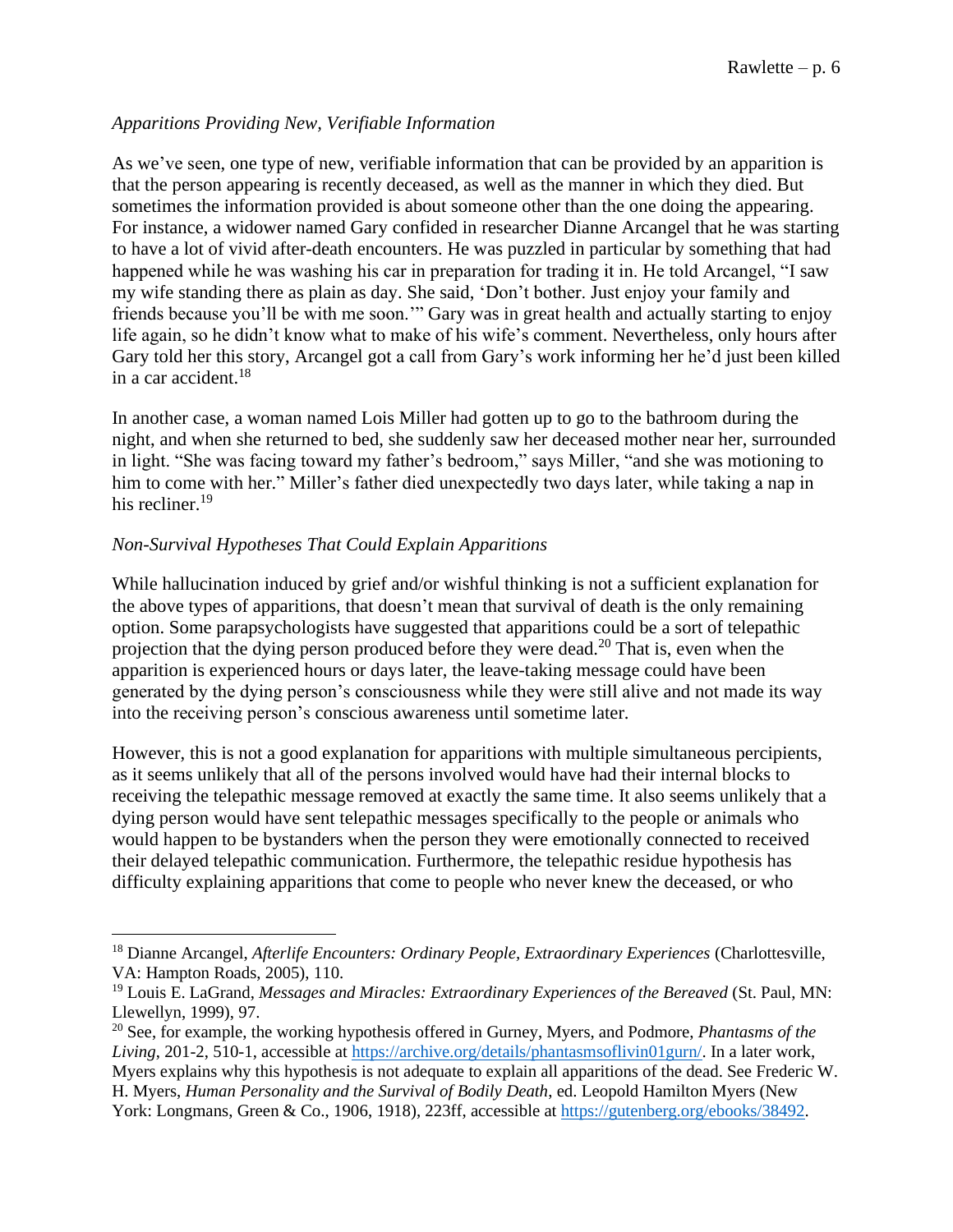hadn't even been born by the time the deceased died.<sup>21</sup> And the telepathic residue hypothesis is stretched to the breaking point when it comes to the great number of apparitions that occur many years after the associated death.<sup>22</sup> For example, half of the apparitions in Haraldsson's collection occurred more than a year after death, and 18% occurred *more than ten years later*. 23

To account for these sorts of cases, we might formulate a new hypothesis. Let's call it the "hologram hypothesis." On this hypothesis, what the dying person creates in their last moments is not a telepathic message to specific loved ones but rather a semi-physical object of some kind that can later appear at a particular place and pass on a message by looking/sounding like the deceased person. This would be something like a psychic hologram of the person that would outlast the death of their physical body. The hologram's objective rather than telepathic nature would explain why it is sometimes perceived by bystanders and why apparitions sometimes happen long after the death of the person involved.

One problem with the hologram hypothesis is the fact that, as we've seen, apparitions sometimes provide new information that was not only unavailable to the experiencer of the apparition but also unavailable to the deceased person while they were dying. But perhaps an even bigger problem is that the hologram hypothesis can't explain the many apparitions that are actually *interactive*.

## *Interactive and Goal-Directed Apparitions*

It's true that apparitions are frequently quite brief, often amounting to little more than a prolonged look before the apparition disappears. In fact, in half of the accounts collected by Haraldsson, the experience lasted no more than a few seconds.<sup>24</sup> However, there are also many cases of much longer apparitions,  $25$  some of which hold conversations and interact in other complex ways that would seem to require that they be more than a mere freeze-frame of some aspect of the person's pre-death consciousness.

In one case, a woman named Shirley was struggling to figure out how to get the pension money she was owed after her husband died suddenly of a heart attack. Her husband appeared to her,

 $21$  For instance, in one case, a five-year-old girl named Lalani who was dying of leukemia began to talk about her interactions with someone named "George," whom no one else in the room could see. Everyone thought she was imagining things until one night when her grandmother went through a photo album with her. Her grandmother turned to a page Lalani had never seen before, and Lalani suddenly exclaimed, "There's George!" The man in the photograph was the grandmother's own godfather, who had died when the grandmother was herself only five years old. Though Lalani had no normal way of knowing it (according to the family), his name was indeed George. Maggie Callanan, *Final Journeys: A Practical Guide for Bringing Care and Comfort at the End of Life* (New York: Bantam Dell, 2008), 224-5.  $22$  See F. W. H. Meyers, "On Recognised Apparitions Occurring More Than a Year After Death," *Proceedings of the Society for Psychical Research* 6 (1890): 13-65, accessible at [https://babel.hathitrust.org/cgi/pt?id=mdp.39015013709350.](https://babel.hathitrust.org/cgi/pt?id=mdp.39015013709350)

<sup>23</sup> Haraldsson, *The Departed Among the Living*, 53.

<sup>24</sup> Haraldsson, *The Departed Among the Living*, 119.

<sup>&</sup>lt;sup>25</sup> In a sample of 347 apparitions appearing to dying people, it was found that more than half of the apparitions lasted longer than five minutes, and 17% lasted longer than an hour. Karlis Osis and Erlendur Haraldsson, *At the Hour of Death* (New York: Avon, 1977), 216.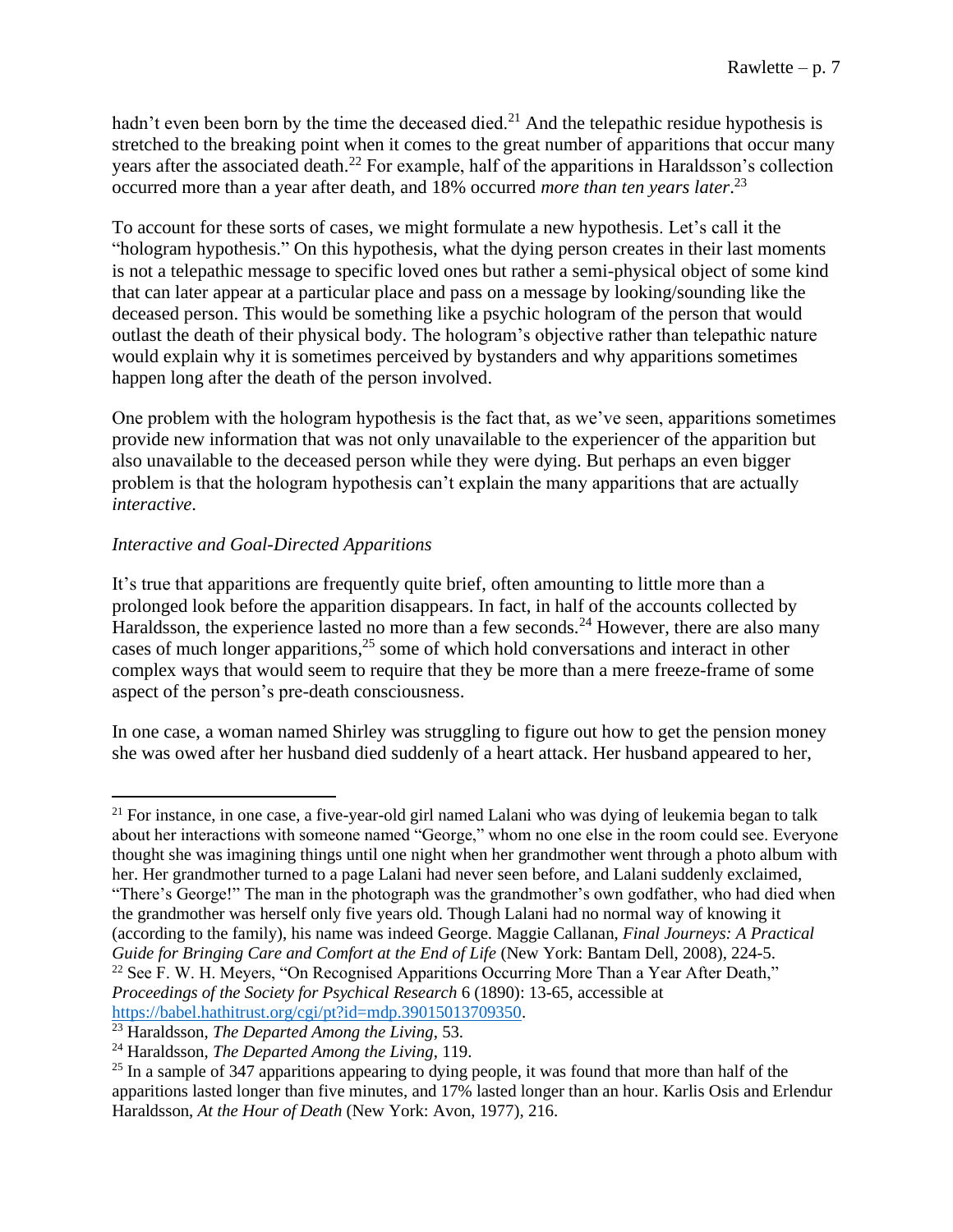and she heard him speak, although she didn't see his mouth moving. Over several minutes, he took her step by step through the pension paperwork, and her check was subsequently processed without a problem.<sup>26</sup>

Johann Kuld's deceased wife came to him in their bedroom, opening the door as she entered. She told him not to be scared, and he held her hand, which he said had a normal, warm temperature. He asked her where she'd been. "Soon after I died in the hospital they let me stay there to look after a woman who was very ill," she said. "Since then I have been to many places. Now this time is over, I am leaving. I have come to say goodbye." They lay down in the bed together, and she stroked his cheek and whispered to him. He eventually fell asleep, and when he woke up, she was gone. $27$ 

Dr. Melvin Morse reports in his book *Parting Visions* a case of an interactive apparition that occurred before it was known that the person appearing was dead. A man was out fishing when he noticed his brother-in-law walking down the path toward him. They conversed for several minutes, and then the brother-in-law said he had to go and walked into the woods. Some minutes later, it occurred to the man that his brother-in-law couldn't have actually been there. When he got home, he discovered that, while he'd been out fishing, his brother-in-law had died in a car accident. And that wasn't the only time this deceased man visited his family. "He was a carpenter by trade," says Morse, "and visits his wife's son frequently with helpful suggestions about woodworking projects."<sup>28</sup>

The longest interaction with an apparition I've found in the literature was investigated in the 1980s by Loyd Auerbach, the same parapsychologist who smelled the anomalous cigar smoke after his friend's death. In this case, a family purchased a home after the death of a woman, Lois, who had lived there her entire life since birth. Soon after the new owners moved in, four different members of the family began seeing the apparition of an elderly woman in the house. But it quickly became clear that the 11-year-old son, Chris, was having the most frequent and extended encounters. He told his parents that Lois had been appearing to him every day, telling him the history of the furniture in the house (some of which they had purchased along with their home) as well as helping him with his homework. (When he got older, she even gave him advice about girls.)

When Auerbach arrived at the house to investigate, the apparitions had been going on for well over a year, and Lois seemed to be present throughout Auerbach's visit, though visible only to Chris. The family, along with Auerbach and "Lois," all sat down in the living room, and everyone proceeded to ask Lois questions about herself, with Chris informing them of her answers. Auerbach recorded all of the information and subsequently verified with a surviving relative the accuracy of the details pertaining to her former life. Auerbach says this experience was a turning point for him. He concluded that it made much more sense to believe that the

<sup>26</sup> Joel Martin and Patricia Romanowski, *Love Beyond Life: The Healing Power of After-Death Communication* (New York: Harper, 1997), 61-2.

<sup>27</sup> Haraldsson, *The Departed Among the Living*, 113. Kuld's account can also be found in J. J. E. Kuld, *Í lífsins ólgusjó* (Reykjavik, Iceland: Ægisútgáfan, 1979).

<sup>28</sup> Melvin Morse with Paul Perry, *Parting Visions: Uses and Meanings of Pre-Death, Psychic, and Spiritual Experiences* (New York: Villard Books, 1994), 190.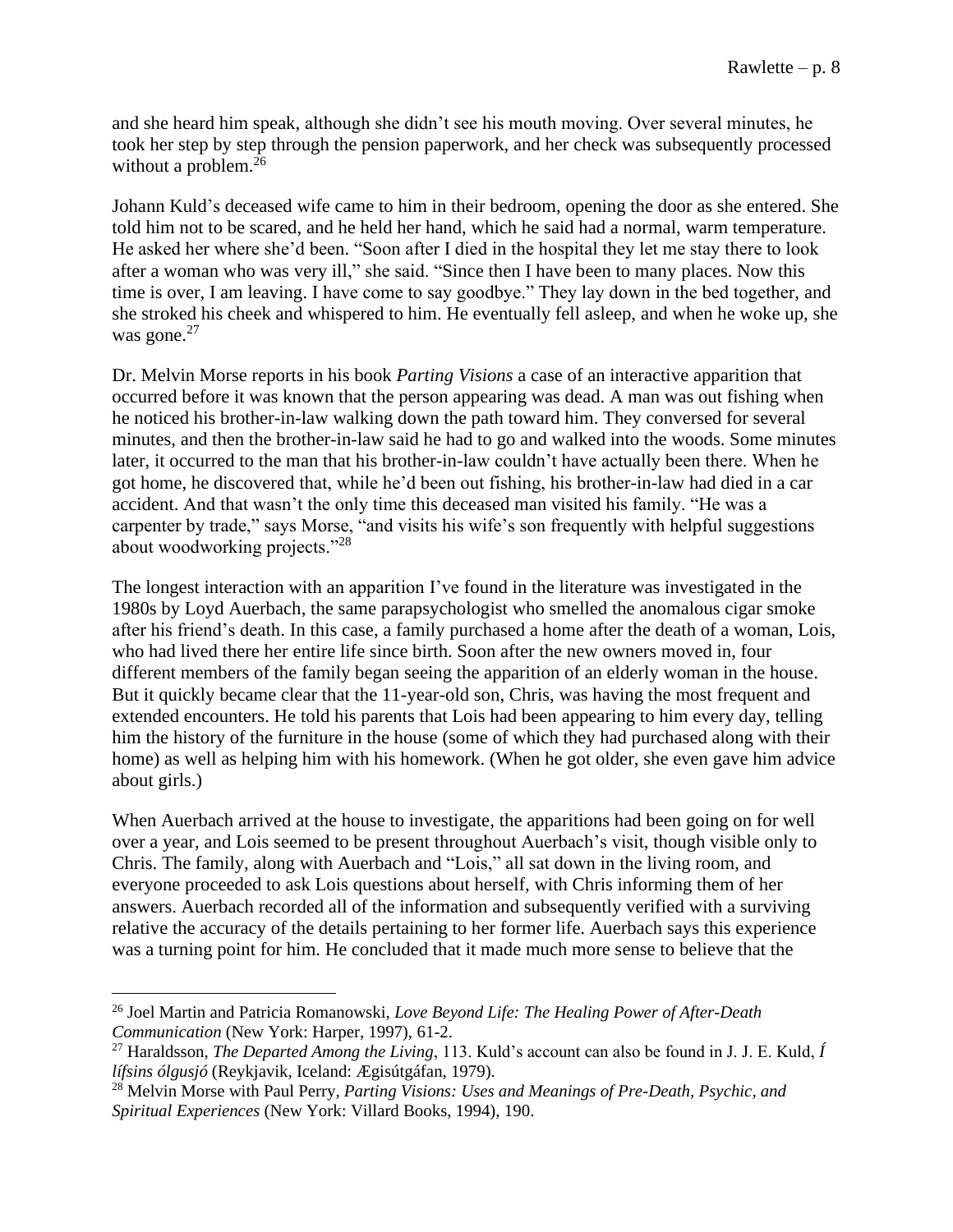deceased Lois was actually there communicating with Chris than that Chris was some kind of super-psychic who only got information about this one dead woman, while also occasionally managing to make her visible to his family members.<sup>29</sup>

In another, older interactive case, an elderly woman named Anne Simson in Perth, Scotland, was visited over and over by the apparition of a woman whom she recognized as someone who used to do business at the barracks near her house. The apparition said she was indebted to someone for three and tenpence and to find a Catholic priest, because he would pay the debt for her. Simson finally tracked down a priest named Charles McKay and asked him to take care of the matter. After making some inquiries, McKay found a grocer who told him that the deceased woman in question did indeed owe him a debt. When McKay asked him the amount, the man replied that it was three and tenpence, which the priest immediately gave him. A few days later, Simson came to McKay's house to tell him that she had seen the apparition again, but that this time the woman said she was at peace. This incident apparently impressed Simson so much that she decided to convert to Catholicism.<sup>30</sup>

It's actually not unusual for an apparition to express a goal and take steps toward achieving it. In fact, a 1944 study by E. P. Gibson found that the deceased generally have more apparent motivation to manifest in apparitional form than the experiencers of the apparitions have motivation to perceive them.<sup>31</sup> We'll see another excellent example of goal-directed apparitional behavior at the end of the section on mental mediumship.

## *The Super-Psi Hypothesis*

It's been suggested by some that complex interactive apparitions like those described above could be explained by improving on the hologram hypothesis and postulating that an apparition is not the mere psychic residue of a person but a more or less accurate simulation of them and their personality, produced by some combination of psychic residue from the deceased, the psychic ability of still living persons to recreate the appearance and behavior of the deceased (possibly by using telepathy to access other people's memories of them), and perhaps even the incorporation of new information psychically derived from other sources. This is a version of what parapsychologists call the "super-psi" hypothesis: the idea that the survival of the deceased can be convincingly mimicked by the psychic  $(psi^{32})$  abilities of the living. In the case of apparitions, the idea of super-psi is that the hallucinatory ability of the human mind can combine with its ability to learn information psychically and create the convincing experience of interacting with someone who is deceased, even if their consciousness has in fact ceased to exist.

[https://books.google.com/books/about/The\\_Anatomy\\_of\\_Sleep\\_Or\\_The\\_Art\\_of\\_Procu.html?id=gSJeAA](https://books.google.com/books/about/The_Anatomy_of_Sleep_Or_The_Art_of_Procu.html?id=gSJeAAAAcAAJ) [AAcAAJ.](https://books.google.com/books/about/The_Anatomy_of_Sleep_Or_The_Art_of_Procu.html?id=gSJeAAAAcAAJ)

<sup>29</sup> Leslie Kean, *Surviving Death: A Journalist Investigates Evidence for an Afterlife* (New York: Crown Archetype, 2017), 253-61.

<sup>&</sup>lt;sup>30</sup> Edward Binns, *Anatomy of Sleep, or the Art of Procuring Sound and Refreshing Slumber at Will*, 2<sup>nd</sup> ed. (London: John Churchill, 1845), 462-3, accessible at

<sup>31</sup> E. P. Gibson, "An Examination of Motivation as Found in Selected Cases from *Phantasms of the Living*," *Journal of the American Society for Psychical Research* 38 (1944): 83-105.

 $32 \text{ 'Psi}$  -pronounced like 'sigh'—is the currently preferred scientific term for phenomena such as telepathy, clairvoyance, and psychokinesis.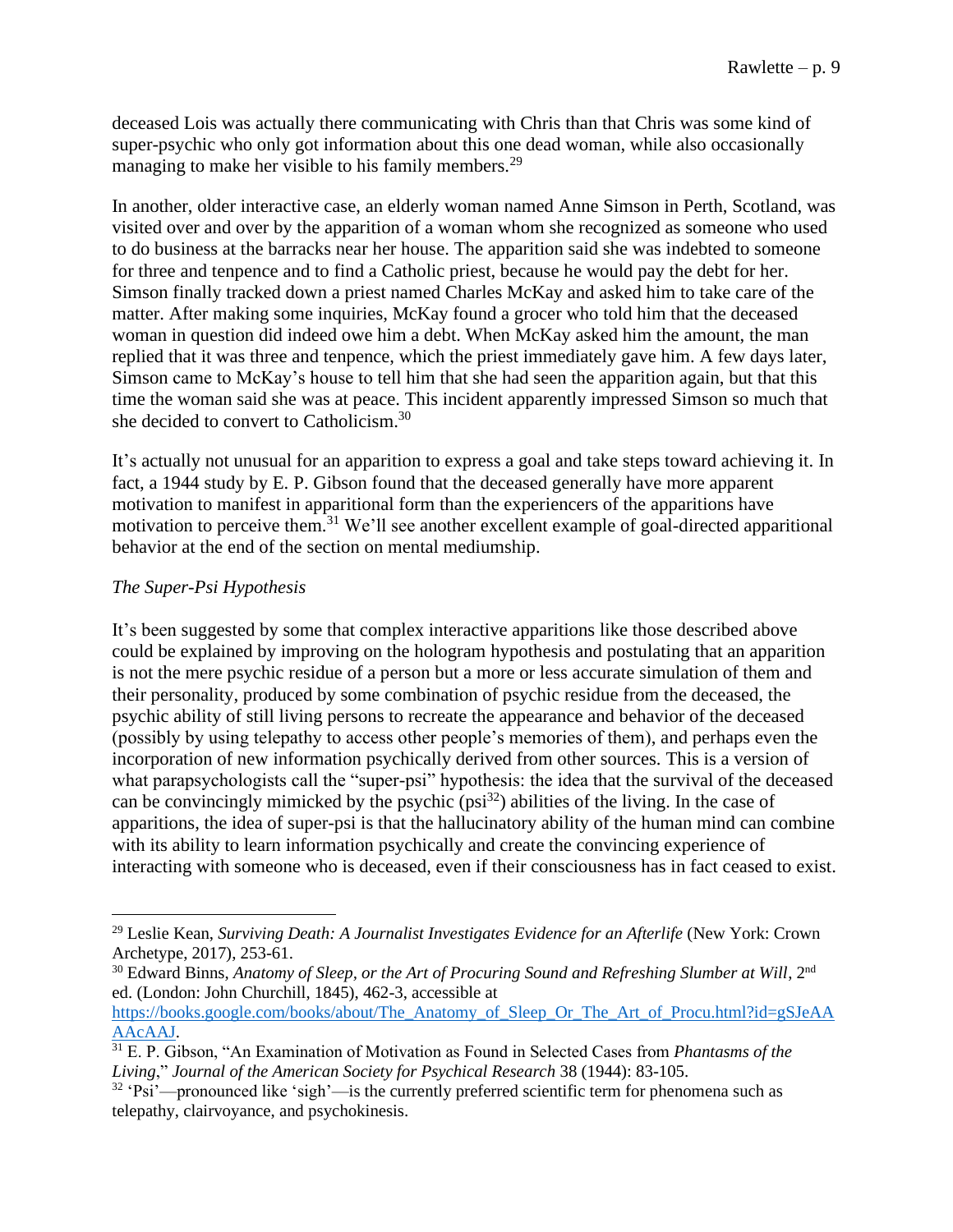This hypothesis could have trouble with some of the same cases that the wishful thinking and telepathic residue hypotheses did—namely, apparitions to multiple people, including bystanders—but even there, it's possible that multiple individuals could psychically influence each other's hallucinations and coordinate them in a way that mimics survival. The real challenge to the super-psi hypothesis is cases in which there are people who actually remember *being* the apparition in question.

#### *Comparison with Apparitions of the Living*

In Part II, we'll explore apparition cases that are corroborated by people who have near-death experiences or memories of previous lives, but for the moment, let's look at apparitions of living people—people who are not near death but nevertheless have "out-of-body" experiences (OBEs) in which other people perceive them at a remote location.

One especially detailed case comes from a late-19<sup>th</sup>-century volume of the *Proceedings of the Society for Psychical Research*. In October 1863, a man by the name of S. R. Wilmot was sailing from Liverpool to New York when his ship encountered a lengthy storm. After eight days, the weather abated, and Wilmot was finally able to have a restful night of sleep. He recounts,

Toward morning I dreamed that I saw my wife, whom I had left in the United States, come to the door of my state-room, clad in her nightdress. At the door she seemed to discover that I was not the only occupant of the room, hesitated a little, then advanced to my side, stooped down and kissed me, and after gently caressing me for a few moments, quietly withdrew.

Upon waking I was surprised to see my fellow passenger, whose berth was above mine, but not directly over it—owing to the fact that our room was at the stern of the vessel—leaning upon his elbow, and looking fixedly at me. 'You're a pretty fellow,' said he at length, 'to have a lady come and visit you in this way.' I pressed him for an explanation, which he at first declined to give, but at length related what he had seen while wide awake, lying in his berth. It exactly corresponded with my dream. …

The day after landing I went by rail to Watertown, Conn., where my children and my wife had been for some time, visiting her parents. Almost her first question, when we were alone together, was, 'Did you receive a visit from me a week ago Tuesday?' …

My wife then told me that…[on] the same night when, as mentioned above, the storm had just begun to abate, she had lain awake for a long time thinking of me, and about four o'clock in the morning it seemed to her that she went out to seek me. Crossing the wide and stormy sea, she came at length to a low, black steamship, whose side she went up, and then descending into the cabin, passed through it to the stern until she came to my state-room. 'Tell me,' said she, 'do they ever have state-rooms like the one I saw, where the upper berth extends further back than the under one? A man was in the upper berth, looking right at me, and for a moment I was afraid to go in, but soon I went up to the side of your berth, bent down and kissed you, and embraced you, and then went away.'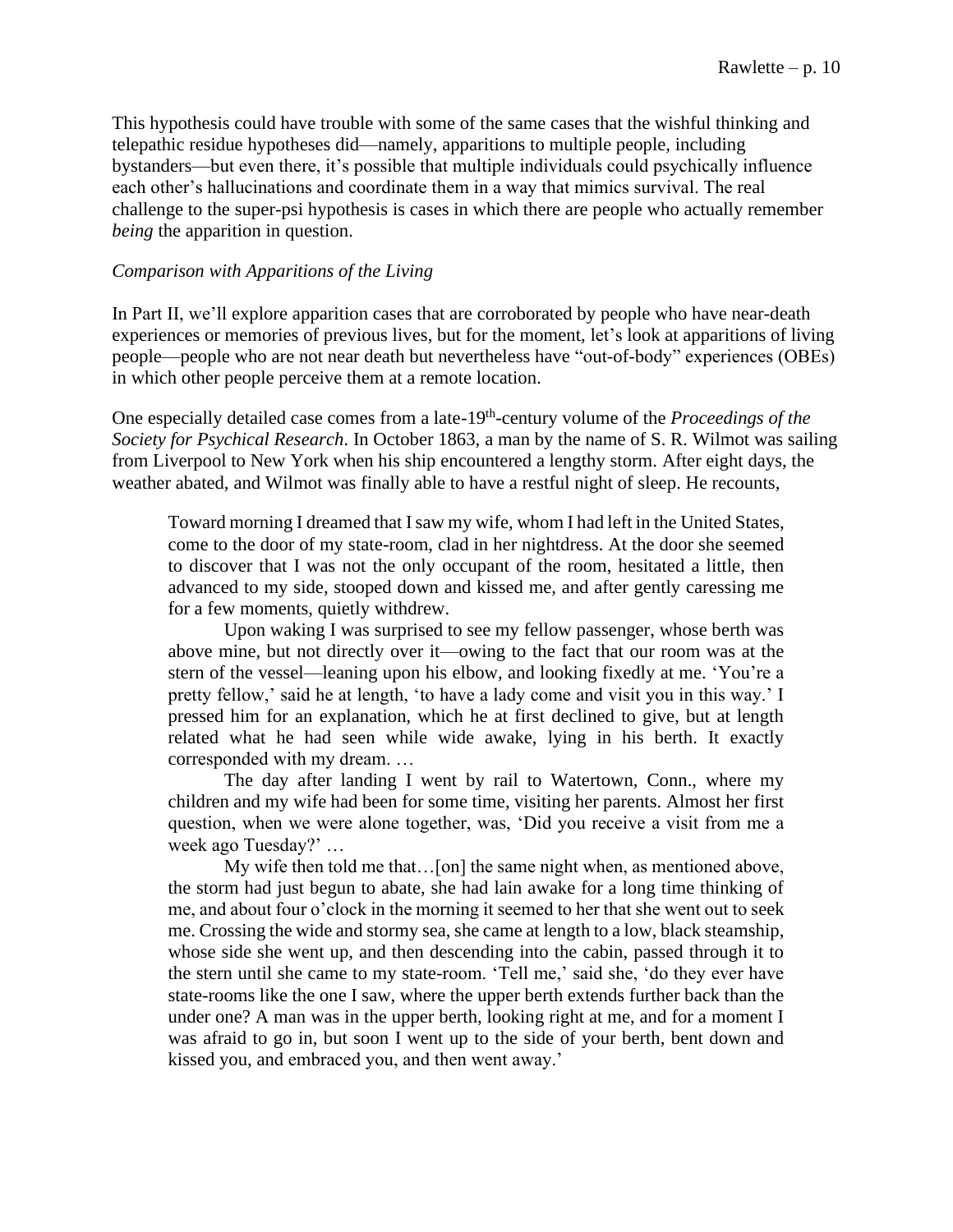The description given by my wife of the steamship was correct in all particulars, though she had never seen it. $^{33}$ 

In this case, not only does the person who appears in a remote location experience traveling to that place, but she ends up being perceived there by two separate people, including someone to whom she has no emotional connection. Clearly, she is not just a dream in her husband's mind. She's an actual figure in the room, perceived from multiple angles doing exactly the things she remembers.

This account is consistent with more recent reports of out-of-body experiences. For instance, Loyd Auerbach relates having a "very vivid dream" in which he went to visit the house of a friend named Danita. She told him a couple days later that, at the same time as his dream, she saw him in her home and touched him. Her dog also appeared to react to his presence. Two weeks later, a similar episode occurred, this time while Auerbach was in a waking state:

I was at another friend's bachelor party, becoming very bored…. I stood in the kitchen, fixing a drink and feeling a bit strange. Having felt the same way before when I had a few other experiences (my best psychic state appears to be boredom), I suddenly had the sensation of being in two places at once. I was in Mike's kitchen and I was also standing in my friend Danita's living room…. We had a short conversation, partly about the bachelor party, partly about other things, and I recall her saying she knew I was having an OBE and was only "dropping in." I mentioned that I'd write down a few notes when I "got back" to Mike's, and said good-bye. I found paper and pen, wrote a few notes (time, conversation details, etc.), which coincide with what Danita remembered about the situation.<sup>34</sup>

Another case of apparent physical contact during an OBE comes from the classic 1886 volume *Phantasms of the Living*, in which the Rev. P. H. Newnham reported a very clear and vivid dream in which he visited his fiancée's family and put his arms around his fiancée's waist, at the top of the staircase just as she was going to bed. He woke from the dream just before his clock struck 10pm. The next morning, he wrote a letter to his fiancée with a detailed account of his dream. The same morning, she wrote him her own letter, in which she asked, "Were you thinking about me, very specially, last night, just about 10 o'clock? For, as I was going upstairs to bed, I distinctly heard your footsteps on the stairs, and felt you put your arms round my waist."<sup>35</sup>

In 1956**,** Hornell Hart and his collaborators published a study in which they compared apparitions of the deceased to apparitions of living OBErs. After comparing the rates of incidence of 23 basic traits in living-person OBE apparitions to their rates of incidence in

```
https://babel.hathitrust.org/cgi/pt?id=mdp.39015030996824&view=1up&seq=64.
```
<sup>33</sup> Eleanor Sidgwick, "On the Evidence for Clairvoyance," *Proceedings of the Society for Psychical Research* 7 (1892): 30-99, pp. 42-3, accessible at

<sup>34</sup> Loyd Auerbach, *ESP, Hauntings and Poltergeists: A Parapsychologist's Handbook* (New York: Warner Books, 1986), 43-4.

<sup>35</sup> Gurney, Myers, and Podmore, *Phantasms of the Living*, 225-6 (Case 35).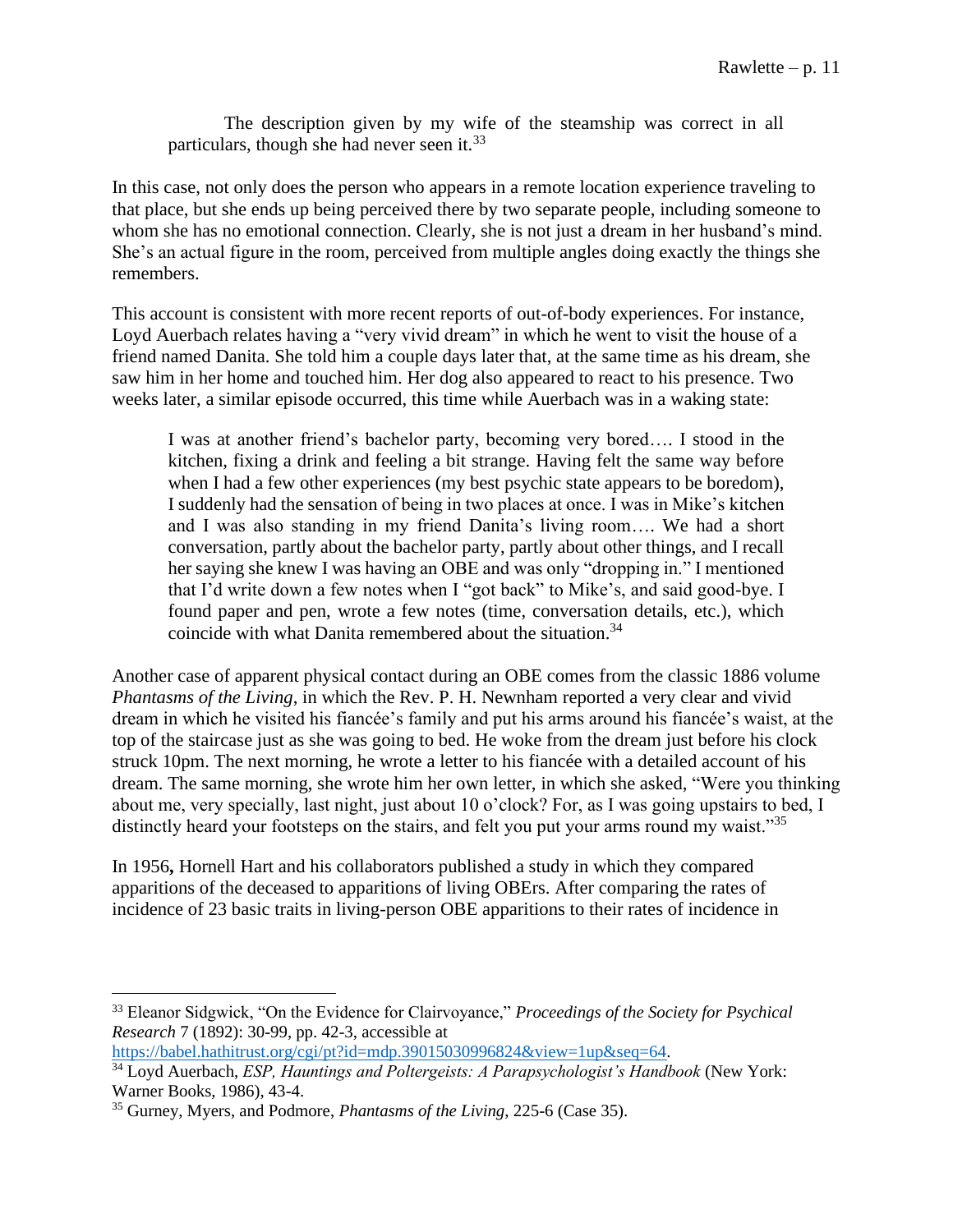apparitions of the deceased, they concluded that the evidence pointed to these two types of apparitions' being the same phenomenon.<sup>36</sup>

So, not only do reciprocal apparitions of OBErs demonstrate that, during our lives, we have a degree of consciousness that's not limited to the physical location of our body, but they also support the view that apparitions of those who have died—which show the same characteristics—are expressions of that same non-local consciousness, unlimited by the death of the body with which it was previously associated.

## *2. Dreams*

Along with apparitions, dreams are a very common means by which people believe themselves to have contact with their departed loved ones. The wishful thinking hypothesis can be hard to dismiss with regard to most dreams, but some do contain elements that can be independently verified, as we are about to see.

I'll first point out that many of those who believe they've had contact with their deceased loved ones in dreams remember these encounters as being much more vivid than an ordinary dream, to the point where they often don't think they should be called "dreams" at all. "I was asleep," says one such experiencer, "but I was not dreaming." This man says he encountered his deceased daughter in a place "beyond" dreaming and that leaving it felt like the opposite of waking from a dream. The realm where they met "was like being in the middle of eternity."<sup>37</sup> This feeling of a hyper-real dream is not in itself proof of anything, but it is one small piece of evidence that the process that creates these dreams of after-death contact may not be entirely the same as the process that creates our normal experiences during sleep.

As with apparitions, stronger evidence for survival is offered by dreams that happen before the death is known,<sup>38</sup> provide information the dreamer wouldn't otherwise have had, and/or happen to more than one person at a time. Let's look at some examples that fit both of these last two categories.

A month or two after his father's death, Robert Waggoner had multiple dreams in which his father was showing him a suit in his (the father's) closet, apparently wanting Robert to get something important out of the pocket. Waggoner didn't want to bother his mourning mother about the matter, but when he heard from his niece that she had *also* had a dream about his father wanting her to get something out of the closet, he decided to investigate. Even though much of his father's clothing had already been donated to charity, there were one or two suits left, and in one of their pockets was discovered a whole set of cherished family photos.<sup>39</sup>

<sup>36</sup> Hart, "Six Theories," 235.

<sup>37</sup> Annie Mattingley, *The After Death Chronicles: True Stories of Comfort, Guidance, and Wisdom from Beyond the Veil* (Charlottesville, VA: Hampton Roads, 2017), 130.

<sup>38</sup> For an excellent example, see David Ryback with Letitia Sweitzer, *Dreams That Come True: Their Psychic and Transforming Powers* (New York: Doubleday, 1988), 78-9.

<sup>39</sup> Robert Waggoner, *Lucid Dreaming: Gateway to the Inner Self* (Needham, MA: Moment Point Press, 2009), 209; and personal correspondence, 26 May 2021.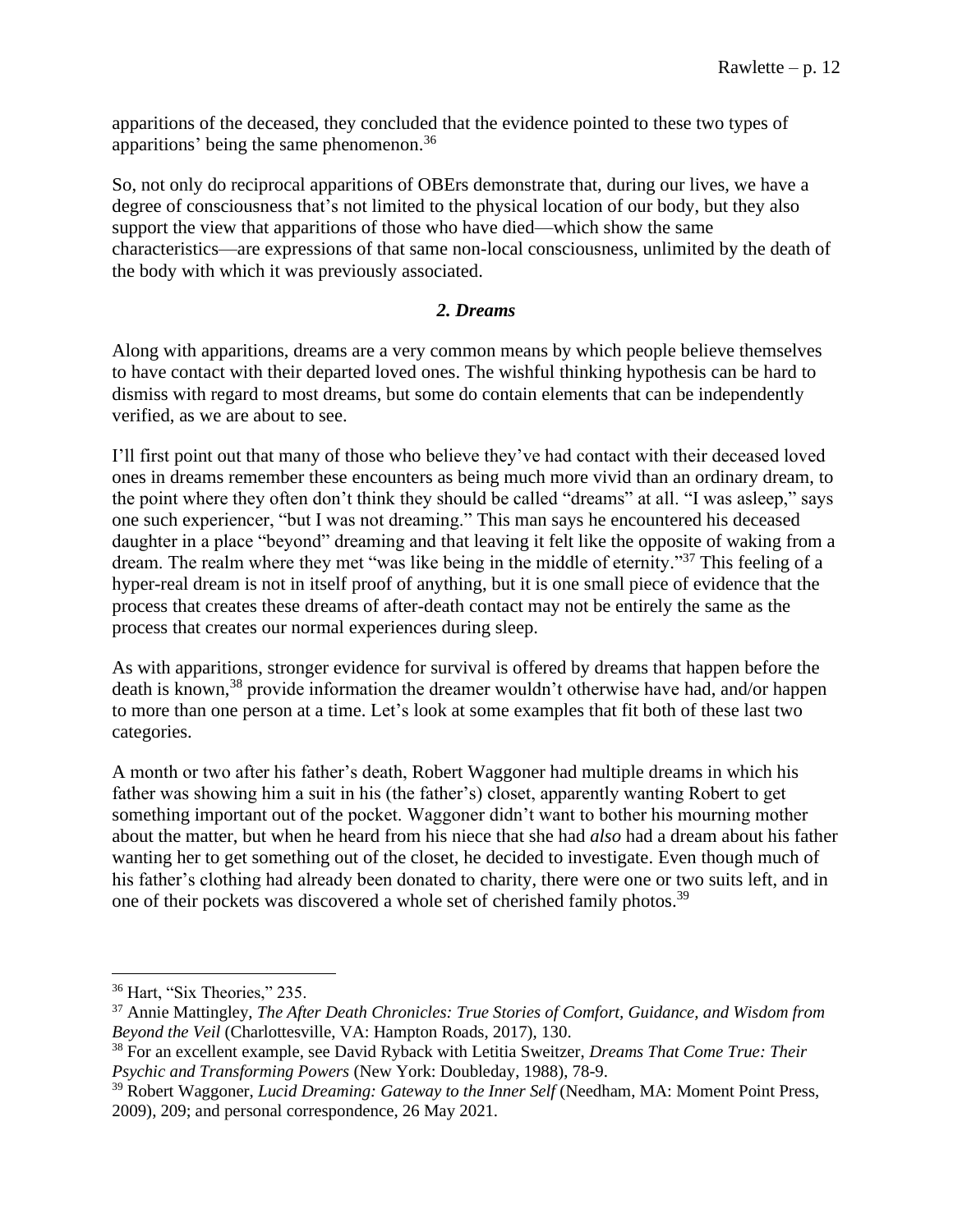In a case collected by Dianne Arcangel, two people who had never met both had repeated dreams of the same deceased person, a man named Murphy who had owned a vacuum cleaner shop. He had been a mentor to one of them and a father or stepfather to the other. Both of them described the same setting in their repeated dreams: a house in oddly vivid/fluorescent colors with a picket fence and a sign in the yard that read, "At Peace with Jesus." Furthermore, they both saw Murphy standing on the sidewalk with the sign to his left. The dreamer who'd been mentored by Murphy, a man by the name of Charles Vance, says that Murphy repeatedly asked him to tell his widow to look at a specific location in their house—"in the hall, at the dead end, just south of the bedroom to the right of the light socket"—because he'd left something inside the wall there. When Vance finally got up the courage to share this message with Murphy's widow, she opened the wall in that location and discovered a stash of thousands of dollars that no one knew Murphy had ever had.<sup>40</sup> Besides being a tandem dream that provides new information, this dream also comes to a bystander, someone who was not a family member of the deceased and was not the primary intended recipient of the information communicated.<sup>41</sup>

There are even tandem dreams that demonstrate some level of interactivity and the evolution of the deceased's consciousness through time. In another case collected by Arcangel, the deceased demonstrated evolution of consciousness by the adoption of a new strategy in pursuit of his goal. A woman named Debra dreamed of her deceased stepfather coming to say goodbye. When she told her mom about the dream, her mom "became very pale, saying, 'I dreamed about him too, but I told him I was afraid. I said, 'Go tell Debbie.'"<sup>42</sup>

Interactivity and the adoption of a new strategy by the deceased is also evident in the following case collected by David Ryback and described in his book *Dreams That Come True*. A single mother and her two children (one of whom was Ryback's informant for this case) were all ill and needed the help of the mother's parents to move to a warmer climate. However, the mother and her father were in one of their frequent periods of not speaking to each other, and so she refused to ask him for help. Then one night she dreamt that her deceased grandmother came to her door and said, "Bill [the father] will help, if you just let him know. Call him." The young woman refused, insisting her father would have to make the first move. She woke up thinking how weird it was that her grandmother had referred to her dad as "Bill" instead of "Wilbur," the name she'd always called him while she was alive.

A couple days later, she got a letter from her dad, asking her to call. They patched up their relationship, and both the woman's parents came to help her move. On the road to their new home, she asked her mom whether her grandmother had ever used the name "Bill" to refer to her father and learned that she had started calling him this about three months before she died. The young woman then decided to tell her mother about her dream. When she did, she discovered that, on the same night, her father had also had a dream visit from her grandmother, where she told him it was urgent he contact his daughter and said it was up to him to make the first move,

<sup>40</sup> Arcangel, *Afterlife Encounters*, 77-80.

<sup>&</sup>lt;sup>41</sup> For another example of a bystander dream with independent verification, see Andrew Paquette, *Dreamer: 20 Years of Psychic Dreams and How They Changed My Life* (Winchester, UK: O-Books, 2011), 112-3.

<sup>42</sup> Arcangel, *Afterlife Encounters*, 51.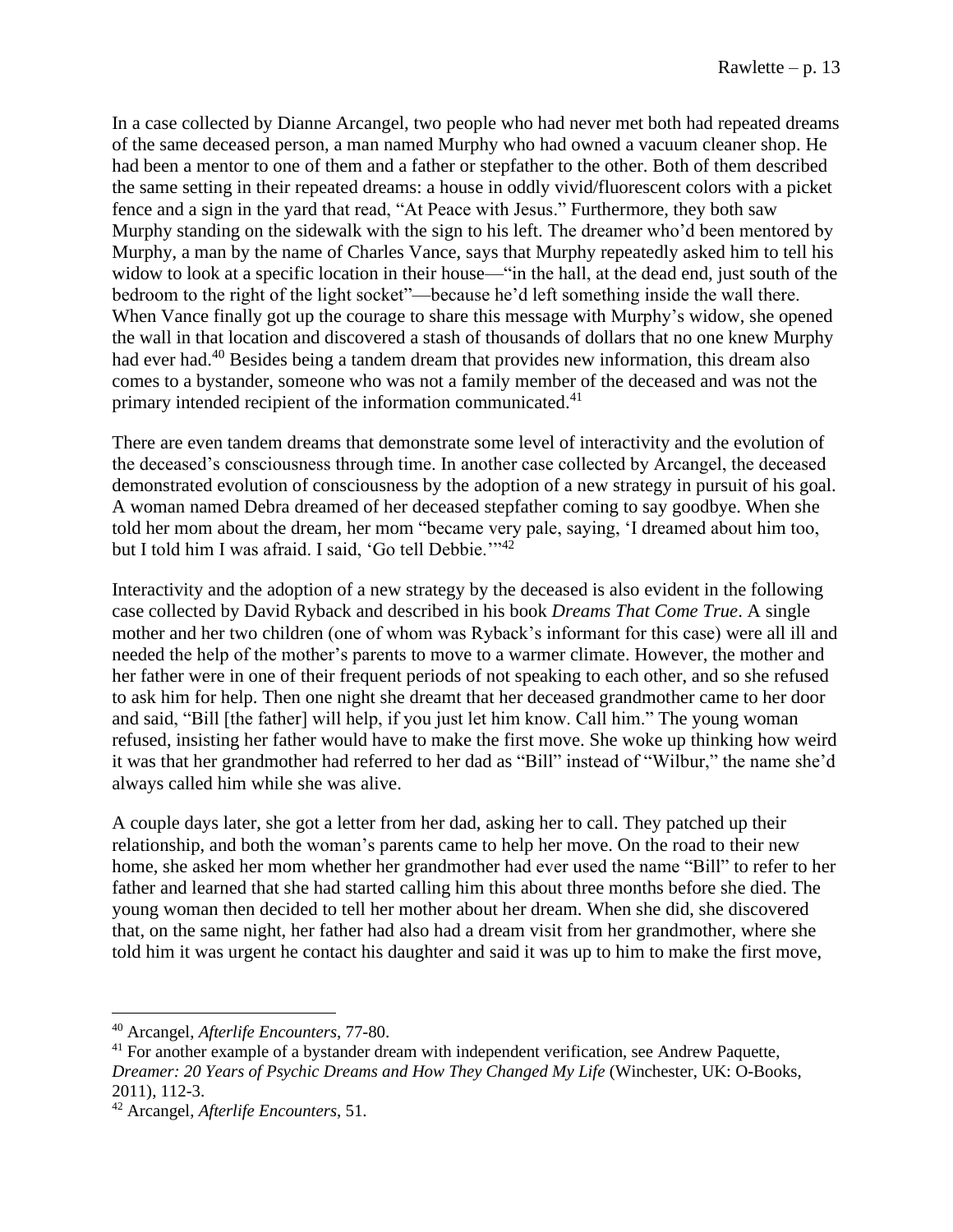because his daughter wouldn't do it. That's when he got up to write the letter his daughter soon received.<sup>43</sup>

One final point with regard to dreams: as with living people who remember appearing to others during out-of-body experiences, there are living people who remember appearing to others in dreams and whose appearances have been confirmed by the dreamers in question.<sup>44</sup> For example, dream researcher Fariba Bogzaran reports that she intentionally set out to dream of visiting an old friend who lived in another country and whom she hadn't seen in almost 20 years. She succeeded in dreaming about the old neighborhood where they'd grown up together, and then she decided to try making her way to her friend's new house, which she'd never visited in waking life. "I find the street where she lives and walk towards her house," says Bogazaran. "The color of the door is pale blue. I ring the bell and she opens the door. I am overjoyed to see her. We cry and hug each other with overwhelming emotion. Embracing her feels absolutely real. The intensity of the experience wakes me up." The next morning, Bogzaran wrote a letter to her friend with a detailed description of the dream. On the same day, her friend wrote her own letter, describing her own dream that included greeting Bogzaran at the front door.<sup>45</sup>

Dreams like the above show that it's possible to interact with other people's consciousness through dreams and make it all the more plausible that dreams of the deceased are sometimes genuine communications.

## *3. Mental Mediumship*

As mentioned in the section on apparitions to bystanders, some people seem to be particularly gifted at perceiving the deceased. People with this gift often find that the deceased routinely come to them asking them to pass along messages to their loved ones, and people who frequently act as go-betweens for the living and the dead are called "mediums." In this section, we'll look particularly at mental mediums, those whose focus is on receiving information rather than producing physical manifestations.

Along with the investigation of apparitions, investigation of mediumship was one of the primary avenues of research undertaken by the Society for Psychical Research after its founding in Britain in 1882, as well as by its American offshoot, the American Society for Psychical Research, founded three years later. Over the following few decades, many highly qualified investigators carefully controlled, observed, and recorded sessions given by mediums in Europe and the United States. Much of this historical material is summarized by psychologist Alan Gauld in his 1982 book *Mediumship and Survival*, <sup>46</sup> and important additional analysis is given by philosopher Stephen E. Braude in his 2003 book *Immortal Remains*. Braude concludes that "the best cases are difficult to interpret as unambiguous evidence of survival. Without exception, they present a frustrating mixture of (a) material suggesting survival, (b) material suggesting psi

<sup>43</sup> Ryback with Sweitzer, *Dreams That Come True*, 131-2.

<sup>44</sup> For an example in addition to the one described below, see Waggoner, *Lucid Dreaming*, 182-3.

<sup>45</sup> Stanley Krippner, Fariba Bogzaran, and André Percia de Carvalho, *Extraordinary Dreams and How to Work with Them* (Albany: State University of New York Press, 2002), 91.

<sup>46</sup> Alan Gauld, *Mediumship and Survival: A Century of Investigations* (London: Heinemann, 1982), accessible at [https://www.esalen.org/ctr/mediumship.](https://www.esalen.org/ctr/mediumship)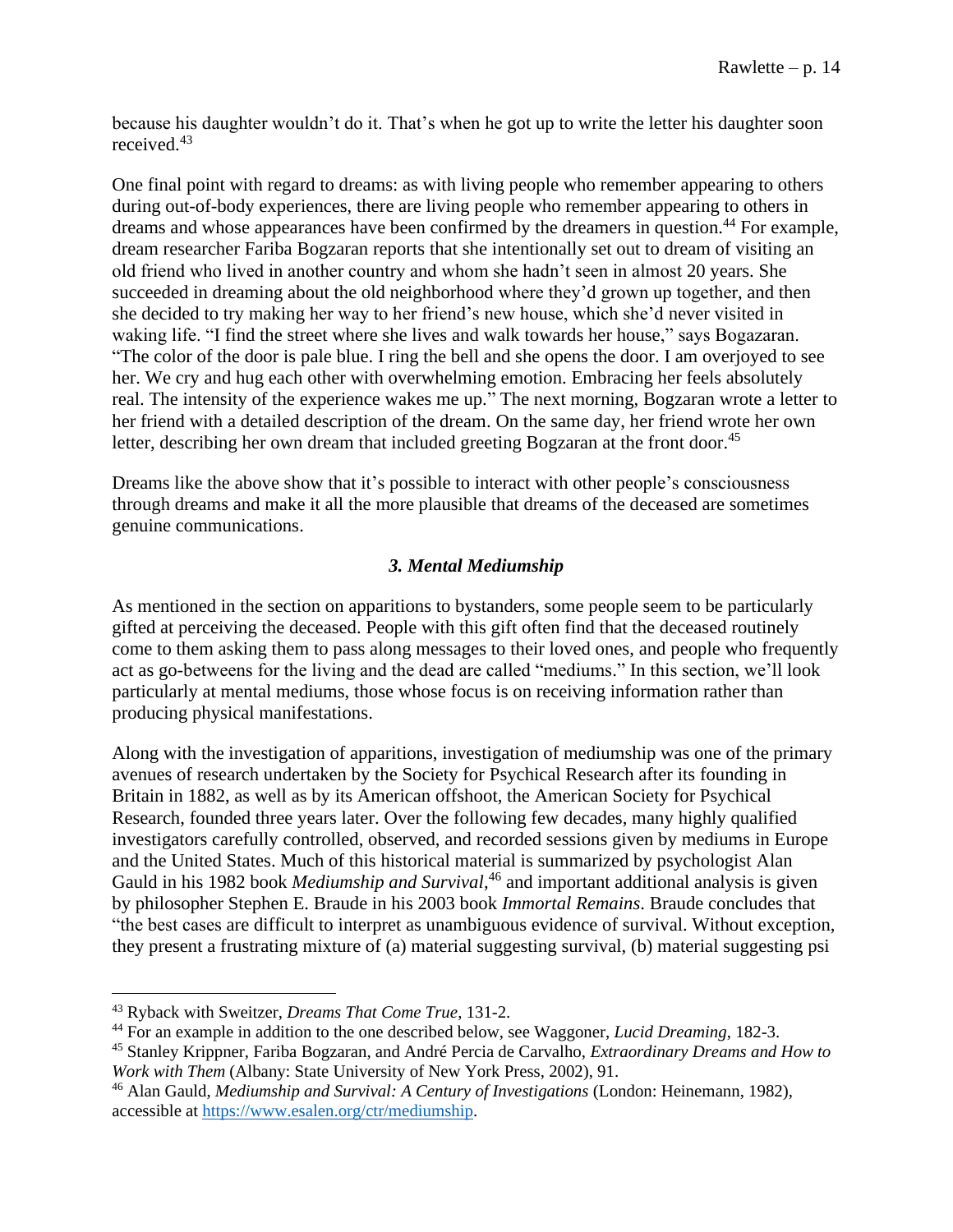among the living, and (c) apparent rubbish."<sup>47</sup> We'll look here at some of the reasons Braude draws this conclusion and at some of the strongest reasons to think mediumship does offer additional evidence for survival, despite its mixed record.

One of the most evidential mediums of the late 19<sup>th</sup> century was Leonora Piper, a trance medium extensively studied by both American and British researchers. Piper was investigated first by the psychologist William James and then by Richard Hodgson, among others. <sup>48</sup> Hodgson was very attentive to the possibility of fraud and so not only didn't tell Piper the true identities of the people who came to her for sessions but also for several weeks hired detectives to follow her and her spouse. Despite such controls, Piper produced many impressive sessions, in which she not only gave multiple names and other personal details related to the deceased but also convincingly conveyed aspects of the deceased's personality and/or behavior. To give one example, for five years or so, Piper appeared to be channeling a deceased acquaintance of Hodgson's, George Pellew. Of the 150 people brought to Piper to be introduced to "G. P.," 30 of them were people he knew in life, and Piper's trance personality recognized 29 of the 30.<sup>49</sup> The only one who wasn't recognized (at least not immediately) was a woman who had still been a girl when she last saw Pellew but was now eight or nine years older.<sup>50</sup> "G. P." was found to be a very realistic portrayal of the deceased Pellew, and some of those who had known him most intimately in life were entirely convinced that they were conversing with him beyond the grave.<sup>51</sup>

Nevertheless, Piper also had many non-evidential sessions or portions of sessions, and it seemed fairly obvious that several of her "control" personalities—that is, purported spirits of the deceased who claimed to facilitate her communications with other deceased persons—did not correspond to actual previously existing persons. For instance, her first control was a Native American girl who went by the unconvincing name "Chlorine,"<sup>52</sup> and a long-time control called "Dr. Phinuit" claimed to be a deceased French physician but had scant ability to speak French and couldn't be found among the records of the schools he claimed to have attended.<sup>53</sup>

There is also evidence that some of the information Piper seemed to convey from the deceased actually came from a telepathic connection with the minds of the living. On more than one occasion, she told sitters information that turned out to be false but that nevertheless accorded with what the sitters believed at the time of their sessions. In one case, this was about the

<sup>48</sup> For Hodgson's detailed reports on his investigations of Piper, see Richard Hodgson, "A Record of Observations of Certain Phenomena of Trance," *Proceedings of the Society for Psychical Research* 8 (1892): 1-167, accessible at [https://books.google.com/books?id=xhIrAAAAYAAJ;](https://books.google.com/books?id=xhIrAAAAYAAJ) and Richard Hodgson, "A Further Record of Observations of Certain Phenomena of Trance," *Proceedings of the Society for Psychical Research* 13 (1898): 284-582, accessible at

[https://books.google.com/books?id=5dTNAAAAMAAJ.](https://books.google.com/books?id=5dTNAAAAMAAJ)

<sup>47</sup> Stephen E. Braude, *Immortal Remains: The Evidence for Life after Death* (Lanham, MD: Rowman & Littlefield, 2003), 54.

<sup>49</sup> Frank Podmore, *The Newer Spiritualism* (New York: Henry Holt & Co., 1911), 180, accessible at [https://archive.org/details/newerspiritualis00podmrich/page/n1/mode/2up.](https://archive.org/details/newerspiritualis00podmrich/page/n1/mode/2up)

<sup>50</sup> Hodgson, "A Further Record," 324-5.

<sup>51</sup> Podmore, *The Newer Spiritualism*, 180.

<sup>52</sup> Hodgson, "A Record of Observations," 46-7.

<sup>53</sup> Hodgson, "A Record of Observations," 50-2.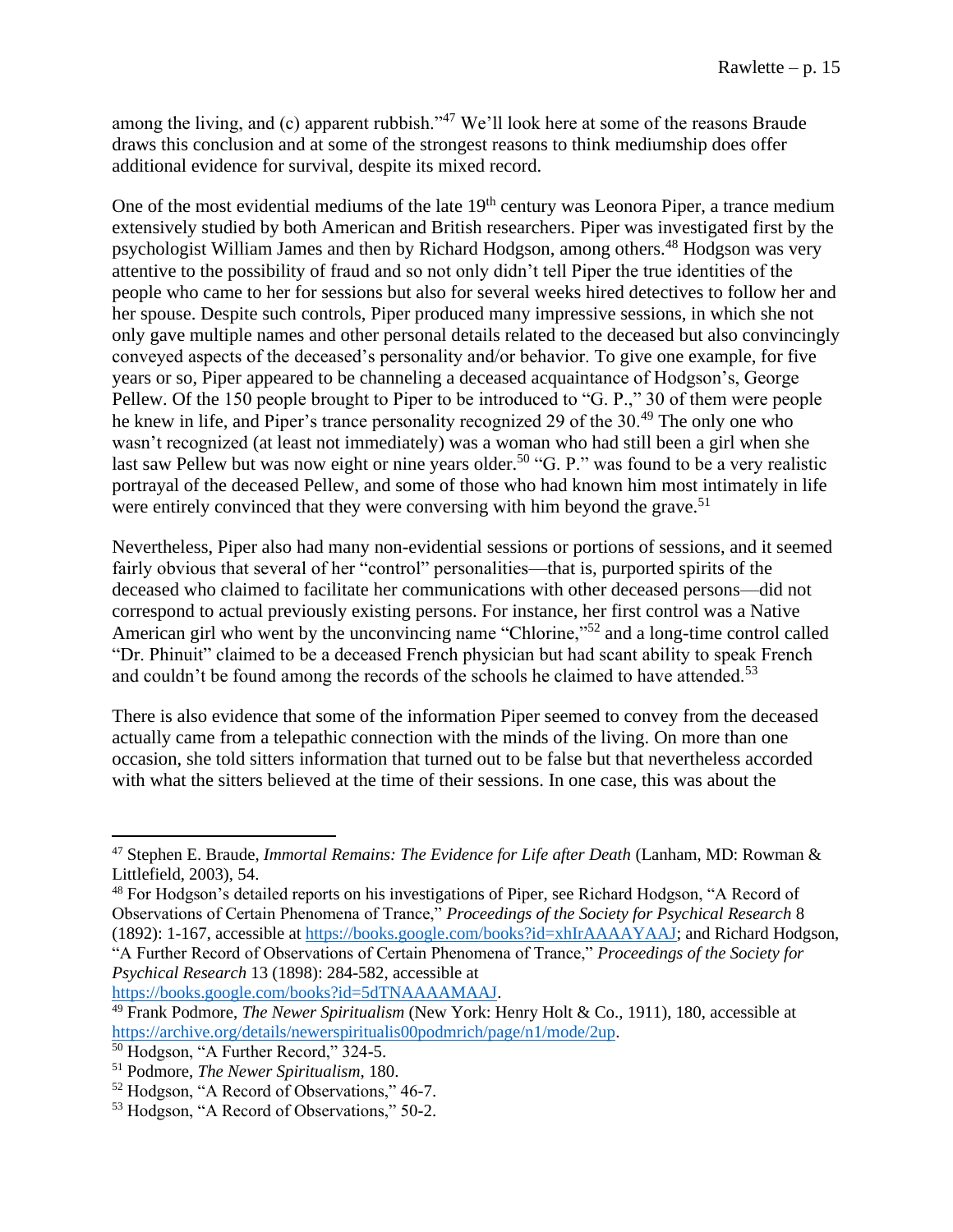location of a problematic lump on the arm of the sitter's brother.<sup>54</sup> In another, it was claims about the untrustworthiness of two of the sitter's acquaintances, which the sitter himself somewhat suspected at the time of the session but which later proved incorrect in both cases.<sup>55</sup>

On the other hand, there were many *more* cases in which Piper gave correct information that wasn't known to anyone present. For instance, during her visit to England in 1889, physicist Sir Oliver Lodge cataloged 41 separate pieces of information that she gave to various sitters on various occasions, all of which turned out to be correct despite not being consciously known to the sitter at the time of the session*.* <sup>56</sup> Even in these cases, of course, it's possible that the information was derived from clairvoyance, or perhaps from telepathy with unconscious memories in the sitter's mind.

More recently, controlled, multiply blinded studies of mediums have confirmed that some mediums are indeed able to receive information from a source outside their five senses.<sup>57</sup> However, the possibility remains that this information is derived from sources other than the surviving consciousness of the deceased. Questions about the source of mediumistic phenomena extend even to cases in which mediums take on the deceased's mannerisms, speak a foreign language known by the deceased but not by the medium, or exhibit some other ability or skill unique to the deceased. One particularly impressive case involved a chess match between grandmaster Victor Korchnoi and, ostensibly, the deceased grandmaster Geza Maróczy, manifesting through German medium Robert Rollans.<sup>58</sup> In a 2007 article in the *Journal of the Society for Psychical Research*, Vernon M. Neppe argues that Maróczy's surviving consciousness is the best explanation for Rollans' performance,<sup>59</sup> but Stephen Braude counters that the medium could have chosen his moves based on telepathic information received from his opponent, or extrasensory perception from some other source.<sup>60</sup>

Despite the hit-or-miss nature of much mediumistic communication and the possibility of even correct, paranormally derived information coming from sources other than the surviving consciousness of the deceased, I believe mediumship does offer some important additional evidence for life after death, particularly in those cases that reflect the way an autonomous mind would behave: for instance, by popping up unexpectedly and in a manner that doesn't reflect the wishes of those they're communicating with. We saw one example of this in the case of the

<sup>&</sup>lt;sup>54</sup> Frederic W. H. Myers, Oliver Lodge, Walter Leaf, and William James, "A Record of Observations of Certain Phenomena of Trance," *Proceedings of the Society for Psychical Research* 6 (1890): 436-659, p. 581**,** accessible at [https://books.google.dj/books?id=1moAAAAAMAAJ.](https://books.google.dj/books?id=1moAAAAAMAAJ)

<sup>&</sup>lt;sup>55</sup> Myers et al., 569-71.

<sup>56</sup> Myers et al., 649-50.

<sup>57</sup> See Julie Beischel, *Investigating Mediums* (Tucson, AZ: Windbridge Institute, 2015); and Gary E. Schwartz with William L. Simon, *The Afterlife Experiments: Breakthrough Scientific Evidence of Life after Death* (New York: Atria, 2002).

<sup>58</sup> Wolfgang Eisenbeiss and Deiter Hassler, "An Assessment of Ostensible Communications with a Deceased Grandmaster as Evidence of Survival," *Journal of the Society of Psychical Research* 70, no. 2 (April 2006): 65-97.

<sup>&</sup>lt;sup>59</sup> Vernon M. Neppe, "A Detailed Analysis of an Important Chess Game: Revisiting 'Maróczy versus Korchnoi,'" *Journal of the Society for Psychical Research* 71, no. 3 (2007): 129-47.

<sup>60</sup> Stephen E. Braude, *Crimes of Reason: On Mind, Nature, and the Paranormal* (Lanham, MD: Rowman & Littlefield, 2014), 172.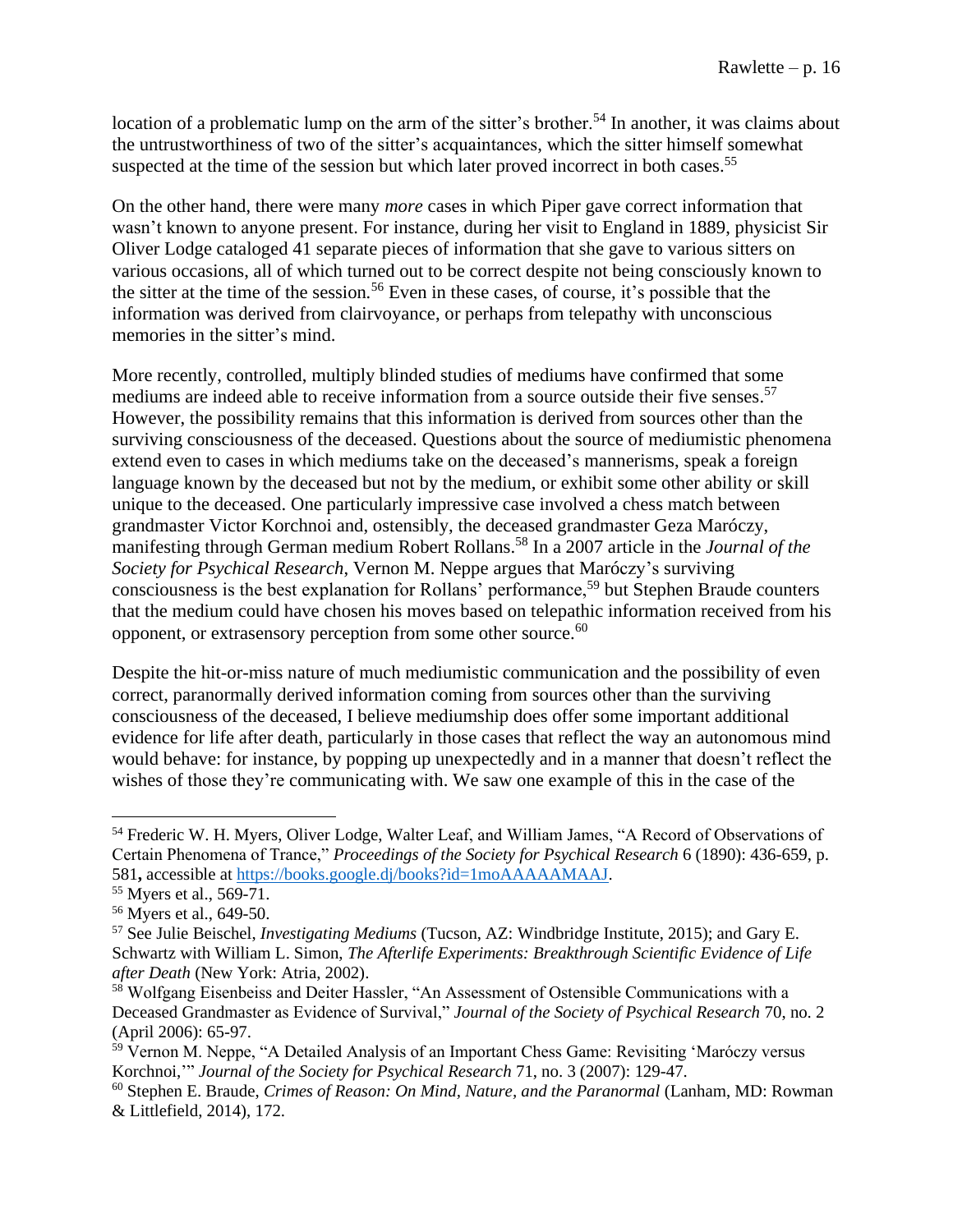apparition of Lois who repeatedly appeared to the boy Chris. Lois had an attachment to the house in which Chris lived, but Chris didn't appear to have any pre-existing motivation to communicate with her.

When unsolicited visitors show up in a mediumship setting, they're called "drop-in" communicators." Anecdotal examples abound. For instance, medium Marcia Mitnick of Hudson, New York, writes that she was once receiving communications from three spirits calling themselves Willy, John, and Steve. It was only six months later, when she met her new boyfriend, that she discovered these were his best friends, all of whom had been killed in Vietnam.<sup>61</sup> In another case, a patient of psychiatrist Dr. Stanislav Grof became an impromptu medium during a therapy session that involved the use of the hallucinogen LSD. Under the influence of the drug, the patient began to feel the presence of discarnate beings who were urgently trying to communicate messages. One of them called himself Ladislav and asked the patient to contact his parents and tell them he was okay. He gave his parents' name, the city in Moravia where they lived (Kroměříž), and even a phone number. When Grof dialed the number and asked to speak with Ladislav, the woman on the other end tearfully said that her son Ladislav passed away three weeks ago.<sup>62</sup>

In addition to such anecdotal cases, there are some highly documented examples of drop-in communication.<sup>63</sup> One of the most impressive is a case investigated by Erlendur Haraldsson. Indridi Indridason was a famous Icelandic medium active in the early  $20<sup>th</sup>$  century, and careful minutes were kept of many of his sessions. In 1905, a spirit began to speak through Indridason who was not recognized by any of the people in the room. He first appeared on the night of November 24 and, in Danish, told those present that he was a manufacturer by the last name of Jensen and that he had just been in Copenhagen and seen a factory fire. About an hour later, he communicated again and told them that the fire had been gotten under control. A month later, newspapers arrived in Iceland confirming that a lamp factory had caught fire that same night in Copenhagen and that it took somewhere between a half hour and an hour to get under control.

That wasn't all. Almost 80 years later, Haraldsson discovered the minutes of several more sessions featuring Jensen. In one of them, Jensen provided more details about himself, including his given name (Emil) and the fact that he was a bachelor with no children but did have siblings, all of whom were still living. Haraldsson went to Copenhagen to investigate and discovered that, of all the businesspeople in Copenhagen in the late 1800s, there was only one manufacturer named Emil Jensen. He was a childless bachelor whose siblings were all alive when he died, and his address was two doors down from the lamp factory that caught fire.<sup>64</sup>

<sup>61</sup> Sophy Burnham, *Angel Letters* (New York: Ballantine Books, 1991), 125.

<sup>62</sup> Stanislav Grof, *When the Impossible Happens: Adventures in Non-Ordinary Realities* (Boulder, CO: Sounds True, 2006), 177-8.

<sup>63</sup> For examples besides the one described below, see David Fontana, *Is There an Afterlife? A Comprehensive Overview of the Evidence* (Ropley, UK: O-Books, 2004), Ch. 8; as well as Braude, *Immortal Remains*, Ch. 2.

<sup>64</sup> Erlendur Haraldsson and Loftur R. Gissurarson, *Indridi Indridason: The Icelandic Physical Medium* (Hove, UK: White Crow Books, 2015), 29-46. Haraldsson also describes this case in his chapter "Possible Evidence of Survival," in Kean, *Surviving Death*, 294-304, pp. 294-300.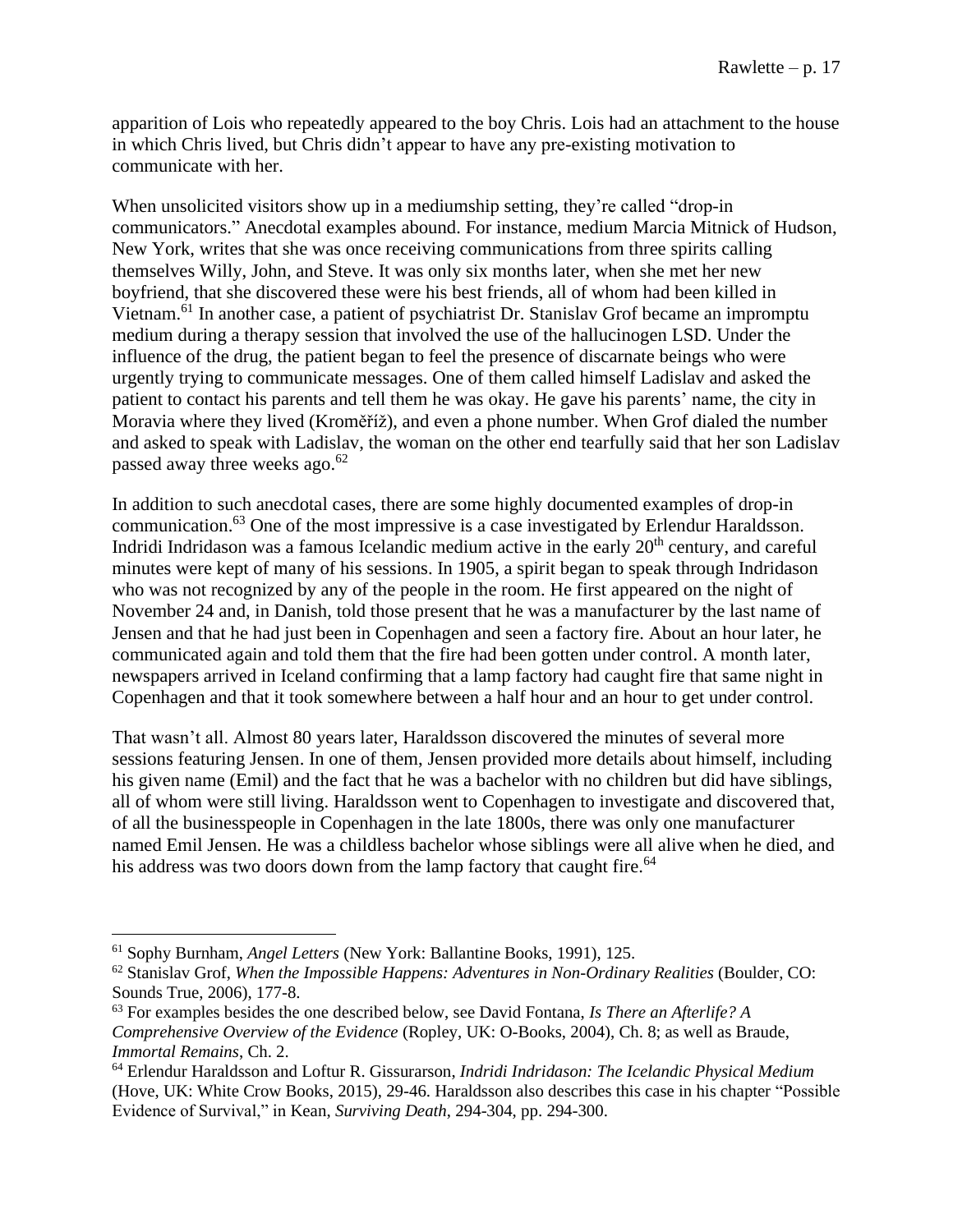Here we have a communicator whose statements clearly match the facts about a once-living person, but someone that no one in the room had any particular interest in speaking to and whose identity was not finally verified until more than a hundred years later. While it's still *possible* that the medium could have gotten this information strictly from clairvoyance and telepathy with the living, it's hard to see why he would have had a motive for simulating Jensen's appearance so faithfully. It looks much more plausible that these communications came from the surviving consciousness of Jensen himself.

Other aspects of mediumistic communication also provide key bits of evidence that they are truly conveying messages from the deceased. Anyone familiar with mediumship, through personal experience or the literature, will recognize the following as common features.

- The deceased often begin communicating with the medium before the sitter (the person with an emotional connection to them) arrives, and they sometimes stay after as well.
- The deceased who show up are not always the people the sitter was expecting. For instance, French journalist Stéphane Allix went to multiple mediums seeking communication from his deceased father. He was surprised that, in addition to the presence of his father, two of the mediums also reported the presence of his great uncle, whom he had no intention of contacting.<sup>65</sup>
- The deceased will sometimes correct a false belief held by the sitter. In a case reported by Gary Schwartz, medium Laurie Campbell correctly spelled the name of a relative of the sitter, but the sitter thought it was an error until he looked into it.<sup>66</sup>
- Sitters often feel a sense of the "presence" of their deceased loved ones, as do many people who report episodes of spontaneous after-death communication.
- The personality of the deceased often comes through strongly. For instance, people who were dominating in life will often dominate the conversation from the other side.<sup>67</sup>

These phenomena could theoretically be imitated through telepathy and clairvoyance—the superpsi hypothesis again—but viewed as a whole, it's hard not to see them as evidence that some mediums are doing exactly what they experience themselves as doing: talking to the dead. The frequent non-conformity to expectations in mediumship cases suggests that there is another consciousness involved besides that of the sitter and that of the medium—a consciousness with an independent agenda and the motivation to get that agenda heard.

Furthermore, as Julie Beischel's research at the Windbridge Institute documents, mediums experience themselves as receiving information from "independent, volitional beings," which is not how they experience information when they're doing psychic readings that don't involve people who've passed on.<sup>68</sup> Is it possible that mediums just want to believe that some of their psychic information comes from the spirits of the deceased, and so frame it that way to themselves? Beischel notes that many mediums begin having these experiences when they're

<sup>65</sup> Stéphane Allix, *Le Test: Une Expérience Inouïe: La Preuve de l'Après-Vie?* (Paris: Albin Michel, Livre de Poche, 2015), 24-5, 184-6. An English translation of this book is also available: Stéphane Allix, *The Test: Incredible Proof of the Afterlife,* trans. Grace McQuillan (New York: Helios, 2018). <sup>66</sup> Schwartz with Simon, *The Afterlife Experiments*, 232.

<sup>67</sup> Schwartz with Simon, *The Afterlife Experiments*, 196.

<sup>68</sup> Beischel, *Among Mediums*, 140.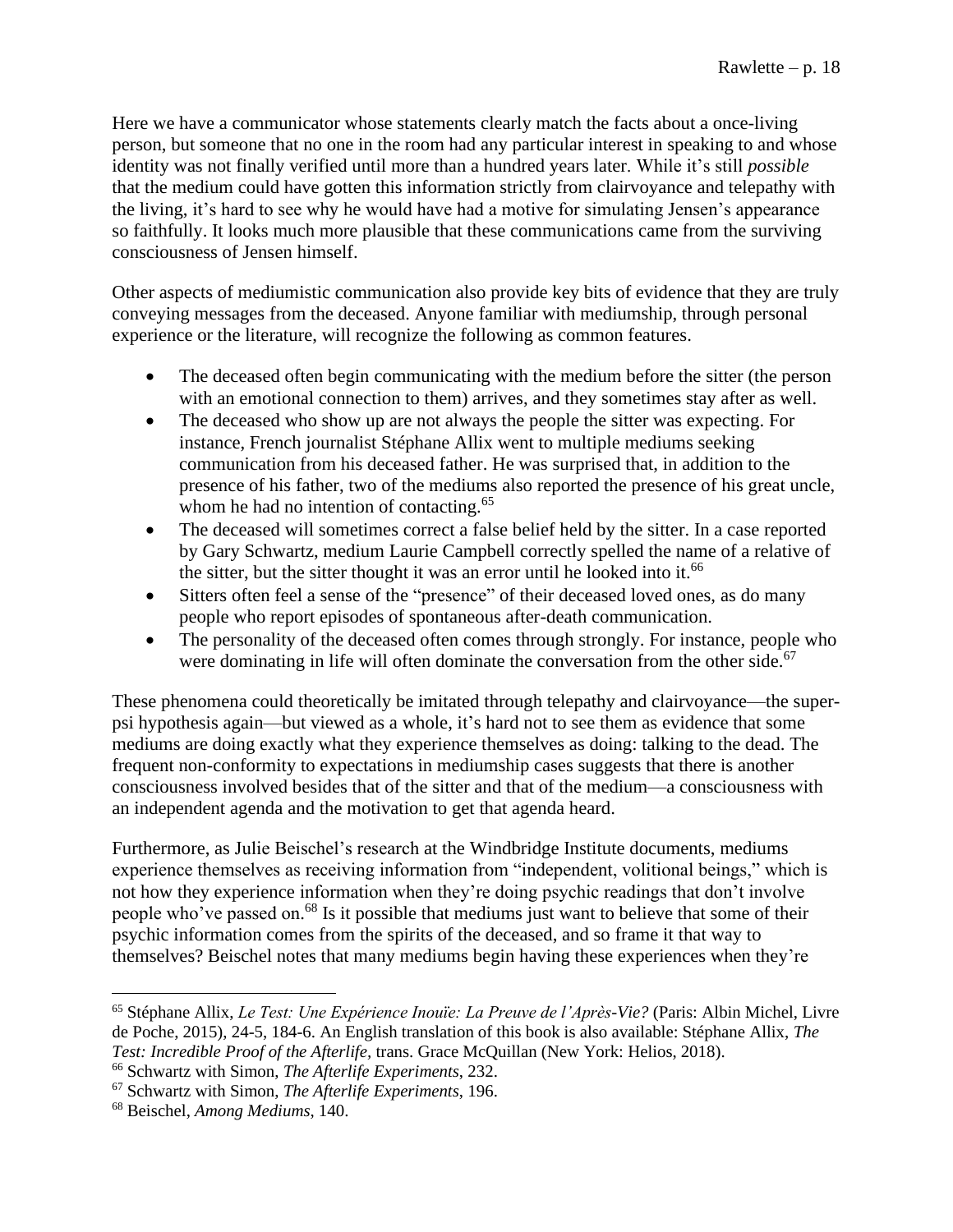small children and have no reason to see them as coming from the dead rather than some other (potentially less scary) source. <sup>69</sup> Also, when Beischel tested mediums by asking them to do readings on people without knowing if they were living or deceased (and without the experimenter knowing, either), in 83% of the cases, the mediums accurately reported the living or deceased status of the person.<sup>70</sup>

Finally, there's one more way mediumship reinforces the evidence for survival: the way it interlocks with experiences of apparitions and other after-death phenomena. An excellent example comes from Robert Dale Owen's 1871 book *The Debatable Land Between This World and the Next*. There he reports on the experience of an acquaintance of his, a Miss V, who experienced an apparition while staying at her aunt's house by the Hudson River, where one particular bedroom had the reputation of being haunted. Miss V once had occasion to sleep in the haunted room, and in the middle of the night, while the bedroom door was locked, Miss V woke up to see the figure of a servant in the room with her. The figure bent over her and tried, unsuccessfully, to speak. When Miss V hid her face under the sheets, the apparition disappeared.

Sometime later, Miss V was staying with a friend who engaged in communicating with spirits. Out of curiosity, Miss V decided to join in. During one of their sessions, a message arrived from a source that identified itself as "Sarah Clarke," a name neither of them knew. "Sarah Clarke" said that she used to be housekeeper for Miss V's aunt's family and that she had appeared to Miss V when she'd been at her aunt's house. She said that, while alive, she had stolen some items from the house, including a silver sugar bowl, and that she had been returning over and over to her room at the house, hoping to ask for forgiveness for her crime.

As soon as she was able, Miss V asked her aunt about these details and discovered that her aunt's family had indeed had a housekeeper named Sarah Clarke, some 30 or 40 years ago. The housekeeper had seemed very trustworthy, so she had never been suspected of stealing, even when objects went missing, such as a silver sugar bowl. When Miss V revealed to her what Sarah Clarke had supposedly said from beyond the grave, the aunt said that, if it was true, she was more than happy to forgive the theft. As Owen himself noted, the most remarkable thing was that, from that time on, the bedroom was no longer haunted. The apparition never appeared to anyone again. (Owen also emphasized that he was personally acquainted with the persons involved in this story and guaranteed their truth.)<sup>71</sup>

## *4. Physical Mediumship and Poltergeists*

We now turn to the topic of physical mediumship, in which mediums claim to cooperate with the deceased in making physical manifestations of their presence. These apparent manifestations can include knocking sounds, table levitations, the levitation of the mediums themselves, the playing of musical instruments, and even the materialization of disembodied hands and feet. While there is persuasive evidence that paranormal phenomena of these sorts have sometimes occurred, it is

<sup>69</sup> Beischel, *Among Mediums*, 134-35.

<sup>70</sup> Beischel, *Among Mediums*, 139.

<sup>71</sup> Robert Dale Owen, *The Debatable Land Between This World and the Next* (London: Trübner & Co., 1871), 226-8, accessible at

[https://books.google.com/books/about/The\\_Debatable\\_Land\\_Between\\_this\\_World\\_an.html?id=mY8ZA](https://books.google.com/books/about/The_Debatable_Land_Between_this_World_an.html?id=mY8ZAAAAYAAJ) [AAAYAAJ.](https://books.google.com/books/about/The_Debatable_Land_Between_this_World_an.html?id=mY8ZAAAAYAAJ)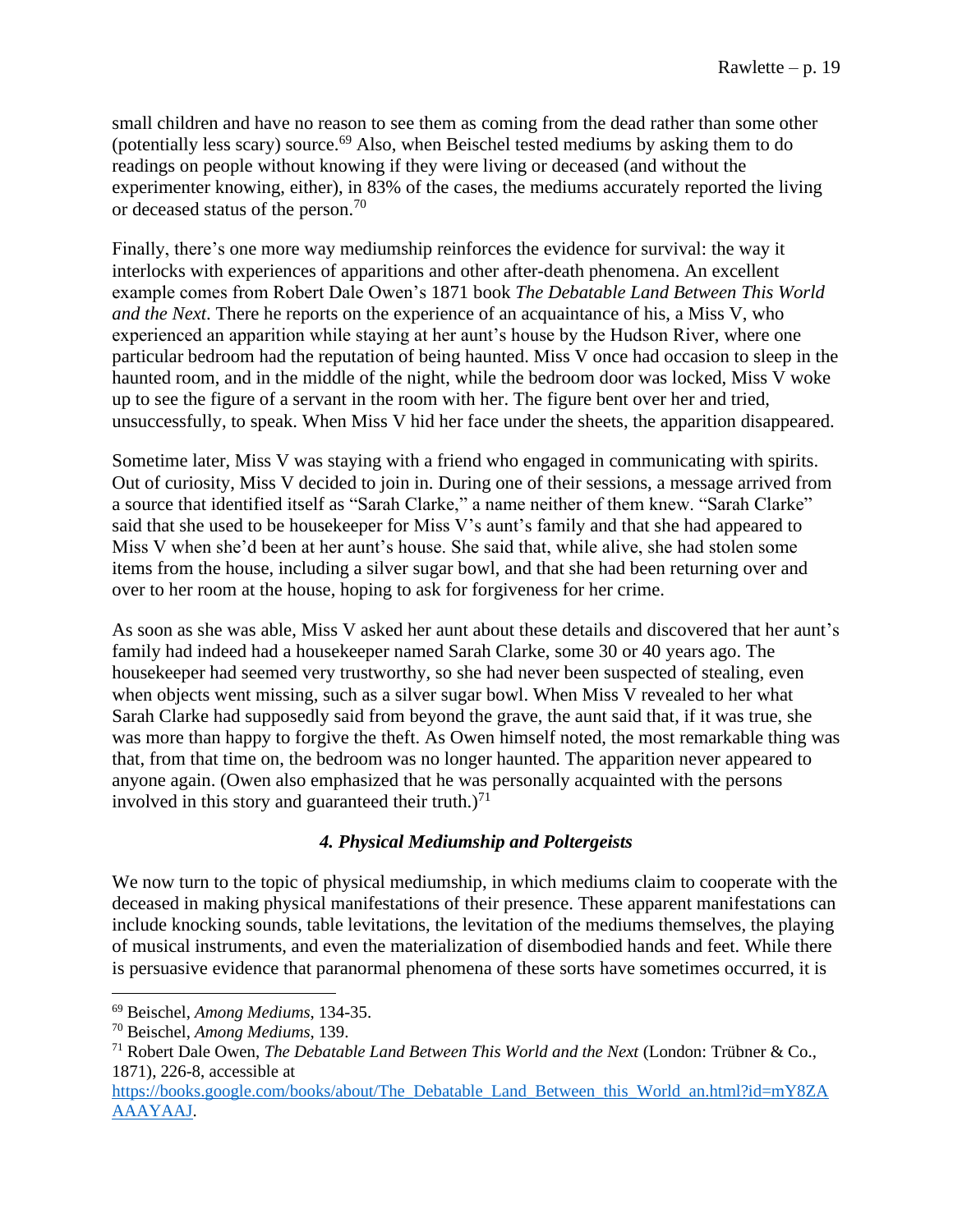not clear how much additional evidence these physical manifestations provide for survival, beyond what is provided by the mental mediumship aspects of a sitting. There are two primary reasons for this.

First, there is the fact that perhaps the single most well-attested, carefully studied physical medium in the Western world of the last two centuries appears not to have claimed the aid of spirits in producing the bulk of his phenomena.<sup>72</sup> Daniel Dunglas Home was extensively studied by the investigators of his day and produced some of the most amazing feats of any physical medium in the West, under good lighting and without once being caught attempting fraud of any kind.<sup>73</sup> The fact that Home did not appeal to spirits to produce his phenomena and that his most distinguished investigator, William Crookes, attributed them to Home's own psychokinetic (PK) abilities casts substantial doubt on the hypothesis that impressive paranormal physical phenomena must be due to the action of the deceased. Even one of the best-reputed physical mediums of our own day, Stewart Alexander, though he believes that his phenomena are produced by spirits, admits that "it is the evidential information transmitted at a physical séance that, in my view, is the absolute acid test of such mediumship. $174$ 

The second reason that physical effects alone are ambiguous evidence for survival is the fact that study of poltergeist phenomena has led investigators to the conclusion that many of the sounds and object movements attributed to "noisy ghosts" can be traced back to the unconscious PK abilities of the living, since the phenomena produced by ostensible poltergeists often appear dependent on the presence of a particular living individual and seem to express that person's repressed emotions. 75

There are even cases in which poltergeist-like effects have been linked to living people who are not physically present.<sup>76</sup> In most of these cases, the living person is not conscious of the particular physical effects they are causing. For instance, in a case reported in the *Journal of the Society of Psychical Research*, Fred W. Rose attempted to psychically visit a friend of his, Mrs. E, by vividly imagining himself walking to her house and then through its various rooms. He did this on at least two different occasions and did not warn Mrs. E ahead of time on either one. The second time, he actually succeeded in producing an apparition of himself in front of Mrs. E, but the first time, the only sign of anything abnormal during the period in question was the fact that the electric bell

<sup>72</sup> Ian Stevenson, "Are Poltergeists Living or Are They Dead?" *Journal of the American Society for Psychical Research* 66, no. 3 (July 1972): 233-52, p. 234.

<sup>73</sup> An excellent account of Home's phenomena can be found in Stephen E. Braude, *The Limits of Influence: Psychokinesis and the Philosophy of Science* (New York: Routledge & Kegan Paul, 1986), 70- 108.

<sup>74</sup> Stewart Alexander, "A Life in Two Worlds," in Kean, *Surviving Death*, 345-56, p. 354.

<sup>75</sup> William G. Roll, *The Poltergeist* (Garden City, NY: Nelson Doubleday, 1972), 11, 174.

<sup>76</sup> For examples in addition to those described, see Matthew Manning, *The Link: Matthew Manning's Own Story of His Extraordinary Psychic Gifts* (New York: Holt, Rinehart and Winston, 1974, 1975), 120; Sylvia Hart Wright, *When Spirits Come Calling: The Open-Minded Skeptic's Guide to After-Death Contact* (Nevada City, CA: Blue Dolphin Publishing, 2002), 71; Trish MacGregor and Rob MacGregor, *The Synchronicity Highway: Exploring Coincidence, the Paranormal, & Alien Contact* (Hertford, NC: Crossroad Press, 2013), 119; and Robert H. Hopcke, *There Are No Accidents in Love and Relationships: Meaningful Coincidences and the Stories of Our Families* (Asheville, NC: Chiron Publications, 2018), 181-7.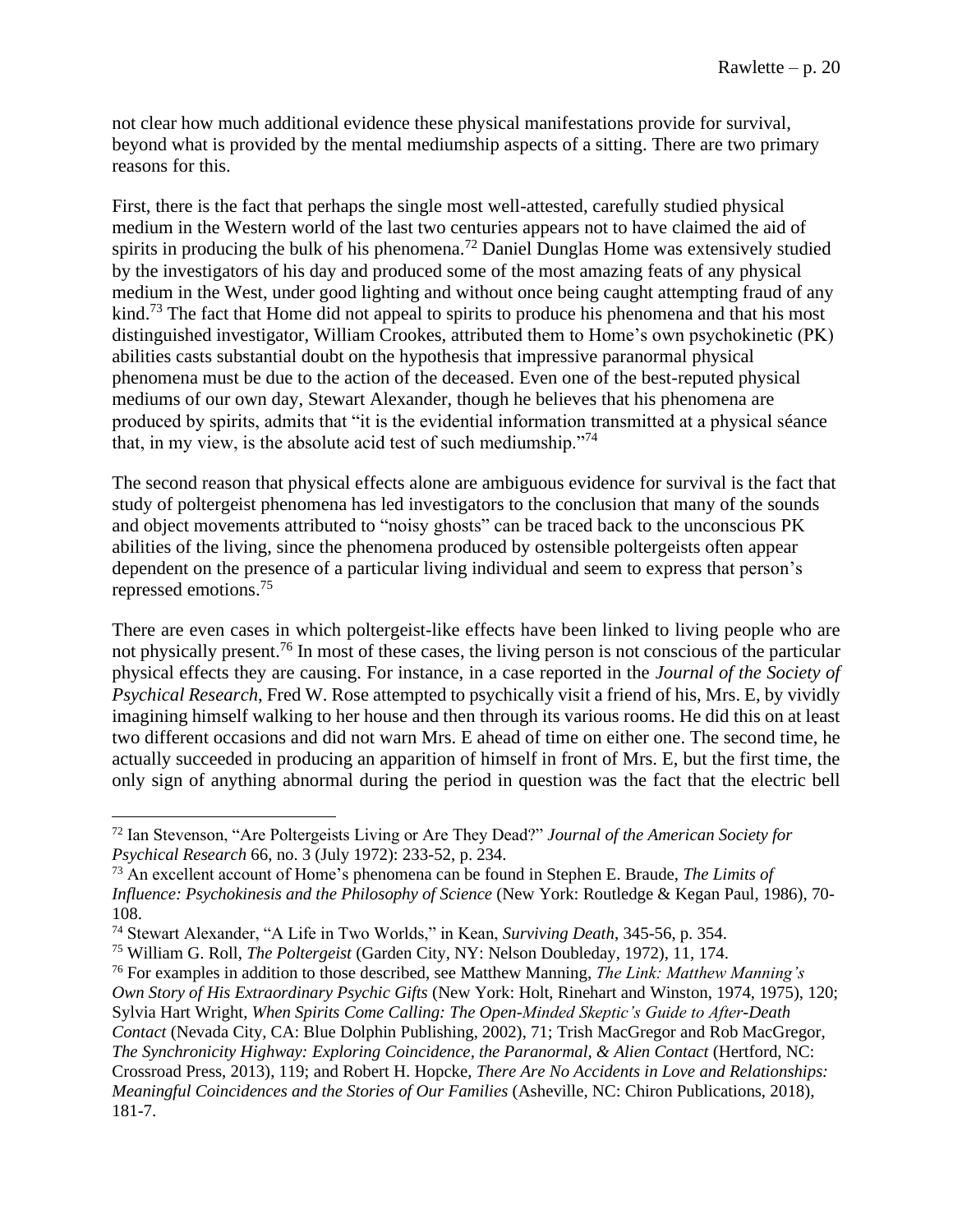linking Mrs. E's bedroom with her maid's room went off over and over without being pressed. Mrs. E was right next to the button at the time and would have seen if anyone else had touched it. 77

In that case, Mr. Rose had not specifically intended to activate the electric bell, but in this next one, the living agent concentrated on the particular effect she wanted to produce. With the help of a written record she made at the time of the event, this woman reports that, at 11pm on July 30, 1985, she began to think angry thoughts about an ex-lover who'd treated her poorly. "For an hour," she says, "I thought vengeful thoughts about the 'swine' and imagined all his pictures falling off the walls of his room." A couple weeks later, she spoke to him and learned about a recent occasion when he'd been in his room talking to a friend and a wind gust suddenly threw open the door and blew his pictures off the walls. Because the weather had otherwise been so calm that night, the man and his friend joked that it must have been a ghost. When the woman asked him when this happened, he said it was on July 30 around midnight.<sup>78</sup>

This evidence that a living agent can intentionally produce physical phenomena at a remote location shows that deceased agents are not the only possible explanation for such events. And yet at the same time it also demonstrates that these phenomena can be intentionally directed by a consciousness that is not embodied at that location, which opens the door to the possibility that the deceased could create effects in the very same way.

And there do seem to be examples of physical phenomena that provide independent evidence for the survival of specific deceased people. Sometimes this is because, before dying, the person promised to produce a specific physical effect after death. One could argue that the power of suggestion could cause living agents to unconsciously use their own PK abilities to create the effect in question, but this seems less plausible in cases where the promised effect happens before those witnessing it are informed of the death of the relevant person.<sup>79</sup>

In an Italian case, a fellow by the name of Benjamin Sirchia had told his friend Dr. Vincent Caltagirone that if Sirchia were to die first and discover that his consciousness went on, he would return to Caltagirone to give him some kind of proof. During this conversation, they were sitting at Caltagirone's dining room table, so Caltagirone suggested that his sign be breaking something located in that room—for example, the light suspended above the table. Seven months later, Sirchia died. But before being informed of his death, Caltagirone (as well as his sister who lived with him) began to hear knocking sounds coming from the light above the table. These sounds continued for four or five nights until finally the crystal lampshade broke in two. It was only a

"Coincidences," *Proceedings of the Society for Psychical Research* 14 (1899): 158-330, pp. 242-3, accessible at [https://babel.hathitrust.org/cgi/pt?id=njp.32101075888329;](https://babel.hathitrust.org/cgi/pt?id=njp.32101075888329) and a case in which the promised manifestation had two parts—door knocks followed by a light going on or off—in Helen Speakman, "Manifestation Posthume," *Revue Scientifique et Morale du Spiritisme* (1 May 1920): 141-5, accessible at [https://sites.google.com/spiritisme.net/encyclopedie-spirite/revues-spirites/revue-scientifique-et-morale](https://sites.google.com/spiritisme.net/encyclopedie-spirite/revues-spirites/revue-scientifique-et-morale-du-spiritisme)[du-spiritisme.](https://sites.google.com/spiritisme.net/encyclopedie-spirite/revues-spirites/revue-scientifique-et-morale-du-spiritisme)

<sup>77</sup> "L. 1076. Experimental Apparition," *Journal of the Society for Psychical Research* 7 (1895-6): 250-5, accessible at [https://archive.org/details/journalofsociety07sociuoft/.](https://archive.org/details/journalofsociety07sociuoft/)

<sup>78</sup> Brian Inglis, *Coincidence: A Matter of Chance—or Synchronicity?* (London: Hutchinson, 1990), 95-6.  $79$  In addition to the case described below, see the case of a breaking ring in Alice Johnson,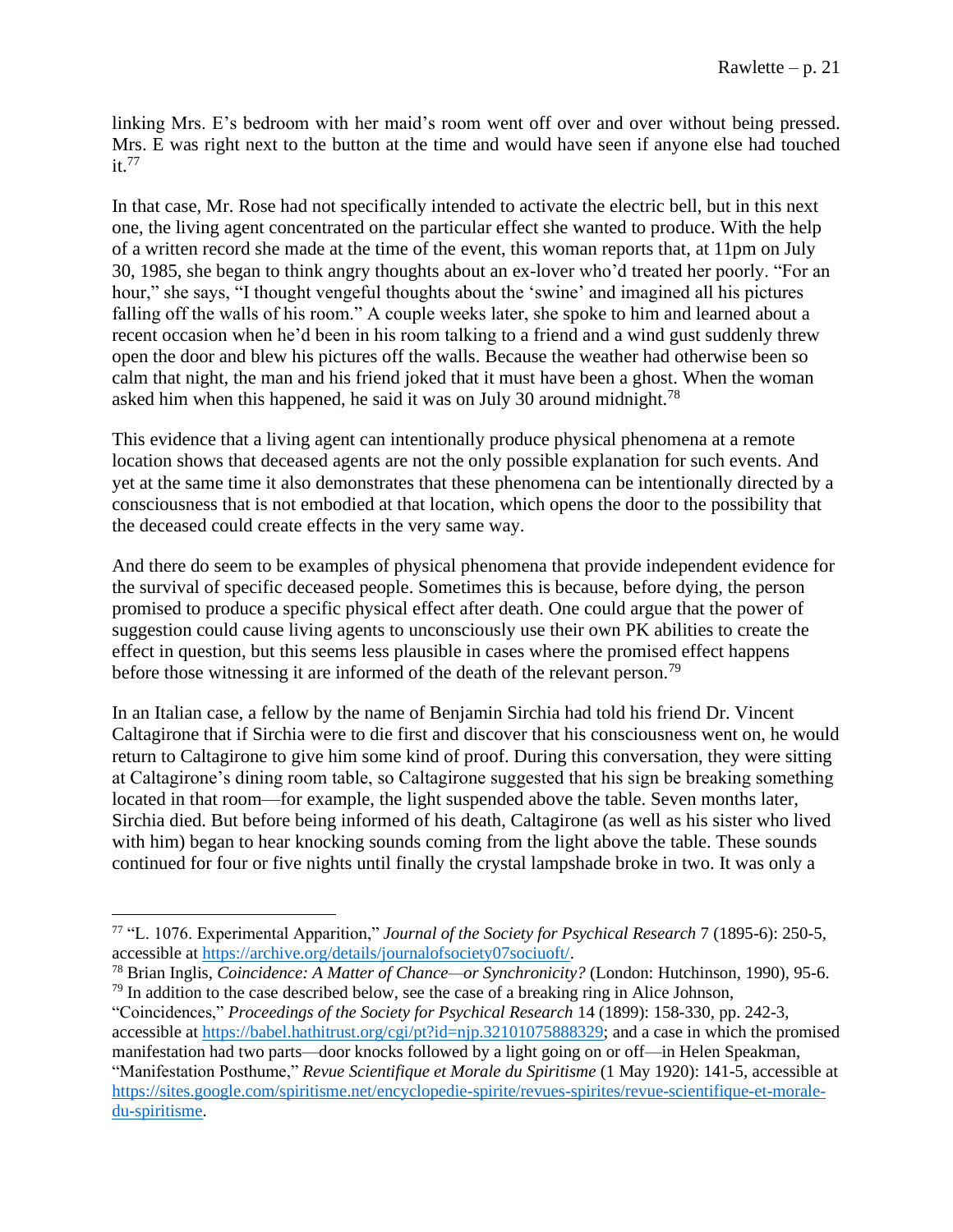couple days later that Caltagirone ran into an acquaintance who told him that Benjamin Sirchia had died—three to five days before the first knocks on the dining room lamp began.<sup>80</sup>

Other physical phenomena are plausibly attributed to the dead because they manifest as a result of requests made to the dead person<sup>81</sup> or because they are accompanied by apparitions.<sup>82</sup> Psychologist David Fontana investigated and personally observed an interactive stone-throwing poltergeist that would oblige requests to aim at particular objects. On three occasions, one of the observers of the poltergeist events also saw the apparition of a young boy in the location where the physical events were concentrated, and on two of these occasions, the apparition was immediately followed by a flying stone or other object.<sup>83</sup> Other times, a connection to the deceased is inferred from the fact that the same types of poltergeist phenomena are separately observed by two people connected to the deceased who don't know anything about each other's experiences when they happen.<sup>84</sup>

Poltergeists have also been reported to provide information that was only known to the deceased. A widow named Iris was frustrated because her recently deceased husband had always taken care of paying the taxes, but after his death, she had no idea where to find their local tax bill or even what it looked like. When she started tearfully berating him for leaving her in this situation, she saw the thick, hardback appointment book on his desk open all by itself. On the opened page sat the bill she was looking for.<sup>85</sup>

## *5. Phantom Phone Calls*

Somewhat related to physical mediumship and poltergeist phenomena are ostensible electronic communications from the deceased. The content of many purported electronic communications is too ambiguous to be evidential, but there is at least one type of electronic communication that is both clear enough and common enough to merit discussion here: apparent phone calls from the dead. Besides three entire books dedicated to this topic—D. Scott Rogo and Raymond Bayless's Phone Calls from the Dead,<sup>86</sup> Callum E. Cooper's *Telephone Calls from the Dead*,<sup>87</sup> and Laurent

<sup>80</sup> Ernest Bozzano, *Les Phénomènes de Hantise*, trans. C. de Vesme (Paris: Éditions Exergue, 1932, 2000), 114-7.

<sup>81</sup> Lisa Smartt, *Words at the Threshold: What We Say as We're Nearing Death* (Novato, CA: New World Library, 2017), 159-60; and Carol Bowman, *Return from Heaven: Beloved Relatives Reincarnated within Your Family* (New York: HarperCollins, 2001), 203.

<sup>&</sup>lt;sup>82</sup> Stevenson, "Are Poltergeists Living or Are They Dead?"; and Titus Rivas, Anny Dirven, and Rudolf H. Smit, *The* Self *Does Not Die: Verified Paranormal Phenomena from Near-Death Experiences* (Durham, NC: IANDS Publications, 2016), 145-8.

<sup>83</sup> Fontana, *Is There an Afterlife?*, 64-80.

<sup>84</sup> Paul Davids and Gary E. Schwartz with John Allison, *An Atheist in Heaven: The Ultimate Evidence for Life after Death?* (Reno, NV: Yellow Hat Publishing, 2016), 97-8, 132-3.

<sup>85</sup> Guggenheim and Guggenheim, *Hello from Heaven!*, 206.

<sup>86</sup> D. Scott Rogo and Raymond Bayless, *Phone Calls from the Dead: The Results of a Two-Year Investigation into an Incredible Phenomenon* (Englewood Cliffs, NJ: Prentice-Hall, 1979).

<sup>87</sup> Callum E. Cooper, *Telephone Calls from The Dead: A Revised Look at the Phenomenon Thirty Years On* (Portsmouth, UK: Tricorn Books, 2012).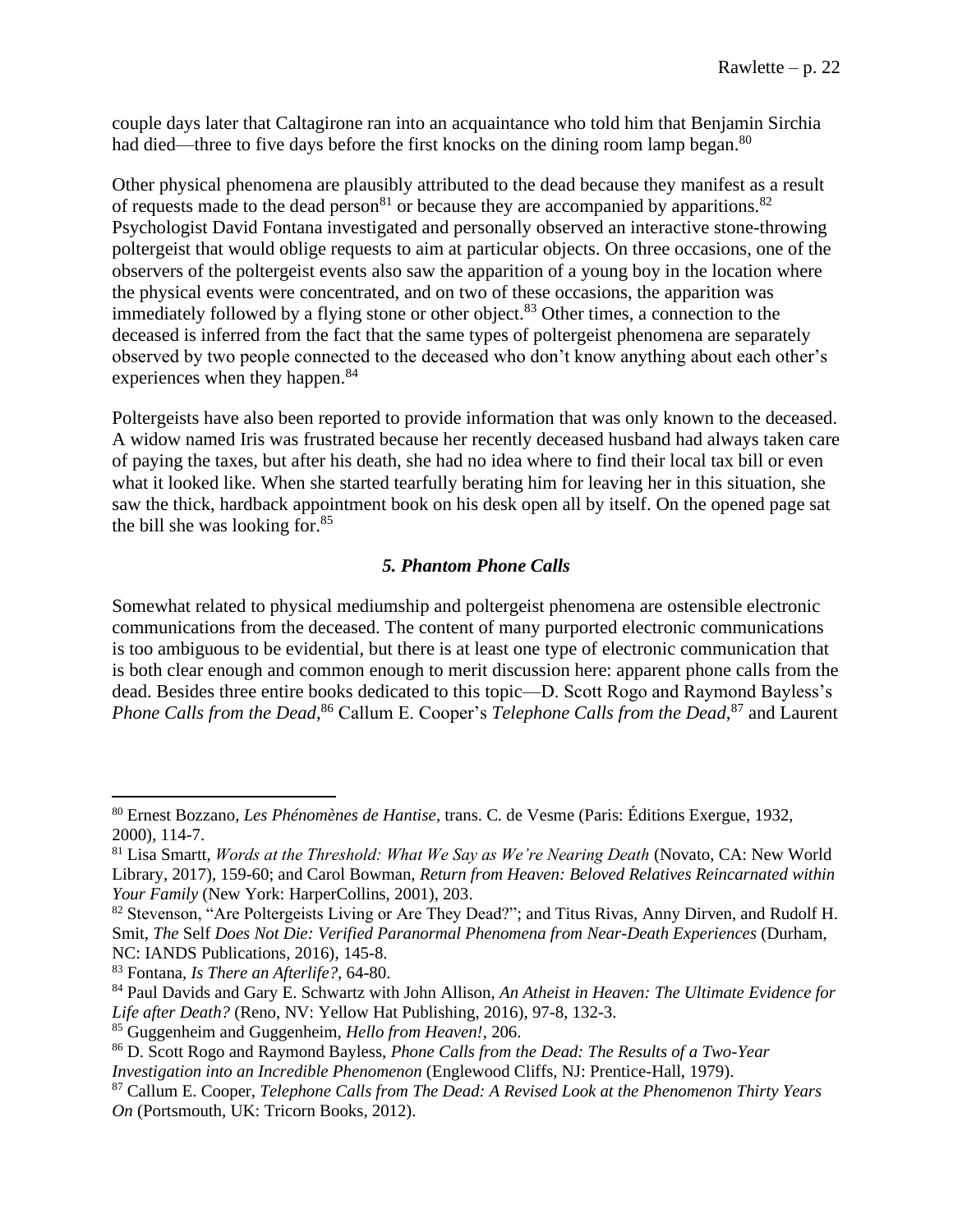Kasprowicz's French volume *Des coups de fil de l'AU-DELÀ?*<sup>88</sup>—I have come across examples of phantom phone calls in at least 11 other sources.<sup>89</sup>

Typically, in these cases, someone answers a ringing phone and hears their deceased loved one speaking to them from the other end of the line. The message is usually very short, although sometimes an actual conversation takes place. The voice of the deceased is generally (but not always) recognizable. As with apparitions and dreams, these calls sometimes come to more than one person at approximately the same time, and they sometimes come to friends or neighbors of those for whom the calls appear to be intended, as if to emphasize that the calls are not just figments of a grief-fueled imagination.

Consider a case reported by Dr. John Lerma. A hospice patient of his named Mary Esther had just passed away, and the nurses were attempting to call her son, but his line was continually busy. While Lerma was at the nurses' station asking for an update on their attempts, the phone rang. The caller ID said the call was coming from Mary Esther's room. The nurse answered but quickly passed the phone to Lerma. She appeared frightened by what she'd heard on the other end. Lerma says he heard a lot of static and a faraway voice that repeated the phrase, "Tell my son I'm okay." The nurse said it sounded just like Mary Esther. They then rushed into her room to see who might have placed the phone call but saw no one there besides her dead body. Thirty minutes or so later, Mary Esther's son arrived at the hospital. He said he, too, had gotten a call from his mother. It had happened after her death but before he was aware she'd died. She told him over and over, "I am okay. I love you. Don't worry about me."<sup>90</sup>

This next case, taken from Kasprowicz's book, is an example of a more extended conversation, one in which the deceased passed along important information about a dangerous medical situation.<sup>91</sup> An American man named Russell Reynolds had just been driven to a motel in Boise, Idaho, to prepare for undergoing open-heart surgery the next morning. His caregiver was with him in the motel room when the phone rang. She answered but got an odd look on her face and

<sup>89</sup> In addition to the case from John Lerma described below, see Laura Joplin, *Love, Janis* (New York: Villard, 1992), 312; Guggenheim and Guggenheim, *Hello from Heaven!*, 187-94; Arcangel, *Afterlife Encounters*, 31, 37-8; Jean-Jacques Charbonier, *Les 7 Bonnes Raisons de Croire à l'Au-delà* (Paris: Guy Trédaniel, J'ai Lu, 2012), 152-3; Erlendur Haraldsson, review of *Telephone Calls from The Dead: A Revised Look at the Phenomenon Thirty Years On*, by Callum E. Cooper, *Journal of Scientific Exploration* 27, no. 2 (2013): 353; Elisa Medhus, *My Son and the Afterlife: Conversations from the Other Side* (New York: Atria, 2013), 32; Geneviève Delpech, *Te Retrouver: L'amour Plus Fort que la Mort* (Paris: Editions First, 2017), 104; Scarlett L. Heinbuch, *Waking Up to Love: Our Shared Near-Death Encounter Brought Miracles, Recovery and Second Chances* (Cardiff, CA: Waterside Press, 2018), 31; Mary Helen Hensley, *Understanding Is the New Healing: Miraculous Recoveries from Physical and Emotional Trauma* (Love Never Dies, 2019), 127; and Brent Raynes, *John A. Keel: The Man, the Myths, and the Ongoing Mysteries* (2019), 95, 195.

<sup>88</sup> Laurent Kasprowicz, *Des Coups de Fil de L'AU-DELÀ? Enquête sur un Phénomène Paranormal Incroyable: Sa Folie, Ses Caractéristiques et Son Explication* (2018). For an English-language review of the book, see Sharon Hewitt Rawlette, "Essay Review: Phone Calls from the Dead? Exploring the Role of the Trickster," *Journal of Scientific Exploration* 34, no. 1 (2020): 116-26.

<sup>90</sup> John Lerma, *Into the Light: Real Life Stories about Angelic Visits, Visions of the Afterlife, and Other Pre-Death Experiences* (Pompton Plains, NJ: New Page Books, 2007), 172-3.

<sup>91</sup> For another case with a medical warning, see Arcangel, *Afterlife Encounters*, 37-8.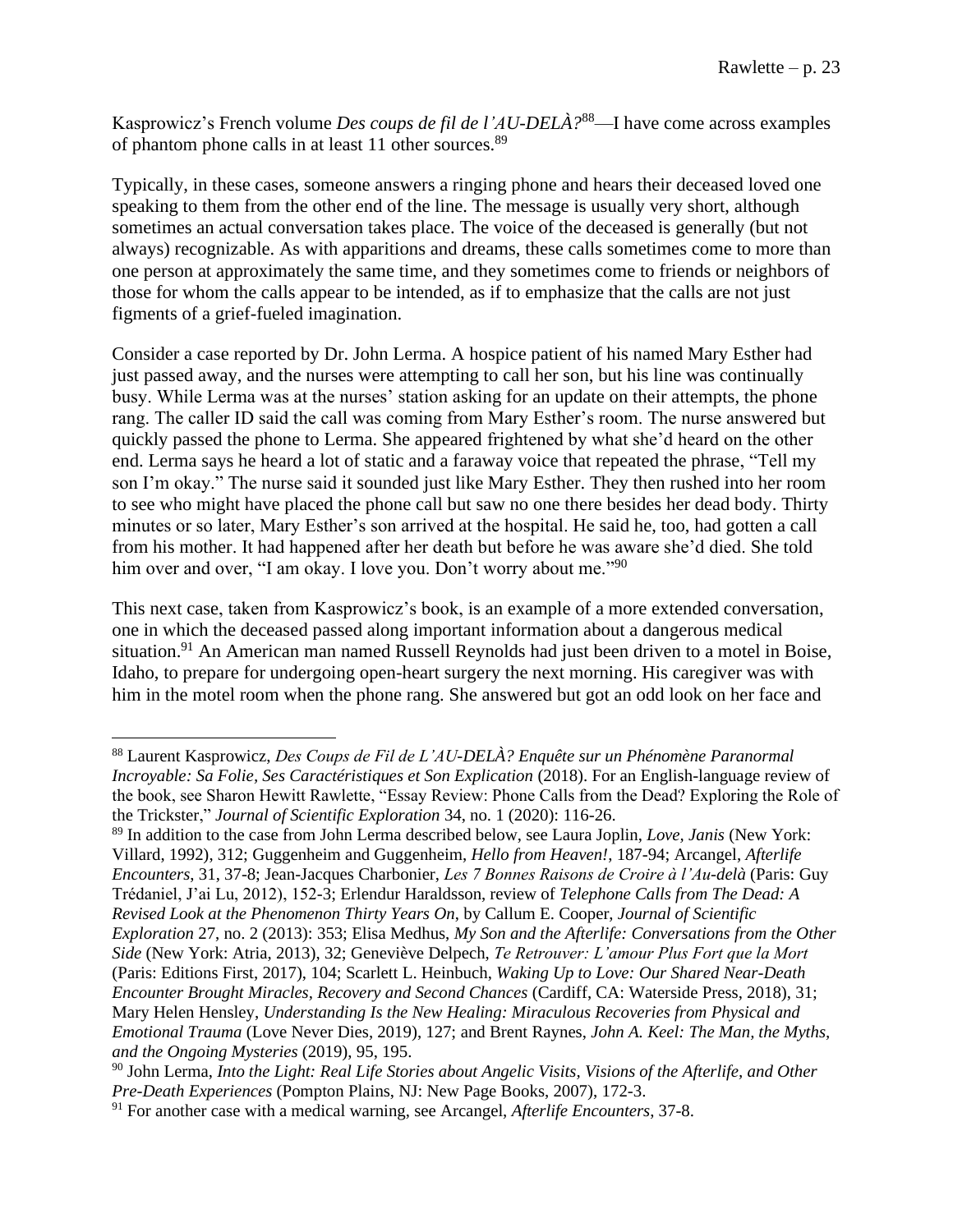told Reynolds it was for him. Reynolds had no idea who it could be since he hadn't told people about his trip. A male voice on the other end of the line asked if he was Russell, and when he said yes, the man told him not to go see his surgeon the next day. "It's not your turn to die," he said. Reynolds asked who was speaking, and the man replied that his name was Oscar. The only Oscar that Reynolds knew was a coworker who'd died of cancer the year before. Reynolds could hear a bunch of other voices in the background of the call and asked where Oscar was. Oscar replied, "I'm between heaven and earth." Then he again repeated that Reynolds shouldn't have the surgery, that it wasn't his turn to die, and the line went dead.

Reynolds went to the hospital the next day as planned but asked to speak to his surgeon. A few minutes later, Reynolds noticed the surgeon pacing outside his room. When he finally came in, he told Reynolds the surgery was going to be postponed. Another doctor spoke with Reynolds later and explained that the surgeon who'd been scheduled to operate on him had lost his last three patients. Reynolds then had open-heart surgery a week later with a different surgeon, and there were no issues.<sup>92</sup>

## *6. Synchronicity*

We now come to the final form of apparent after-death contact I'm going to present in this essay: meaningful coincidence, which psychiatrist C. G. Jung famously called "synchronicity."<sup>93</sup> I've left this topic until the end of Part I because its strength is best appreciated in the context of all the other third-person evidence we've examined. After-death synchronicities can be highly meaningful—even life-changing—for those who have them, but their connection to the deceased is often difficult to convey to others, in part because these experiences are not blatantly paranormal but also because their meaning frequently depends on details of the deceased's personality and the way in which the synchronicity responds to the thoughts and emotions of the living person at the time they experience it. Nevertheless, when viewed within the context of all the other evidence for survival, synchronicities do provide additional reason to conclude that the deceased can continue to interact with the living. I will attempt to illustrate their value with a few examples that include corroboration from a dream or an apparition.

Let's start with a relatively simple case. In her book *The Art of Intuition*, Sophy Burnham describes the experience of a widow named JoAnne Zawitoski. This woman had a dream in which a voice asked her whether she would accept it as a sign that her husband was alive and well if she were to find two objects that she hadn't been able to locate since his death: his class ring and his pocket PC. Zawitoski said yes. That morning, her son found the class ring in the car, and two days later, the pocket PC was found by her husband's boss.<sup>94</sup>

Now here's a slightly more complex case, one involving an apparition. It comes from Dr. Mary Helen Hensley, a chiropractor and metaphysical healer living in Ireland. The incident began when, in the course of one day, Hensley heard two people in two unrelated contexts discussing a

<sup>92</sup> Kasprowicz, *Des Coups de Fil de l'AU-DELÀ?*, 36-7. Russell Reynolds' testimony is also featured in Jenny Smedley, *SUPERnaturally True* (Ropley, UK: O Books, 2009), 34-5.

<sup>93</sup> C. G. Jung, *Synchronicity: An Acausal Connecting Principle*, trans. R. F. C. Hull (Princeton, NJ: Princeton University Press, 1960, 2010).

<sup>94</sup> Sophy Burnham, *The Art of Intuition: Cultivating Your Inner Wisdom* (New York: Jeremy P. Tarcher/Penguin, 2011), 187.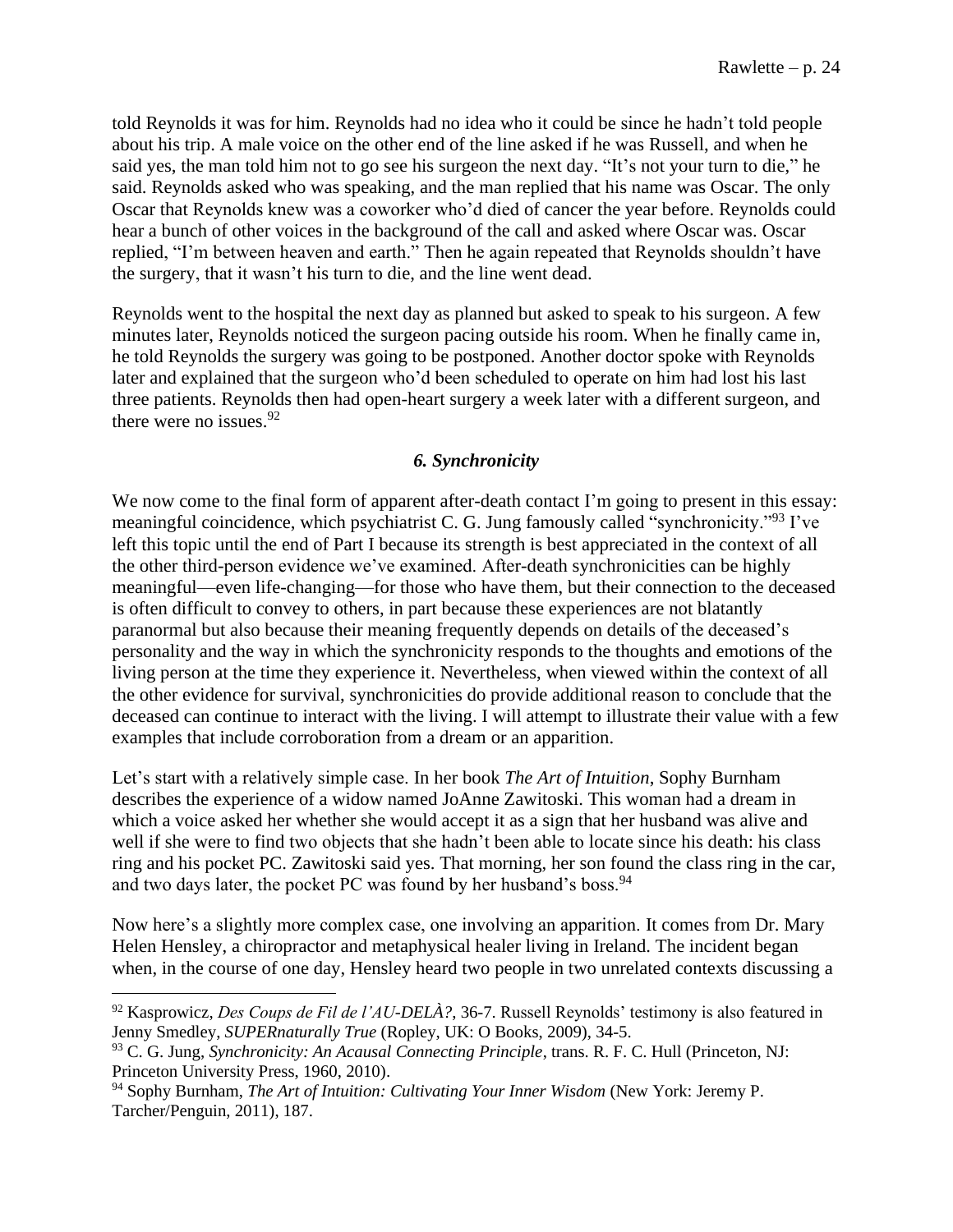location in Ireland she'd never heard of before: Mount Argus. The following morning, Hensley's five-year-old daughter Jemma woke her up and said she had something to show her. Jemma explained that Mr. Burke—a deceased previous resident of their home who frequently appeared to Hensley's daughters—had woken Jemma up to give her a clue about how to fix a terrible cough she had, a cough so violent it often made her vomit. Jemma led her mother to some bricks in the stairwell of their home and pointed to the "clue" the apparition had shown her. Written on one of the bricks were the words "Mount Argus."

At that point, Hensley decided to call her secretary, who was one of the people who'd talked about Mount Argus the day before. The secretary explained that Saint Charles of Mount Argus was a healer of ailments of the chest. While the relevance of this fact made it seem as though the deceased Mr. Burke really had intended to help Jemma in some way by giving her this clue, Hensley wasn't sure what to do about it. The next day, a man she had only met a few times brought her an unexpected gift, saying, "Something told me you could use this." The gift was a relic of Saint Charles of Mount Argus. Hensley put it under her daughter's pillow that night and reports that her daughter never had her awful coughing fits again.<sup>95</sup>

This next case is an excellent illustration of the intricate, multi-level meanings that synchronicities are capable of conveying. It comes from author and film director Paul Davids and is related in his book *An Atheist in Heaven*. A week after Davids spoke at a tribute for his late friend Forrest J Ackerman, Davids was alone in his house when he printed a document from his computer and looked over it briefly before tossing it on his bed and going into the adjoining bathroom. When he came out of the bathroom, he discovered that, in the time he'd been gone, a line on the first page of the document had been blacked out with ink, which was still wet. By going back to his computer and viewing the file he had printed, Davids could tell that the line that had been obliterated consisted of four words: "Spoke to Joe Amodei."

The document Davids was reviewing was a list of business calls and meetings he kept for tax purposes, and Joe Amodei was a man he'd only ever had this one conversation with. If the obliteration of the phrase involving his name was supposed to be a message of some kind, it didn't make sense to him. He did suspect, though, that his deceased friend Ackerman might somehow be involved, so he made a call to Ackerman's former assistant. He thought he might be able to take a look at some manuscripts Ackerman had edited and compare them with the mysterious ink obliteration. When Davids eventually carried out this comparison, he found strong similarities. Blacking out phrases was one of Ackerman's editing techniques. However, before Davids could ask Ackerman's assistant about procuring any of his manuscripts, the assistant told Davids there was something he had to tell him.

A few days before Davids' ink incident, the assistant had had a dream in which Ackerman visited him and discussed his recent tribute. The assistant told Davids, "I'm a skeptic, Paul, you know that, but it was as if Forry [Ackerman] really came and spoke to me." When he said this, Davids realized the connection with the words blacked out by the ink. Ackerman's assistant was named Joe Moe. The words "Spoke to Joe Amodei" came incredibly close to describing what Ackerman had actually done when he *spoke to Joe Moe*. In fact, punning and finding names

<sup>95</sup> Mary Helen Hensley, *Promised by Heaven: A Doctor's Return from the Afterlife to a Destiny of Love and Healing* (New York: Atria, 2015), 261-8.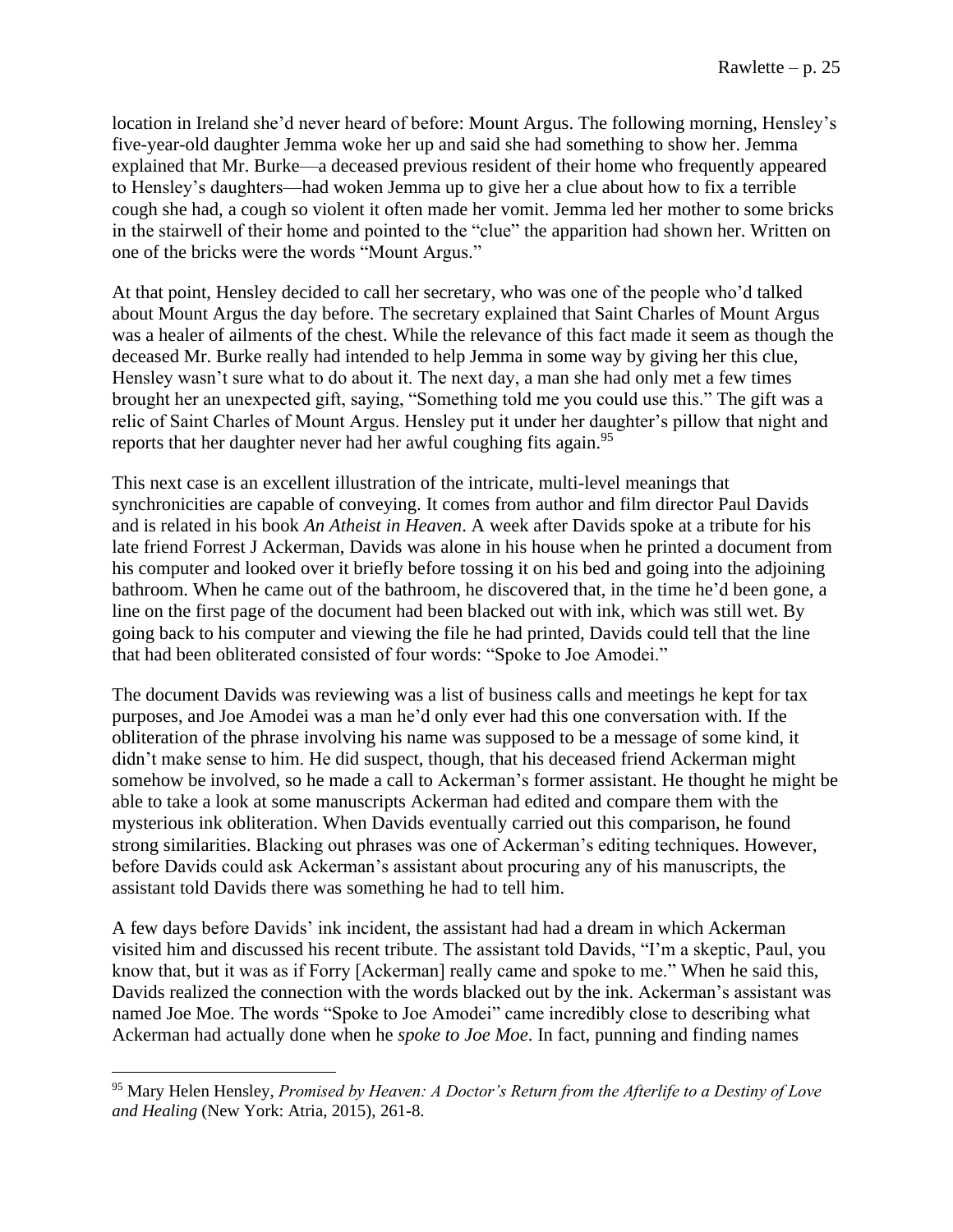within names had been two of Ackerman's favorite pastimes. Furthermore, while he was still alive, Ackerman had promised Davids that, if it turned out there was life after death (which Ackerman was convinced there wasn't), he would "drop him a line" from the other side. The obliteration of this four-word line of Davids' document seemed like a pun on the idea of "dropping a line." So, not only did the ink obliteration appear to confirm the reality of Joe Moe's dream visitation from Ackerman but it also provided evidence for the survival of important aspects of Ackerman's personality.<sup>96</sup>

I will add that synchronicities also display many of the other evidential characteristics we've seen in previous categories of phenomena. In addition to the cases already described, which include examples of synchronicities providing new information and showing goal-directed behavior, there are synchronicities that occur before knowledge of the death of the person involved,<sup>97</sup> synchronicities that happen to multiple people who are unaware of each other's experiences,<sup>98</sup> and synchronicities that demonstrate the ability of the deceased to respond directly to requests.<sup>99</sup> I have also found a brief reference in one source to two living people who seemed to be able to consciously create synchronicities for one another,  $100$  which suggests that synchronicities might also be susceptible to conscious control by the deceased.

## *7. Summary of Third-Person Evidence*

In the table below, I've summarized the third-person evidence for survival and used checkmarks to indicate the evidential qualities demonstrated by each phenomenon we've examined.

<sup>&</sup>lt;sup>96</sup> Davids and Schwartz with Allison, 31-2, 41-53. Scientific analysis of the ink obliteration can be found in Ch. 5 of the same book.

<sup>&</sup>lt;sup>97</sup> Example: A bracelet associated with the deceased broke at precisely the time of death, though in a different location. Burnham, *Angel Letters*, 95.

<sup>&</sup>lt;sup>98</sup> Example: During the week following the death of a mutual friend, five different people all had synchronistic encounters with the same (dated) song that was an obsession of the deceased. Joachim Soulières, *Les Coïncidences* (Paris: Dervy, 2012), 51-7.

<sup>99</sup> Example: A woman received a blank voicemail message on her phone and told her deceased son, "Scotty, if that's you, you have to do better than one blank message." Later that day, she received 95 blank messages. Laura Lynne Jackson, *The Light Between Us: Stories from Heaven, Lessons for the Living* (New York: Spiegel & Grau, 2015), 200.

<sup>100</sup> Mattingley, *The After Death Chronicles*, 72.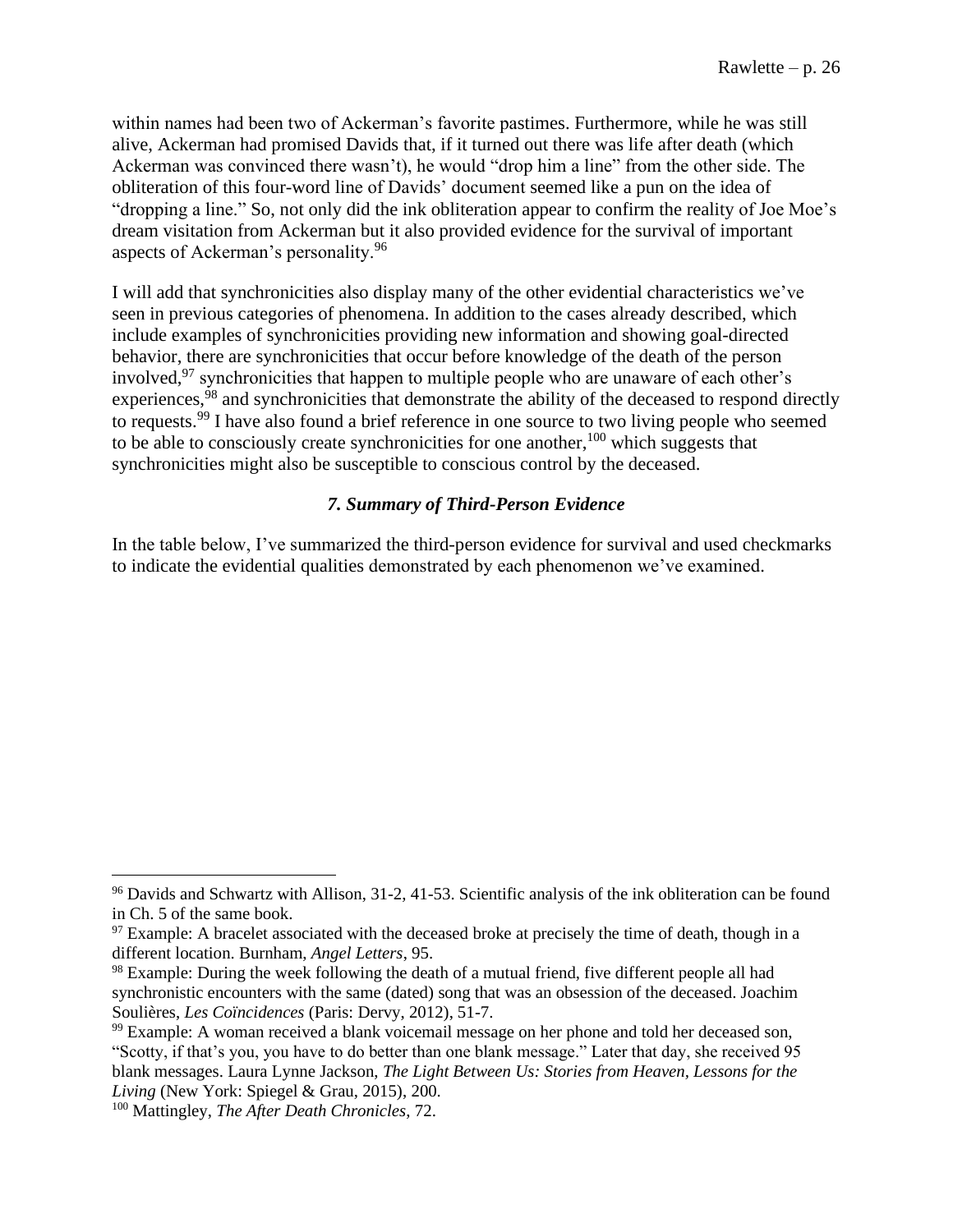|                                                                                                                                                                                                                                                                                                                                                                                                                                                                                                                                                                                                                                                                                                                                                                                          |                                                               | <b>Third-Person Phenomena</b> |               |                                    |                     |                                      |                      |
|------------------------------------------------------------------------------------------------------------------------------------------------------------------------------------------------------------------------------------------------------------------------------------------------------------------------------------------------------------------------------------------------------------------------------------------------------------------------------------------------------------------------------------------------------------------------------------------------------------------------------------------------------------------------------------------------------------------------------------------------------------------------------------------|---------------------------------------------------------------|-------------------------------|---------------|------------------------------------|---------------------|--------------------------------------|----------------------|
|                                                                                                                                                                                                                                                                                                                                                                                                                                                                                                                                                                                                                                                                                                                                                                                          |                                                               | <b>Apparitions</b>            | <b>Dreams</b> | <b>Mental</b><br><b>Mediumship</b> | <b>Poltergeists</b> | <b>Phantom</b><br><b>Phone Calls</b> | <b>Synchronicity</b> |
| Evidential Qualities                                                                                                                                                                                                                                                                                                                                                                                                                                                                                                                                                                                                                                                                                                                                                                     | <b>Before knowledge of</b><br>death                           |                               |               |                                    |                     |                                      |                      |
|                                                                                                                                                                                                                                                                                                                                                                                                                                                                                                                                                                                                                                                                                                                                                                                          | <b>Multiple percipients</b><br>unaware of each other          |                               |               |                                    |                     |                                      |                      |
|                                                                                                                                                                                                                                                                                                                                                                                                                                                                                                                                                                                                                                                                                                                                                                                          | <b>Perceived by</b><br><b>bystanders</b>                      |                               |               |                                    |                     |                                      |                      |
|                                                                                                                                                                                                                                                                                                                                                                                                                                                                                                                                                                                                                                                                                                                                                                                          | <b>New information</b>                                        |                               |               |                                    |                     |                                      |                      |
|                                                                                                                                                                                                                                                                                                                                                                                                                                                                                                                                                                                                                                                                                                                                                                                          | <b>Goal-directed behavior</b>                                 |                               |               |                                    |                     |                                      |                      |
|                                                                                                                                                                                                                                                                                                                                                                                                                                                                                                                                                                                                                                                                                                                                                                                          | <b>Interactivity</b>                                          |                               |               |                                    |                     |                                      |                      |
|                                                                                                                                                                                                                                                                                                                                                                                                                                                                                                                                                                                                                                                                                                                                                                                          | Living people have<br>consciously<br>communicated<br>this way |                               |               | $\ast$                             |                     |                                      |                      |
| Notes: *There are many cases in which it seems living people have communicated through mediumistic phenomena such<br>as table tipping, automatic writing, planchettes, and trance. <sup>101</sup> Many of these messages include verifiable details about<br>the living person's activities and/or a sense of their personality, but in almost none of them do the communicators have<br>a conscious memory of transmitting the messages. I have found only two notable exceptions, and in each of these cases,<br>those receiving the message were misled as to its source. <sup>102</sup><br>tAs mentioned at the end of the section on synchronicity, I have found one possible example of living people consciously<br>communicating through synchronicity, but details are lacking. |                                                               |                               |               |                                    |                     |                                      |                      |



As the figure makes clear, the weight of the third-person evidence goes far beyond that of any individual case or phenomenon. The case for survival is considerably strengthened by the fact that such a great variety of contacts with the deceased exist and that all of these different categories of phenomena nevertheless exhibit similar evidential characteristics, across many people and contexts. We should not forget either the sheer ubiquity of such contacts. As we saw in the introduction to Part I, 36-42% of Americans feel they've been in touch with someone

<sup>101</sup> Alexandre Aksakof, *Animisme et Spiritisme*, trans. Berthold Sandow (Paris: P.-G. Leymarie, 1895), Chapter IV, Part A; Frederic W. H. Myers, "The Subliminal Consciousness. Chapter VII: Motor automatism," *Proceedings of the Society for Psychical Research* 9 (1894): 26-128, especially pp. 48-61, accessible at [https://babel.hathitrust.org/cgi/pt?id=njp.32101075888279;](https://babel.hathitrust.org/cgi/pt?id=njp.32101075888279) and S. G. Soal, "A Report on Some Communications Received Through Mrs. Blanche Cooper," *Proceedings of the Society for Psychical Research* 35 (1926): 471-594, pp. 560-89, accessible at [https://babel.hathitrust.org/cgi/pt?id=inu.30000108461215.](https://babel.hathitrust.org/cgi/pt?id=inu.30000108461215)

<sup>102</sup> Aksakof, 475-6; and J. Valckenier Suringar, "A Case of Thought-Transference," *Journal of the Society for Psychical Research* 21 (December 1923): 170-5, accessible at [https://archive.org/details/journalofsociety21soci/.](https://archive.org/details/journalofsociety21soci/)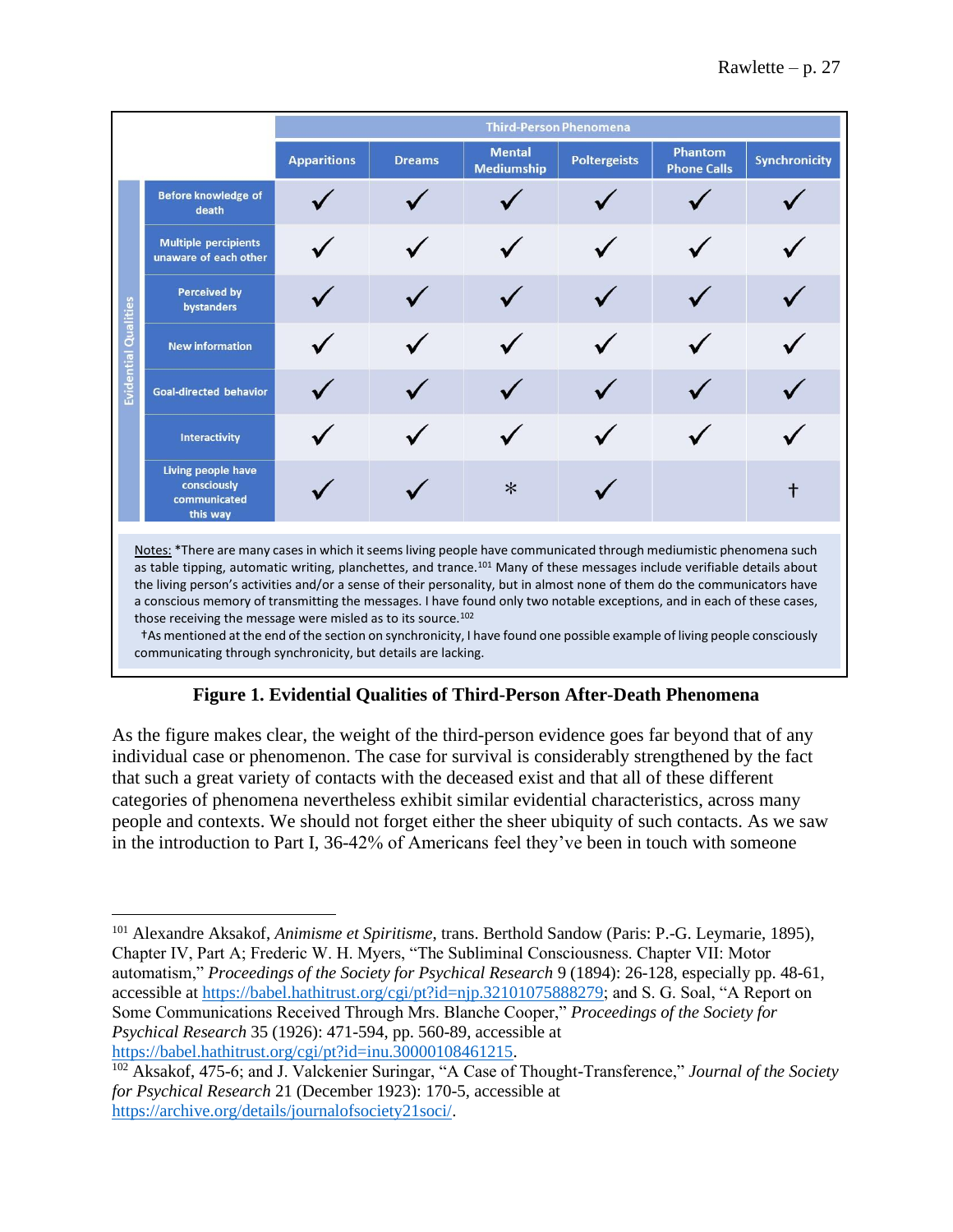who's dead. And we've now seen good reason to believe that some of these contacts are much more than wishful imagination.

But so far we've looked at only one side of the coin. It's now time to turn to first-person evidence for life after death: the experiences of those who actually remember dying—and what came next.

## **II. First-Person Evidence for Survival**

As previously mentioned, one of the hypotheses offered to explain away the apparent thirdperson evidence for survival is the super-psi hypothesis: the idea that living people use their unconscious psi abilities (clairvoyance, telepathy, psychokinesis) to simulate apparent contact with the deceased. However, extremely strong evidence that ostensible communications with the deceased are more than mere super-psi simulations comes from the huge quantity of first-person evidence for survival. In the end, we don't have to rely solely on apparitions, dreams, and readings from mediums to assure us that life continues beyond death. We can talk to people who have actually experienced it.

This second part of the essay will be divided into three sections: Near-Death Experiences, Memories of Previous Lives, and Memories of the Intermission Period Between Lives. Among many other evidential aspects of these phenomena, we'll find one particular type of case that destroys any remaining plausibility had by the super-psi hypothesis: the multiple instances of people who remember dying (whether in this life or a previous one) and remember communicating from their disembodied state, through an apparition, a dream, or some other means.

## *1. Near-Death Experiences*

Almost everyone is familiar with near-death experiences (NDEs), in which people momentarily die (or come close to dying) and then, upon regaining consciousness, describe having had experiences such as floating out of their bodies, seeing the whole scene from up above, going into a tunnel where they met deceased loved ones, seeing a review of the events of their life, and even entering a beautiful, light-filled realm where they met God. Surveys indicate that somewhere between 4 and 15% of the general population has had a near-death experience,  $^{103}$  and among those who have survived cardiac arrest, more than one study has found the proportion of those experiencing an NDE to be as high as 23%.<sup>104</sup> While attempts to explain NDEs without

<sup>103</sup> George Gallup, Jr., with William Proctor, *Adventures in Immortality: A Look Beyond the Threshold of Death* (New York: McGraw-Hill, 1982); Hubert Knoblauch, Ina Schmied, and Bernt Schnettler, "Different Kinds of Near-Death Experience: A Report on a Survey of Near-Death Experiences in Germany," *Journal of Near-Death Studies* 20, no. 1 (2001): 15-29; and Mahendra Perera, Gayan Padmasekara, and John Belanti, "Prevalence of Near-Death Experiences in Australia," *Journal of Near-Death Studies* 24, no. 2 (2005): 109-16.

<sup>&</sup>lt;sup>104</sup> Nancy L. Zingrone and Carlos S. Alvarado, "Pleasurable Western Adult Near-Death Experiences: Features, Circumstances, and Incidence," in *The Handbook of Near-Death Experiences: Thirty Years of Investigation*, eds. Janice Miner Holden, Bruce Greyson, and Debbie James (Santa Barbara, CA: ABC-CLIO, 2009), 17-40, 35.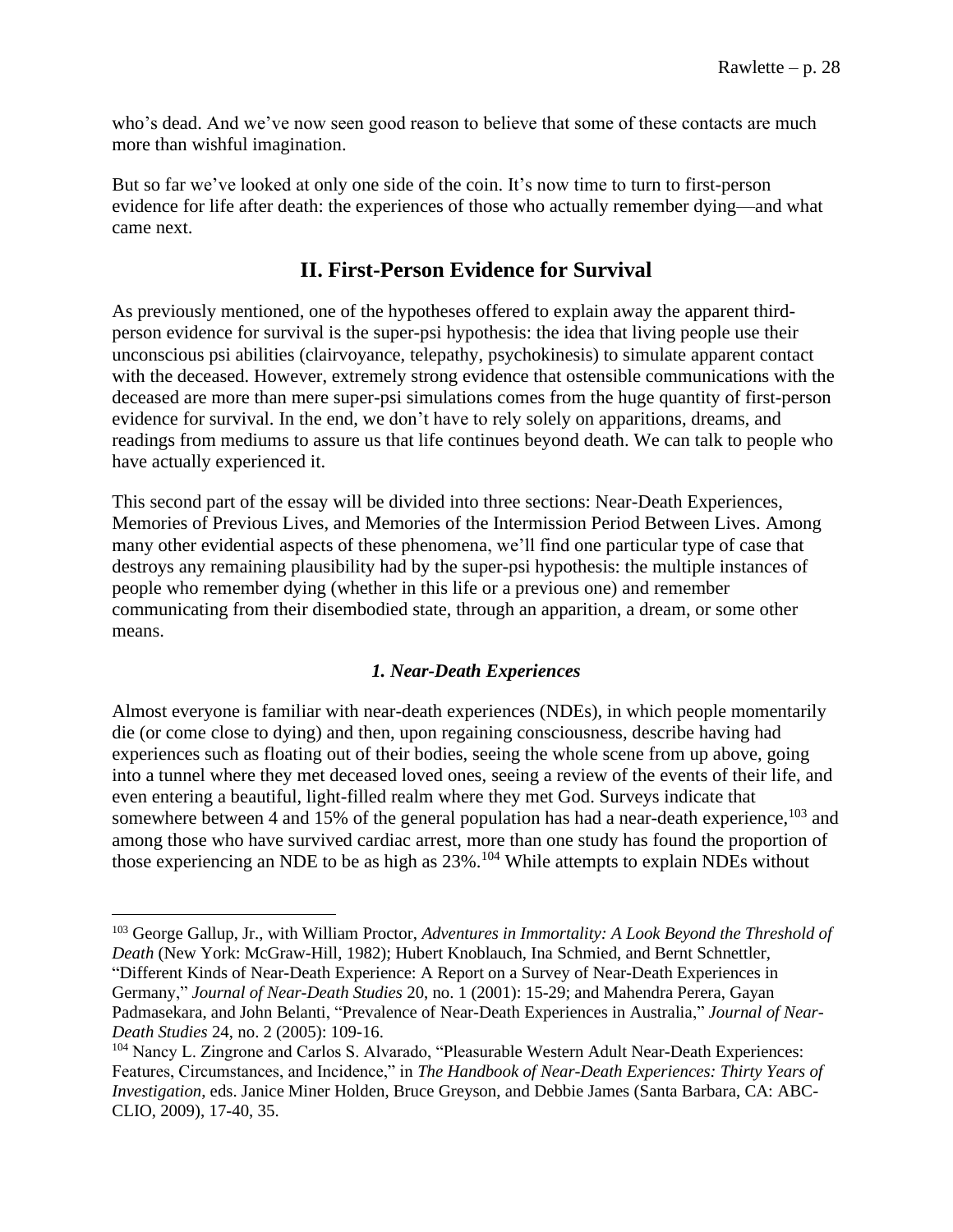appeal to survival of bodily death abound, none of these purported explanations is able to account for all of the characteristics of these experiences.

#### *Verified Perception During Cessation of Brain Function*

One of the most common skeptical explanations for near-death experiences is that they are the mere hallucinations of a dying brain. That is, (1) the body of the person having the near-death experience is not actually dead during the experience, just dying, and (2) their experience is just a hallucination created by the brain in this extreme state. One of the most important pieces of evidence that refutes this explanation is the existence of cases where NDErs report seeing or hearing events that can be verified to have taken place *while they were in cardiac arrest and without brain function*.

Titus Rivas, Anny Dirven, and Rudolf H. Smit have collected a number of cases of verified paranormal perception during NDEs in their 2016 book *The* Self *Does Not Die*, and they devote an entire chapter to cases of awareness and perception during cardiac arrest.<sup>105</sup> One example involves a man who was found "unconscious, stone cold, and apparently clinically dead out in a meadow." Medics tried to resuscitate him on the way to the hospital but were unsuccessful. On arrival at the hospital, his body was "ashen gray, with livor mortis (in which blue-black discoloration occurs where blood pools in the lowest areas of the corpse) and blue lips and nails." He had no blood circulation and no heart rhythm.<sup>106</sup> Rivas, Dirven, and Smit emphasize that activity in the cortex of the brain ceases about 15 seconds after cardiac arrest, eliminating the possibility of any complex conscious experience.<sup>107</sup> By the time this man was brought into the hospital, he had been in cardiac arrest for a great deal longer than 15 seconds. At the hospital, a nurse removed the man's dentures before continuing resuscitation efforts. It then took an additional hour for those resuscitation efforts to be effective enough for the patient to be transmitted to the ICU. About a week later, the patient spoke to the nurse who had removed his dentures and said that he had watched the nurse remove them. Not only that, but he said he'd seen the nurse put them on the pull-out shelf of a cart that had lots of bottles on it. The nurse confirmed this was what he had done: he'd put the man's dentures on the pull-out shelf of the crash cart. 108

In another case, exceptionally well-documented, a woman named Pamela Reynolds was undergoing surgery for a brain aneurysm when she had an NDE. Throughout the procedure, Reynolds was under anesthetic, had her eyes taped shut, and had loud clicks and white noise playing in her ears through earbuds, but she nevertheless found herself able to perceive events going on in the room around her. Reynolds experienced herself as floating above her body and over the surgeon's shoulder, and she was later able to accurately describe the specific type of saw used by the surgeon as well as the case that contained its interchangeable blades. She also reported hearing someone remark that the arteries in her right groin were too small and then someone else suggest the left groin. She was surprised by this conversation as she hadn't known that her brain operation would involve draining the blood from her body through her groin.

<sup>105</sup> Rivas et al., *The* Self *Does Not Die*, 55-126.

<sup>106</sup> Rivas et al., *The* Self *Does Not Die*, 63.

<sup>107</sup> Rivas et al., *The* Self *Does Not Die*, 55.

<sup>108</sup> Rivas et al., *The* Self *Does Not Die*, 63-4.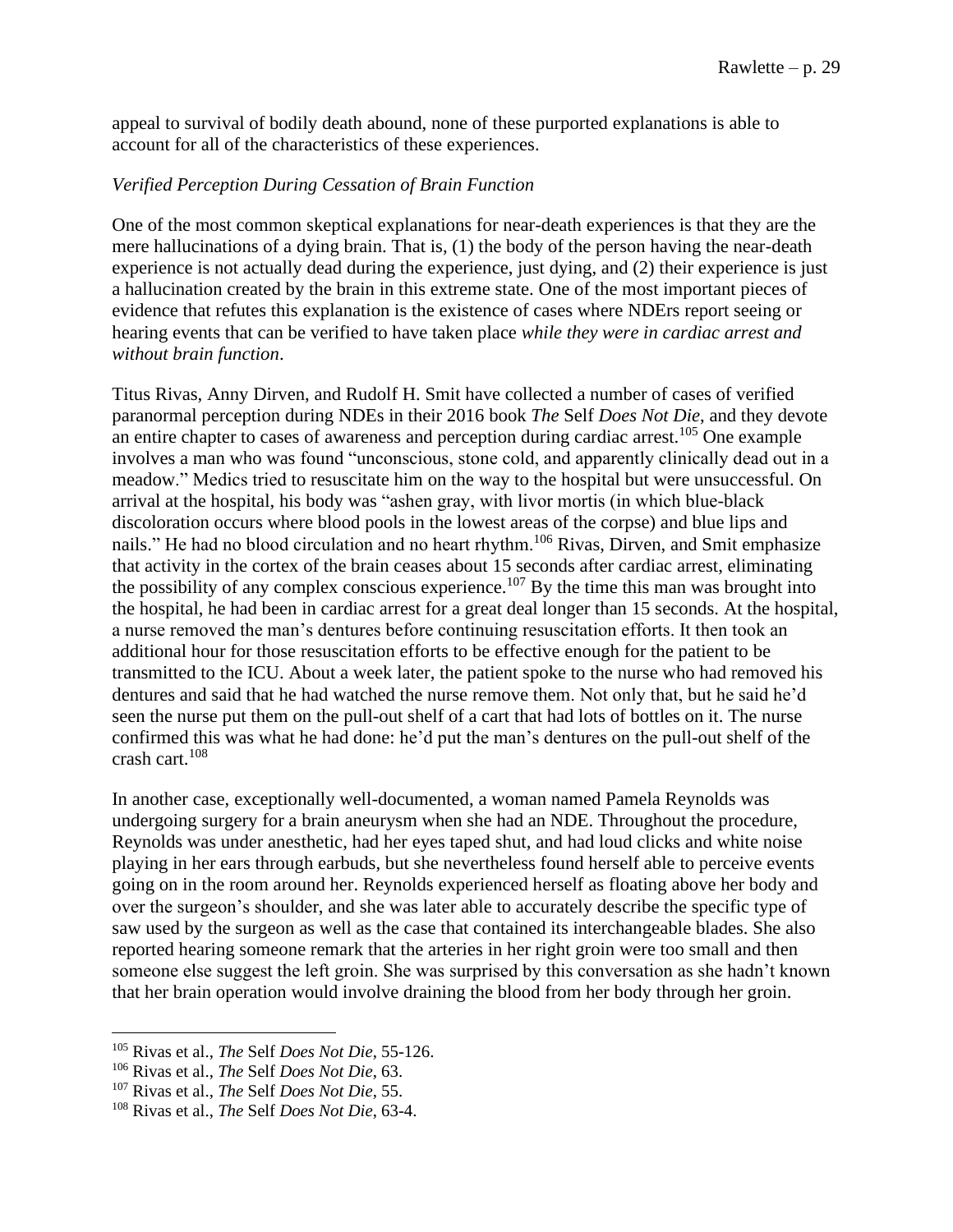Nevertheless, the exchange she described had taken place, even though multiple persons who had been present in the operating room at the time confirmed that there should have been no way for her to perceive these things. Interestingly, Reynolds never reported hearing the loud clicks that were playing directly into her ears at the volume of a lawn mower or a subway train going through a station. That is, her perceptions of sound did not seem bound to what was being received by her ears.<sup>109</sup>

Now, the verified perceptions just described occurred in an early stage of Reynolds' surgery. What is even more impressive than this is what she experienced near the *end* of the procedure, because by that time, not only was she completely anesthetized, but her body had been cooled to a severely hypothermic temperature, her heart and breathing had been stopped, and blood was drained from her head. It was during *this* part of the procedure that Reynolds reported perceiving two more things she shouldn't have been able to. The first was that the operating room staff was listening to the song "Hotel California," and the other was that they "shocked" her twice while restarting her heart. One of the neurosurgeons in attendance confirmed that the staff had indeed listened to "Hotel California" and that her heart had to be restarted twice. This is not a number that could have been easily predicted, as the number of necessary attempts varies.<sup>110</sup>

Some might argue that perceptions like those of the dentures and of Reynolds' resuscitation efforts could be obtained by the NDEr *after* resuscitation, by using psi to look into the past and see what happened while they were unconscious. However, it's hard to see any independent motivation for this hypothesis, beyond the desire to cling to the notion of brain-dependent consciousness at all costs. Furthermore, if time is no barrier to our capacity for psi, this implies that our consciousness can transcend time, and in that case, it's not clear that the concept of death—of our being alive at one time and dead at another—is even coherent. If we can access the past psychically, then there is an important sense in which survival necessarily exists, as the "past" consciousness of our loved ones is still accessible to us in the present.

#### *Increased Paranormal Perception*

Another strike against the hallucination explanation for NDEs is the sheer number of cases in which NDErs experience *increased* perceptual abilities. While it frequently can't be verified that this increased perception happened precisely at a time when their bodies were in cardiac arrest or had no brain function, the mere fact that, while their bodies were compromised in some way, they were able to experience *more* than they would be able to when their body is functioning normally is a crucial indication that perception and bodily function do not always go hand in hand, and can even be inversely correlated.

For instance, in a case reported by Dr. John Lerma, an 82-year-old man had an NDE in which he experienced floating out of his body in the hospital trauma room. From a position near the ceiling, he saw a coin sitting on the right corner of the eight-foot-high cardiac monitor. He could see that it was a quarter dating from 1985. After he was resuscitated, he asked his doctor, Lerma, to check whether the quarter was really there, so he could know whether his experience had been

<sup>&</sup>lt;sup>109</sup> Janice Miner Holden, "Veridical Perception in Near-Death Experiences," in Holden, Greyson, and James, 185-211, pp. 198-9.

<sup>110</sup> Rivas et al., *The* Self *Does Not Die*, 95-103.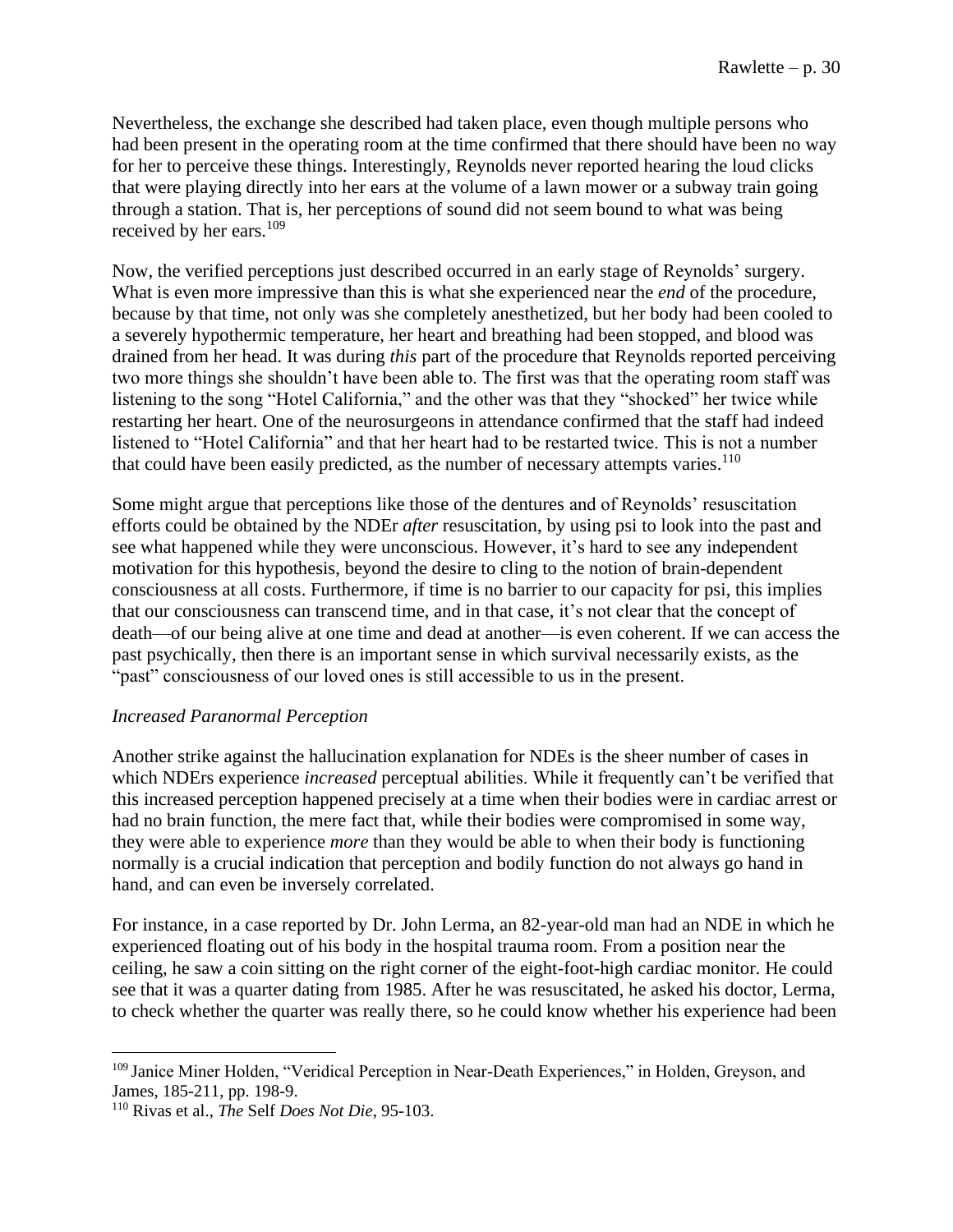real. Using a ladder, Lerma verified that the 1985 quarter was just where the patient had seen  $it<sup>111</sup>$ 

In another case, this one reported by Drs. Kenneth Ring and Madelaine Lawrence in their article "Further Evidence for Veridical Perception during Near-Death Experiences," a patient at Hartford Hospital in Connecticut reported having an NDE in which she was pulled upward through the floors of the hospital until she was up above the roof looking at the city skyline and her attention was drawn to a red shoe. A skeptical physician later went onto the roof and discovered a red shoe there. 112

Other NDErs have had verified perceptions of things as unexpected as their wife and daughter discussing taking cuttings from a tree in a hospital courtyard, $113$  a person they thought was a health nut buying a Snickers bar from a vending machine, <sup>114</sup> both of their grandmothers suddenly taking up smoking,  $^{115}$  and details about the amputation of a leg in a nearby operating theater.  $^{116}$ 

Janice Miner Holden reviewed 93 reports of physical events observed during NDEs and found that 86 were fully accurate, 6 contained some error, and only 1 was entirely wrong.<sup>117</sup> Some researchers have attempted to do controlled studies of perception during cardiac arrest by placing hidden targets high up on hospital shelves, out of the normal visual field of patients. So far, these studies have only had 12 patients who reported leaving their bodies during an NDE, and none of them reported noticing the target. $118$ 

## *Apparitions of NDErs*

Further evidence for the reality of expanded perception during NDEs comes from cases in which NDErs had the experience of perceiving events at a location other than that of their body and someone at that location *also perceived an apparition of the NDEr*. Rivas, Dirven, and Smit catalog four such cases. $^{119}$ 

In one of these, reported by critical care physician Dr. Laurin Bellg, a young man was so estranged from his dying mother that she refused to allow him into her hospital room. He was hanging out in a nearby bar when he was amazed to see her walk in. He started to go to her, but other people passed between them, and afterward she was gone. Around the same time, the woman (whose body was actually still lying in her hospital bed) woke up and told her daughter,

<sup>111</sup> Lerma, *Into the Light*, 10-2.

<sup>&</sup>lt;sup>112</sup> Kenneth Ring and Madelaine Lawrence, "Further Evidence for Veridical Perception during Near-Death Experiences," *Journal of Near-Death Studies* 11, no. 4 (1993): 223-9, pp. 226-7, accessible at [https://digital.library.unt.edu/ark:/67531/metadc799169/.](https://digital.library.unt.edu/ark:/67531/metadc799169/)

<sup>113</sup> Rivas et al., *The* Self *Does Not Die*, 45.

<sup>114</sup> Tricia Barker, *Angels in the OR: What Dying Taught Me About Healing, Survival, and Transformation* (New York: Post Hill Press, 2019), 14.

<sup>115</sup> Rivas et al., *The* Self *Does Not Die*, 44.

<sup>116</sup> Rivas et al., *The* Self *Does Not Die*, 59.

<sup>&</sup>lt;sup>117</sup> Holden, "Veridical Perception," 197.

<sup>118</sup> Bruce Greyson, *After: A Doctor Explores What Near-Death Experiences Reveal about Life and Beyond* (New York: St. Martin's Essentials, 2021), 72-3.

<sup>119</sup> Rivas et al., *The* Self *Does Not Die*, 158-65.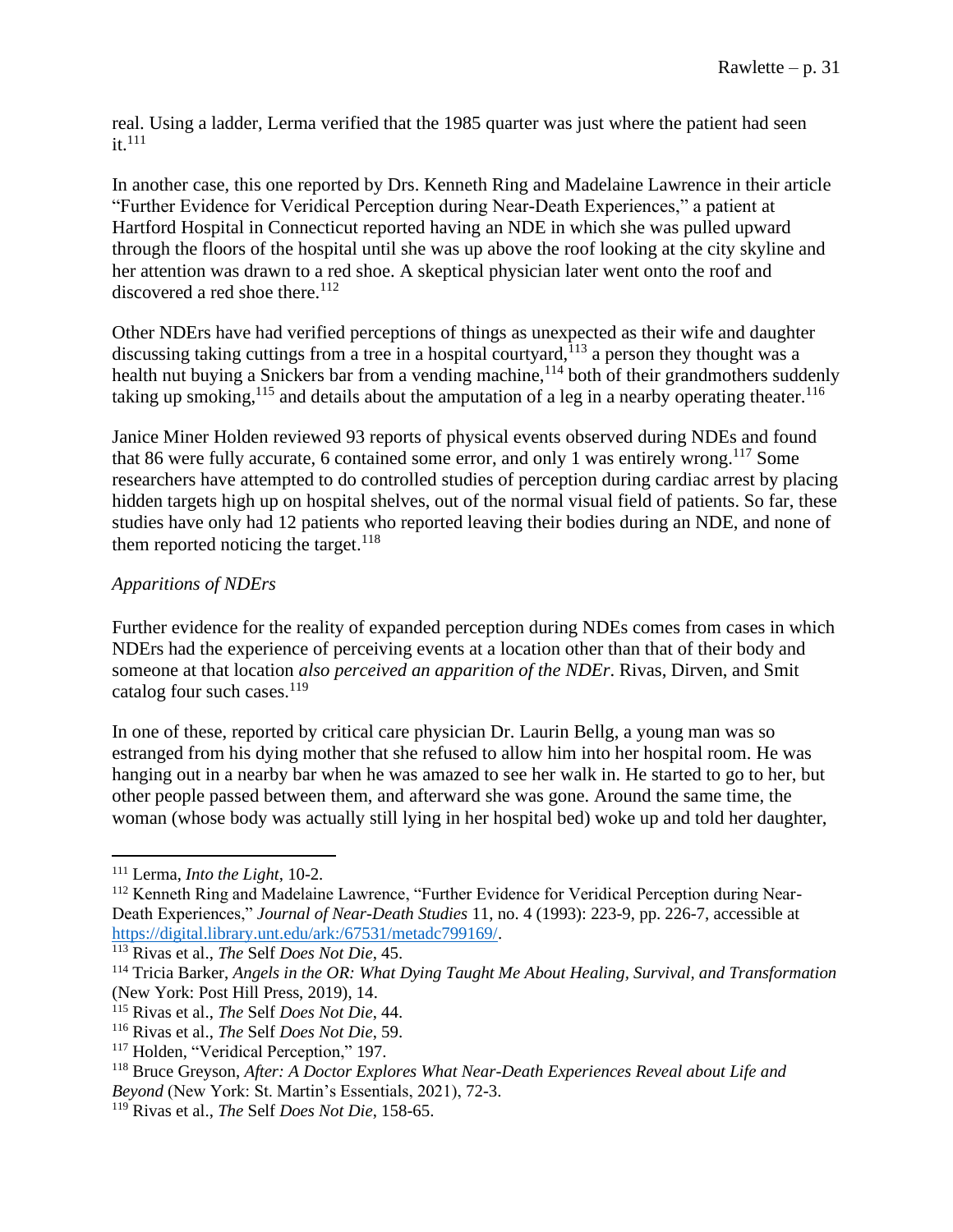"I had the strangest dream. I dreamed that I was in a bar and I saw my son sitting at a table crying, and he got up to start coming to me. And I got scared and I woke up."<sup>120</sup>

In another case cataloged by Rivas, Dirven, and Smit, this one investigated by Dr. Melvin Morse and Paul Perry, Olga Gearhardt of San Diego, California, was receiving a heart transplant. Her whole family had gathered at the hospital during her surgery, except for her son-in-law, who had a phobia of hospitals. At 2:15am, the new heart would not beat properly and then stopped completely. The resuscitation process took hours, but finally her new heart was persuaded to function properly. Meanwhile, the son-in-law, at home, woke up at 2:15am to see Olga standing at the foot of his bed. She was so lifelike that he thought it was actually her, that her plans must have changed and, instead of getting surgery, she had come to his house. He asked her how she was doing, and she told him, "I am fine, I'm going to be all right. There is nothing for any of you to worry about." When she disappeared, he got up and wrote down the time and what she had said. The next morning, when Olga came out of surgery, she mentioned "the strange dream" she'd had, which appears to have been a near-death experience. She not only had the experience of being out of her body watching the doctors operate, but she went to her family in the waiting room and tried to communicate with them. Unable to get through, she then decided to go to her son-in-law at his home, where "she was sure she had stood at the foot of her son-in-law's bed and told him that everything was going to be all right."121, 122

These cases of reciprocal apparitions don't just provide evidence for the reality of the near-death experience but also give us further evidence with regard to apparitions of the dead. The fact that apparitions of those *near* death are experienced in much the same way as apparitions of the deceased and that NDErs have been able to report back on their subjective experience of being at the location in question makes it even more plausible that apparitions of the deceased (some of which occur long after death) also reflect their conscious presence.

## *Perception of Future Events*

A final important point regarding paranormal perception during NDEs is that about a third of those NDErs who report experiencing a life review recall that that review contained visions of future as well as past life events,<sup>123</sup> and at least some of those future events have then taken place, even when they were still 20 or 30 years in the future at the time of the NDE. In a case reported to Kenneth Ring, a 10-year-old had an NDE in which he received the information "You will be married at age twenty-eight" and "You will have two children." Eighteen years later,

 $120$  Laurin Bellg, "Patient NDEs in the ICU," February 2014, The Monroe Institute Professional Seminar, [https://www.youtube.com/watch?v=xdScjvc14xE,](https://www.youtube.com/watch?v=xdScjvc14xE) starting at 31:08 in the video.

<sup>121</sup> Morse with Perry, *Parting Visions*, 22-4.

<sup>&</sup>lt;sup>122</sup> In addition to the two other cases of reciprocal NDE apparitions cited in Rivas et al., other reciprocal apparitions of the dying can be found in William Barrett, *Deathbed Visions: How the Dead Talk to the Dying* (Guildford, UK: White Crow, 1926, 2011), 65-73; and Frederick George Lee, ed., *The Other World; or, Glimpses of the Supernatural*, vol. 2 (London: King & Company, 1875), 64-6, accessible at [https://babel.hathitrust.org/cgi/pt?id=mdp.39015056731816&view=1up&seq=76.](https://babel.hathitrust.org/cgi/pt?id=mdp.39015056731816&view=1up&seq=76)

<sup>&</sup>lt;sup>123</sup> Survey conducted by Bruce Greyson, reported in Kenneth Ring and Evelyn Elsaesser Valarino, *Lessons from the Light: What We Can Learn from the Near-Death Experience* (Needham, MA: Moment Point Press, 1998, 2006), 151.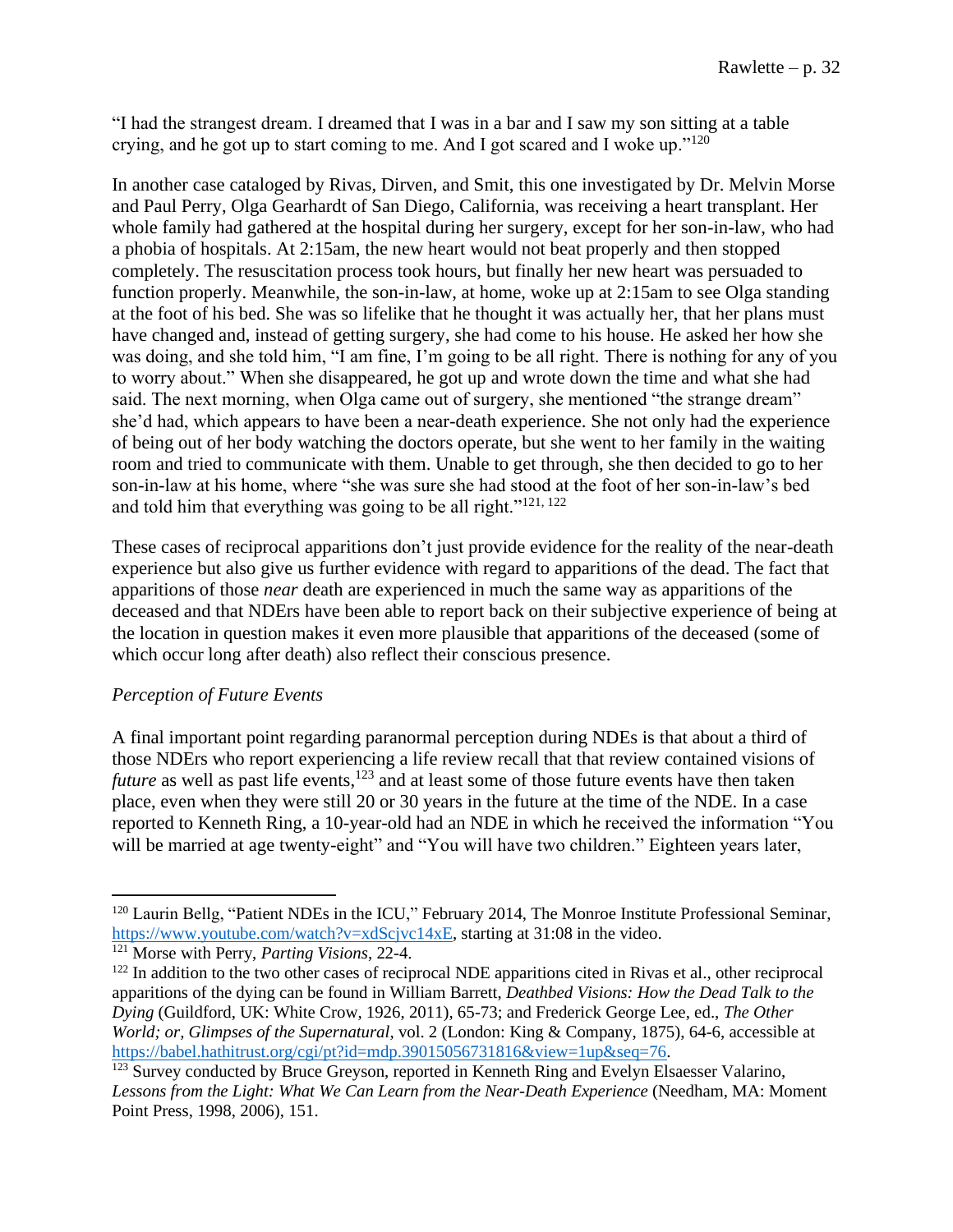during the year following his twenty-eighth birthday, he met and married his spouse, and they went on to have two children.<sup>124</sup>

A related phenomenon is that NDErs sometimes report meeting their future children during their NDEs and/or meeting the future children of other people.<sup>125</sup> I'm not aware of any cases that provide strong objective verification of this beyond the fact that, when these children are born, the NDErs recognize them as the ones they saw in their NDE, but the mere fact that NDErs report these interactions with future children dovetails with memories some children have of a pre-birth existence, memories we'll explore in the sections Memories of a Previous Life and Memories of the Intermission Period Between Lives.

## *Shared Death Experiences*

Yet another strike against the "hallucination of a dying brain" explanation for NDEs and a point in favor of their portraying objective aspects of reality is the fact that near-death experiences can often be shared by others. Sometimes these are other people who are near death at the same time,<sup>126</sup> but generally they're perfectly healthy people. Often the shared death experience happens when they're in the same room with the dying, but if there's a strong emotional bond, they may share the dying experience even at a distance. The experience generally includes one or more typical NDE elements: floating out of the body, seeing the deceased loved ones of the dying person, encountering a light, even sharing in the dying person's life review.

Dr. Raymond Moody, who is famous for popularizing NDEs with his 1975 bestselling book *Life*  After Life,<sup>127</sup> in 2010 co-wrote a book called *Glimpses of Eternity* that is dedicated to this related phenomenon of shared death experiences. Moody reports that, in giving lectures around the world, he has found that 5-10% of the members of his audiences have had a shared death experience, which is only slightly less than the percentage of his audience members who've had NDEs. 128

An especially evidential aspect of shared death experiences is the fact that, just like apparitions and dreams of the deceased, they sometimes happen simultaneously to multiple living people present at a death. For instance, Moody relates the experience of four siblings and a sibling-in-

<sup>126</sup> See, for example, Fontana, *Is There an Afterlife?*, 395-6.

<sup>124</sup> Kenneth Ring, *Heading Toward Omega: In Search of the Meaning of the Near-Death Experience* (New York: William Morrow, 1984, 1985), 185-7.

<sup>125</sup> See Lee Nelson, *Beyond the Veil*, Vol. 1 (Orem, UT: Cedar Fort, 1988), 37-9; Betty J. Eadie with Curtis Taylor, *Embraced by the Light* (Carson City, NV: Gold Leaf Press, 1992), 145; Pierre Jovanovic, *Enquête sur l'Existence des Anges Gardiens* (Paris: Éditions Filipacchi/Société Sonodip, J'ai Lu, 1993), 99; Sarah Hinze, *We Lived in Heaven: Spiritual Accounts of Souls Coming to Earth* (Rexburg, ID: Spring Creek Book Company, 2006), 110, 112; Sarah Hinze with Laura Lofgreen, *The Memory Catcher* (Provo, UT: Spring Creek Book Company, 2012), 120-3; and Sarah and Brent Hinze, "Visions of Future Children in Near-Death Experience," 2012 IANDS Conference in Scottsdale, AZ, [https://www.youtube.com/watch?v=kdSL-HCxl4o,](https://www.youtube.com/watch?v=kdSL-HCxl4o) 29:13-33:27.

<sup>127</sup> Raymond A. Moody, Jr., *Life After Life: The Investigation of a Phenomenon—Survival of Bodily Death* (New York: HarperOne, 1975, 2001).

<sup>128</sup> Raymond Moody with Paul Perry, *Glimpses of Eternity: An Investigation into Shared Death Experiences* (London: Rider Books, 2010), 51.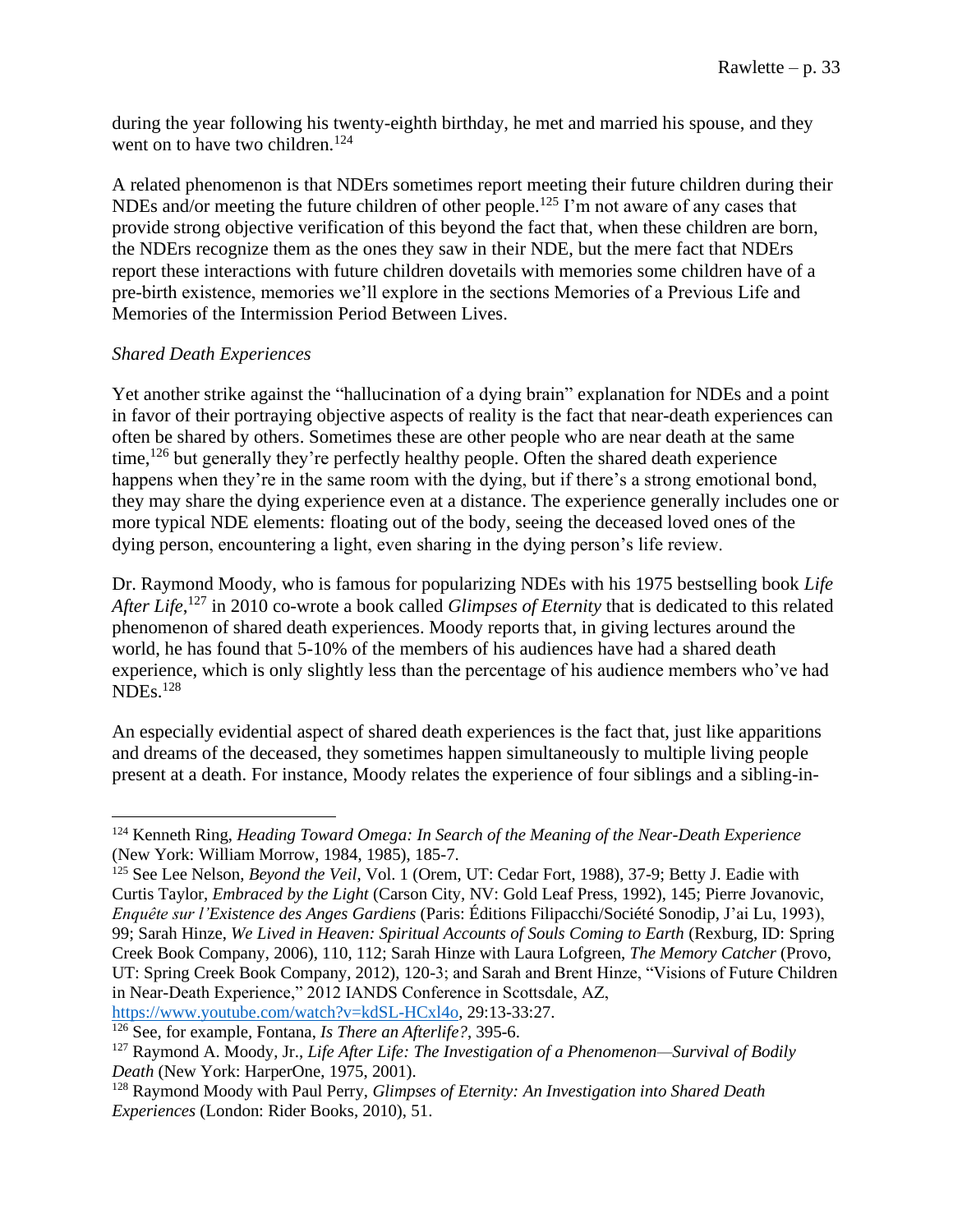law who all perceived some of the same extraordinary phenomena while they were gathered around their dying mother. At first, all they saw was a bright, unearthly light, but just after their mother took her last breath, vivid, cloud-like lights gathered and formed themselves into a bridge-shaped entranceway. The children then saw their mother come out of her body and go through this portal. It was a joyful experience for them, and one of them even heard "beautiful music," though the rest did not. $129$ 

In another multiply shared death experience, two sisters who were by their mother's side as she was dying of lung cancer saw the room start to swirl. When it stopped, they found themselves standing beside a much younger version of their mother and started to see scenes from her life. Many of them were from before the girls were born—like their mom's first boyfriend and her heart-breaking breakup. They even discovered more recent events they'd known nothing about, like the fact that their mother had a crush on her widowed neighbor. One of the sisters says, "What we saw was so real that we thought we had died too. For months it was beyond belief until we finally accepted it."<sup>130</sup>

The fact that multiple healthy individuals can perceive NDE phenomena as someone is dying shows that these phenomena are not mere side effects of drugs or physiological changes that occur as the brain shuts down. They appear instead to be real events that nevertheless can't be perceived by everyone.

## *The Value of Eye-Witness Testimony*

We have now seen some of the independently verifiable aspects of near-death experiences, but the evidentiary value of NDEs doesn't stop there. While aspects verifiable by third parties are important corroborations of the objective quality of the experiences, there is so much more to the near-death experience than what can be verified by an independent observer, and we would miss a lot by not listening carefully to all aspects of the testimonies of those who have had the experience themselves.

To begin with, those who have had a near-death experience are almost universally convinced of the reality of life after death<sup>131</sup> and see their fear of death vanish.<sup>132</sup> That is, those who have actually *had* the experience—including those who were previously die-hard atheist physicalists<sup>133</sup>—are sure that consciousness goes on after permanent bodily death.

Another aspect of NDErs' accounts that weighs against the hallucination hypothesis is the fact that 71% of NDErs say that their NDE memories are clearer and more vivid than those of other

<sup>129</sup> Moody with Perry, *Glimpses of Eternity*, 13-14.

<sup>130</sup> Moody with Perry, *Glimpses of Eternity*, 15.

<sup>131</sup> Greyson, *After*, 131; and Cassandra Musgrave, "The Near-Death Experience: A Study of Transformation," *Journal of Near-Death Studies* 15, no. 3 (1997): 187-201, p. 194. Accessible at: [https://digital.library.unt.edu/ark:/67531/metadc799346/.](https://digital.library.unt.edu/ark:/67531/metadc799346/)

<sup>132</sup> Ring and Valarino, *Lessons from the Light*, 127.

<sup>133</sup> See, for example, Howard Storm, *My Descent into Death: A Second Chance at Life* (New York: Doubleday, 2005); and Eben Alexander, *Proof of Heaven: A Neurosurgeon's Journey into the Afterlife* (New York: Simon & Schuster, 2012).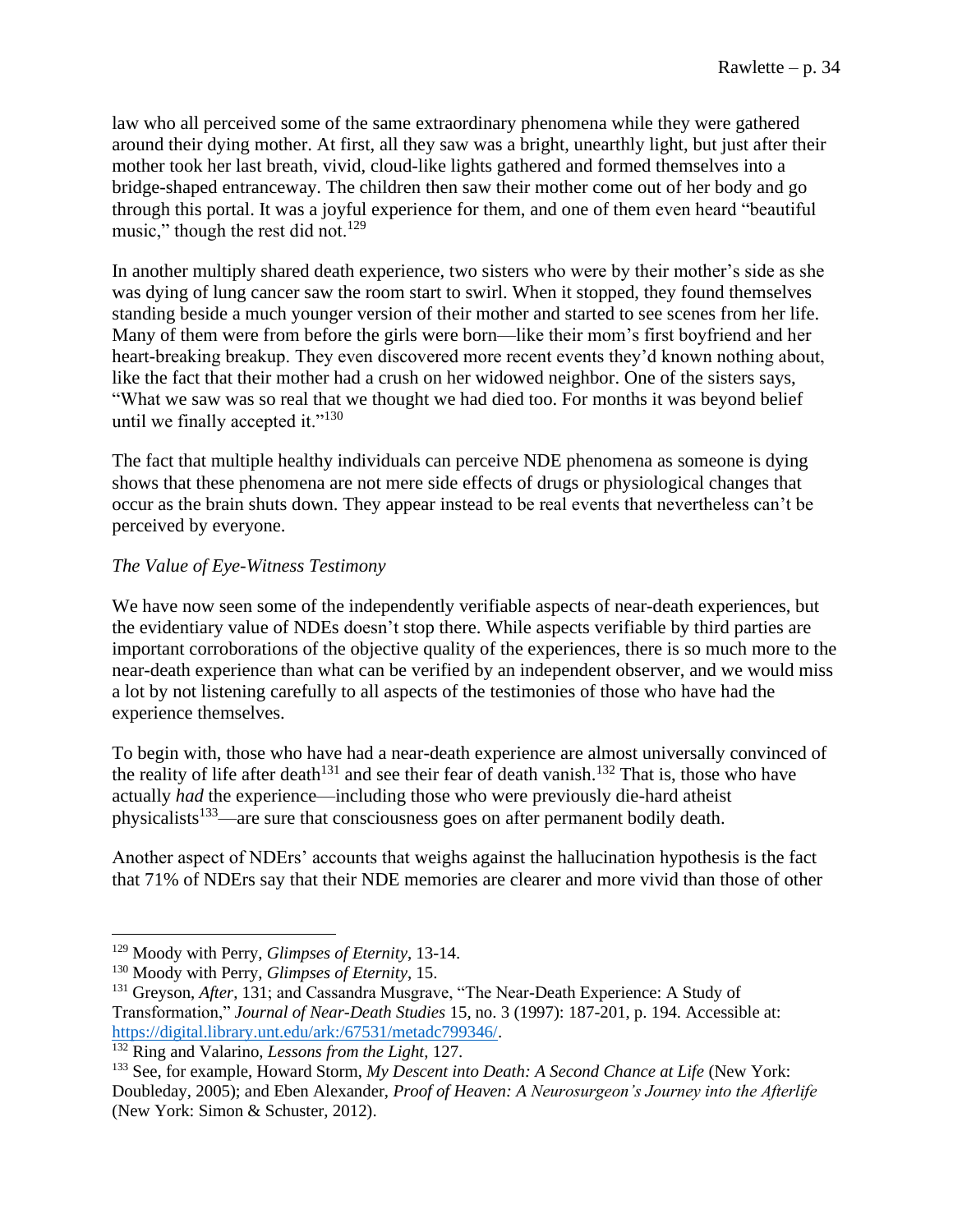events.<sup>134</sup> In fact, one common observation made by NDErs is that the experience was "realer than real."<sup>135</sup> Compared to what they experience in the NDE, normal life seems like a dream.

NDErs also commonly report that, during the NDE, they not only perceive more, with 360 degree vision and the ability to perceive events at a distance in space and time, but they also describe their thinking as being faster and clearer. Dr. Bruce Greyson reports in his 2021 book *After* that, among more than a thousand NDErs he's surveyed in his 45 years of studying the phenomenon, "half described their thinking during the NDE as clearer than usual, and almost as many described it as faster than usual."<sup>136</sup> The vast majority of his NDErs who described experiencing life reviews reported them as "more vivid than ordinary memories."<sup>137</sup> Some even noted that they were able to perceive more detail in their life review than when the events actually happened to them. An NDEr named Tom Sawyer, for instance, reports that, during one scene of his life review, he was able to perceive things so clearly that he could have counted the number of mosquitoes present.<sup>138</sup> An NDEr named Peggy says that, during her NDE, "I did not have the limited consciousness I have on earth. It felt like I had 125 senses to our normal five. You could do, think, comprehend, and so on, you name it, with no effort at all. It's as if the facts are right before you in plain sight with no risk of misinterpretation because the truth just *is*! Nothing is hidden."<sup>139</sup> Another woman, a Canadian anthropologist, reports that, during her NDE, "I could see the tiles on the ceiling and the tiles on the floor, simultaneously: three hundred degree [*sic*] spherical vision. And not just spherical. Detailed! I could see every single hair and the follicle out of which it grew on the head of the nurse standing beside the stretcher."<sup>140</sup>

Some NDErs feel they suddenly understand huge quantities of information about the universe, only some minor portion of which they are able to retain when they return to their body. According to surveys conducted through the Near-Death Experience Research Foundation website, 30.7% of NDErs felt that, during their NDE, they understood everything "about the universe."<sup>141</sup> In fact, experience in an NDE is so different from normal experience that NDErs have trouble even describing it. NDEr Steve Luiting reports, "The language spoken [during the NDE] was much, much more complex and could literally encapsulate experiences. Even the memories when coming back into my body flattened, simplified, and became symbols of what

<sup>134</sup> Greyson, *After*, 95-6.

<sup>135</sup> Jens Amberts, *Why an Afterlife Obviously Exists: A Thought Experiment and Realer than Real Near-Death Experiences* (Winchester, UK: iff Books, forthcoming), Ch. 4; Marie Thonnard et al., "Characteristics of Near-Death Experiences Memories as Compared to Real and Imagined Events Memories" *PLoS ONE* 8, no. 3 (2013), [https://doi.org/10.1371/journal.pone.0057620;](https://doi.org/10.1371/journal.pone.0057620) and Arianna Palmieri et al., "'Reality' of Near-Death-Experience Memories: Evidence from a Psychodynamic and Electrophysiological Integrated Study," *Frontiers in Human Neuroscience* (June 19, 2014), [https://doi.org/10.3389/fnhum.2014.00429.](https://doi.org/10.3389/fnhum.2014.00429)

<sup>136</sup> Greyson, *After*, 31.

<sup>137</sup> Greyson, *After*, 41.

<sup>138</sup> Greyson, *After*, 40.

<sup>139</sup> Ring and Valarino, *Lessons from the Light*, 45.

<sup>140</sup> Ring and Valarino, *Lessons from the Light*, 63.

<sup>141</sup> Jeffrey Long with Paul Perry, *God and the Afterlife: The Ground-Breaking New Evidence for God and Near-Death Experience* (New York: HarperCollins, 2016), 23.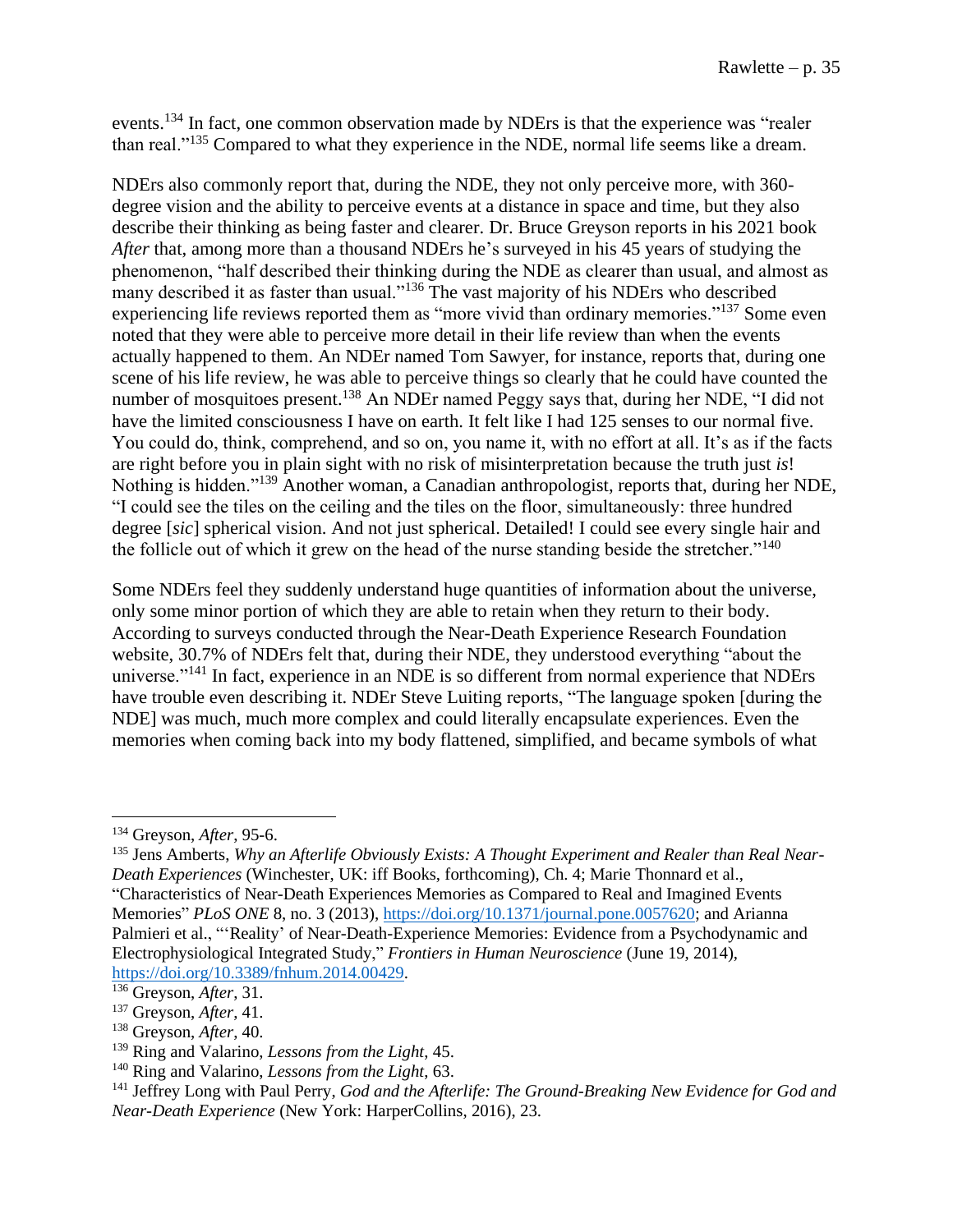really happened. I believe this flattening happens simply because the human brain can't understand a world so much more complex and possibly so alien."<sup>142</sup>

It's intriguing to consider the idea of "super-survival," the idea that our post-death selves may actually be a significantly enhanced version of the selves we currently experience ourselves as having. As one NDEr has said, "Our identity will continue to be—in a greater way."<sup>143</sup> But whether or not our consciousness is in fact enhanced after the death of our bodies, the most important point to recognize here is the sheer number of near-death experiencers (again, 4-15% of the general population) and their overwhelming conviction that what they've experienced is indicative of survival of consciousness after the permanent death of the body. As philosopher Jens Amberts emphasizes in his forthcoming book *Why an Afterlife Obviously Exists*, "at least some NDErs were equally as skeptical of the existence of an afterlife or of the idea that NDEs are or can be indicative of an afterlife as we may be now, and at least some of them also shared the intensity of that skepticism, and at least some of them also shared whatever justifications we may think or feel that we have for that skepticism. And yet, the NDE thoroughly and justifiably convinced them that there really is an afterlife....<sup>"144</sup> When so many eye-witnesses with reasoning faculties similar to our own all say the same thing, we do well to pay attention especially when these reports offer us a glimpse into a state of being that, to the rest of us, is the equivalent of a locked room. Rather than insist that it's impossible for what's in that room to be different than what we experience outside it, we would do well to take seriously the testimony of those who have the relevant firsthand knowledge.<sup>145</sup>

At the same time, despite all the compelling evidence from NDEs that consciousness doesn't depend on a functioning brain, it's still true that NDEs are not actually testimonies from people whose bodies are permanently dead, but only people whose bodies are provisionally, reversibly dead. Despite their conviction otherwise, it is still logically possible that their experiences do not accurately reflect what we will experience when our bodies permanently die and degrade. For first-person experience of what happens in that case, we have to turn to another source: those who have memories of experiencing the permanent death of their previous body.

## *2. Memories of Previous Lives*

Memories of having lived a previous life in a different body don't get nearly as much press as near-death experiences, even though the literature documenting the accuracy of past-life memories is much vaster and more thorough than the literature on verified paranormal perception in NDEs. Much of the documentation related to memories of previous lives is due to the monumental work of the late Dr. Ian Stevenson of the University of Virginia School of Medicine, who beginning in the 1960s spent several decades traveling the world conducting extremely thorough investigations into the past-life memories spontaneously reported by young children.<sup>146</sup> Similar work, with similar results, has been conducted on a smaller scale by several

<sup>142</sup> Greyson, *After*, 48.

<sup>143</sup> Ring and Valarino, *Lessons from the Light*, 276.

<sup>&</sup>lt;sup>144</sup> Jens Amberts, *Why an Afterlife Obviously Exists: A Thought Experiment and Realer than Real Near-Death Experiences* (Winchester, UK: iff Books, forthcoming), end of Ch. 6.

<sup>&</sup>lt;sup>145</sup> This analogy is developed in great and convincing detail by Amberts.

<sup>146</sup> For an excellent overview of Stevenson's work, see Ian Stevenson, *Children Who Remember Previous Lives: A Question of Reincarnation*, rev. ed. (Jefferson, NC: McFarland & Company, Inc., 2001). For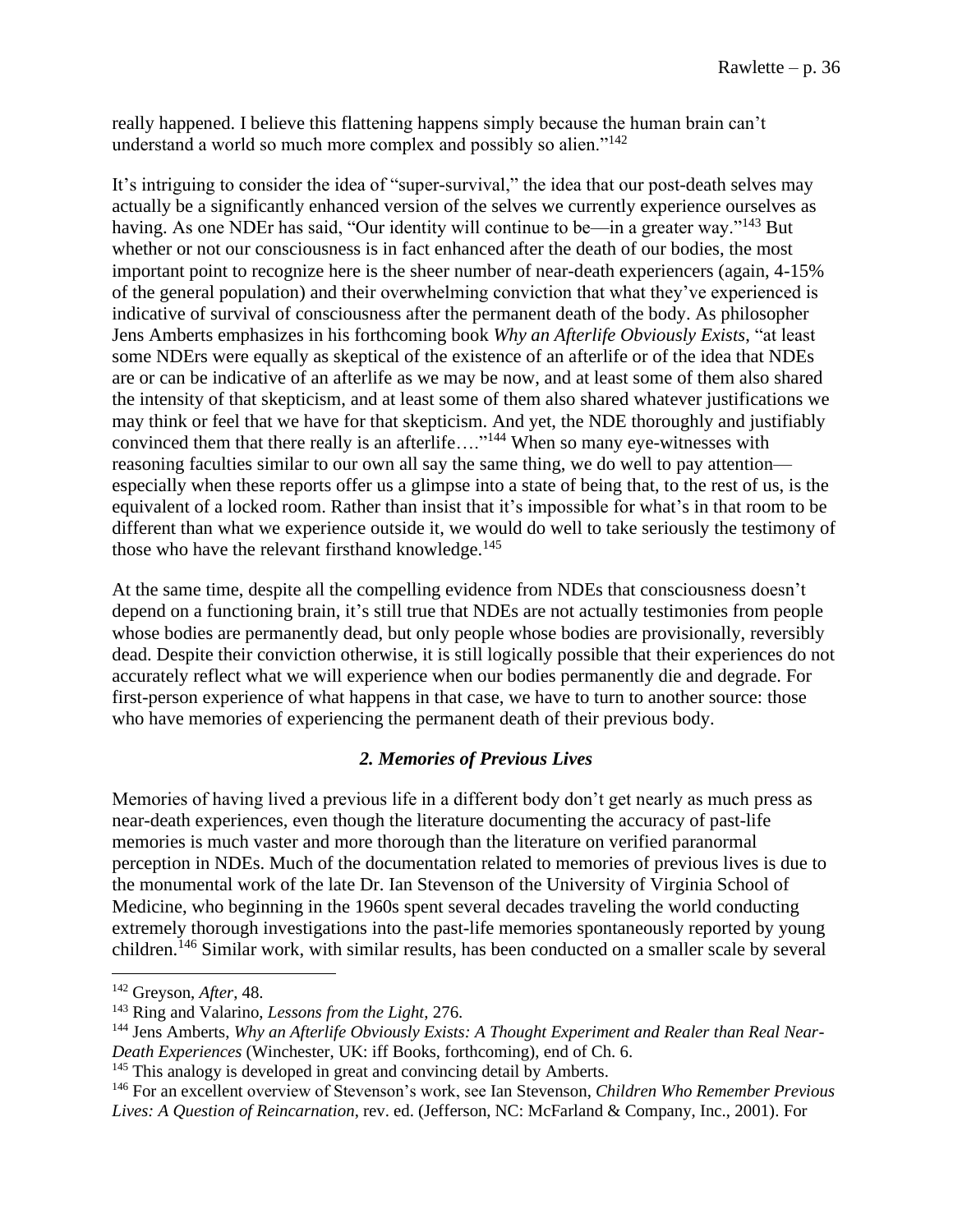other researchers, including Satwant Pasricha,<sup>147</sup> Antonia Mills, Jürgen Keil, Erlendur Haraldsson,<sup>148</sup> Jim B. Tucker,<sup>149</sup> and James G. Matlock.<sup>150</sup> These researchers have sought to determine whether there are actual deceased people whose lives correspond to the past-life memories children report, how closely the children's memories correspond to the details of these people's lives, and whether the children could have learned these details in some non-paranormal way. For many of these cases, the correspondences between the memories and the lives of the deceased are so accurate and detailed, and the possibility of the children learning such details in a normal way so remote, that the best explanation appears to be some sort of "reincarnation": the continuation of a deceased person's consciousness in a new body. By 2001, the University of Virginia already had in its collection over 2,500 cases that investigation showed to be suggestive of reincarnation.<sup>151</sup>

There has also been a lot of interest in the past 70 years in retrieving past-life memories through hypnosis.<sup>152</sup> However, the number of hypnotic regression cases in which the existence of the specific individual remembered has been verified is much smaller than the number of spontaneous cases where this has been achieved,  $153$  and there is debate within the

examples of the meticulousness with which he documented individual cases, see Ian Stevenson, *Twenty*  Cases Suggestive of Reincarnation, 2<sup>nd</sup> ed. revised and enlarged (Charlottesville, VA: University Press of Virginia, 1980). For a more popular introduction to Stevenson's work, written by journalist Tom Shroder, who accompanied Stevenson on some of his final research trips, see Tom Shroder, *Old Souls* (New York: Simon & Schuster, 1999).

<sup>147</sup> Satwant Pasricha, *Claims of Reincarnation: An Empirical Study of Cases in India* (New Delhi: Harman Publishing House, 1990).

<sup>&</sup>lt;sup>148</sup> Antonia Mills, Erlendur Haraldsson, and H. H. Jürgen Keil, "Replication Studies of Cases Suggestive of Reincarnation by Three Independent Investigators," *Journal of the American Society for Psychical Research* 88 (1994): 207-19; and Erlendur Haraldsson and James G. Matlock, *I Saw a Light and Came Here: Children's Experiencers of Reincarnation* (Hove, UK: White Crow Books, 2016).

<sup>149</sup> Jim B. Tucker, *Life Before Life: Children's Memories of Previous Lives* (New York: St. Martin's Griffin, 2008); and Jim B. Tucker, *Return to Life: Extraordinary Cases of Children Who Remember Past Lives*, reprint ed. (New York: St. Martin's Griffin, 2015).

<sup>150</sup> Haraldsson and Matlock, *I Saw a Light*; and James G. Matlock, *Signs of Reincarnation: Exploring Beliefs, Cases, and Theory* (Lanham, MD: Rowman & Littlefield, 2019).

<sup>151</sup> Stevenson, *Children Who Remember Previous Lives*, 261, note 2.

<sup>152</sup> See Morey Bernstein, *The Search for Bridey Murphy* (New York: Doubleday & Co., 1956); Ruth Montgomery, *Here and Hereafter* (Greenwich, CT: Fawcett Crest, 1968); Jeffrey Iverson, *More Lives Than One? The Evidence of the Remarkable Bloxham Tapes* (London: Pan Books, 1976, 1977); Edith Fiore, *You Have Been Here Before* (New York: Ballantine, 1978); Helen Wambach, *Reliving Past Lives: The Evidence Under Hypnosis* (New York: Harper & Row, 1978); Peter Moss with Joe Keeton, *Encounters with the Past: How Man Can Experience and Relive History* (London: Sidgwick & Jackson, 1979); Brian L. Weiss, *Many Lives, Many Masters: The True Story of a Prominent Psychiatrist, His Young Patient, and the Past-Life Therapy That Changed Both Their Lives* (New York: Touchstone, 1988); and Carol Bowman, *Children's Past Lives: How Past Life Memories Affect Your Child* (New York: Bantam, 1997).

<sup>153</sup> Matlock, *Signs of Reincarnation*, 221.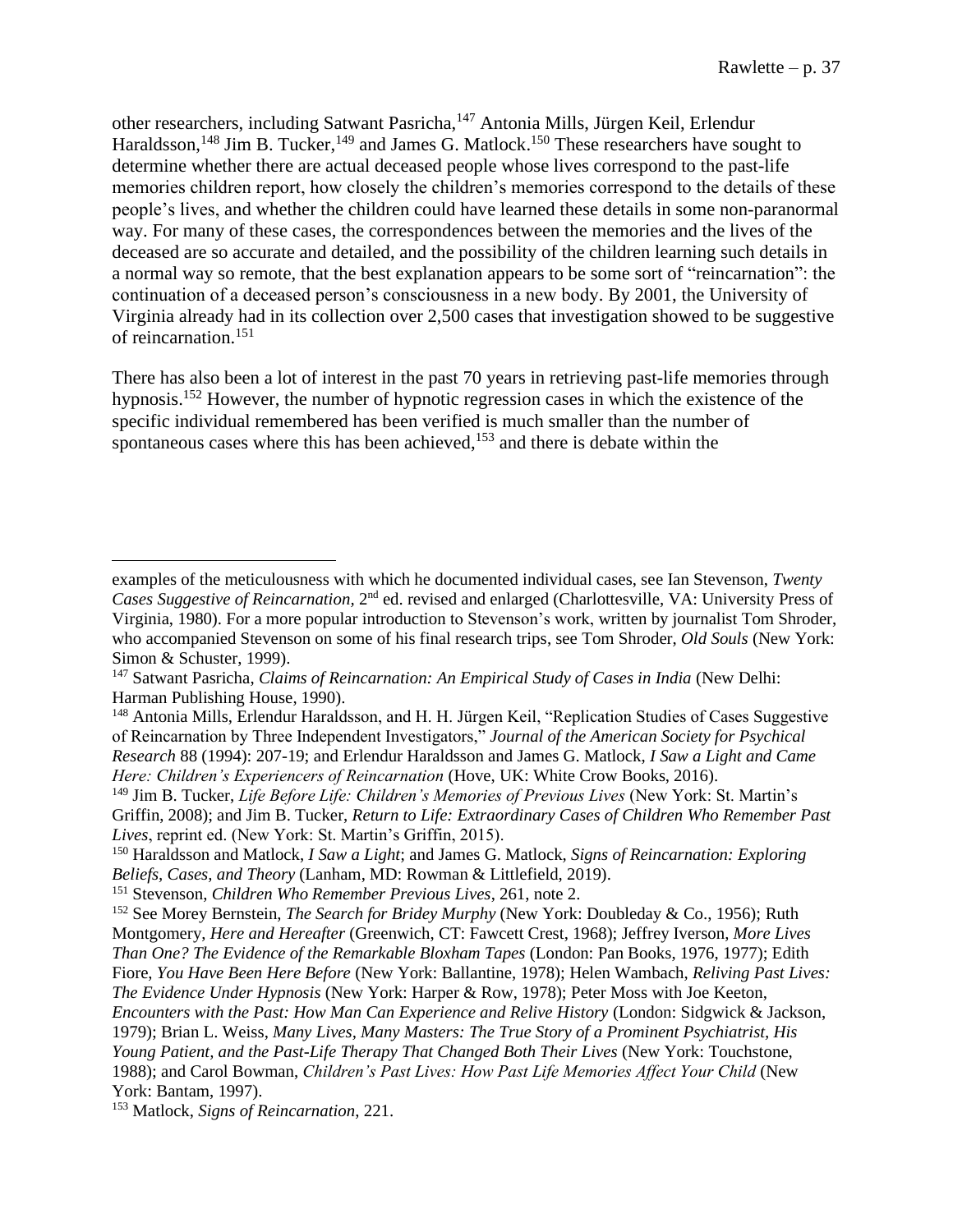parapsychology community over the accuracy of memories evoked by hypnosis.<sup>154</sup> For this reason, I'll restrict my attention in this essay to spontaneously occurring memories.

One of the most striking cases of past-life memory investigated in the United States in the last couple of decades is that of a boy named James Leininger, who at age two began having terrible nightmares during which he would scream, "Airplane crash on fire! Little man can't get out!" Over the following months, James began talking about the content of his nightmare while awake. His parents asked him for more details about what had happened to the plane he was in, and James said it was shot, by the Japanese. Later, James added that his plane was a Corsair.<sup>155</sup> James also told his parents that he had flown his plane off a boat. When asked for the name of the boat, James replied, "*Natoma*." His dad said that the name sounded Japanese, and James looked "perturbed" at this comment. He corrected his father, telling him it was American.

James's father, Bruce, had strong Christian convictions and at the time of James's first comments had a negative reaction to the idea that they might be indicative of reincarnation. However, Bruce was open-minded enough to try to investigate the things his son was saying. Through a web search, he discovered that there had indeed been a U.S. escort carrier named "*Natoma Bay*" in the Pacific during the Second World War.

Over the following months and years, James went on to produce further details about his apparent memories of another life. When asked who the little man in the plane was, James would say either "me" or "James," which didn't seem very helpful. When they asked if there was anyone else in the dream with him, he gave the name Jack Larsen and said that Jack was a pilot, too. At another time, James saw a picture of Iwo Jima in a book and said, "My airplane got shot down there, Daddy." And, on still another occasion, James told his dad that his plane had been hit at the front of the engine, right in the propeller.

Bruce eventually learned that pilots from *Natoma Bay* had participated in the Iwo Jima operation and that only one pilot had been killed during it: a pilot named James Huston. When Bruce was finally able to get his hands on the aircraft action report for the day of Huston's death, he saw that, flying right next to Huston was a pilot named Jack Larsen. Bruce was also able to talk to four men who had actually seen Huston's plane go down that day. They all confirmed that Huston's plane had been hit head-on, in the engine.

James had also reported that "Little Man" had two sisters, Ruth and Annie, and he specified that Ruth was four years older than Annie, who was four years older than he was. It turned out that James Huston did have two older sisters with these names, and their ages were spaced in the way he indicated.

One thing James said that didn't seem to be quite right was the fact that his plane had been a Corsair, as there had never been any Corsairs flying from *Natoma Bay*. James Huston had died in an FM-2. And yet it was later discovered that James Huston had flown a Corsair *before* coming

<sup>&</sup>lt;sup>154</sup> For an overview of the debate surrounding past-life regression, see the section "Fantasy and Fact in Past-Life Regression Under Hypnosis" in Matlock, *Signs of Reincarnation*, 213-23.

<sup>&</sup>lt;sup>155</sup> James had been to a flight museum when he was 22 months old, not long before his nightmares began, and he had been enthralled by the World World II exhibit. At that time, however, there was no Corsair on display there, as museum staff later confirmed to Jim Tucker when he investigated the case.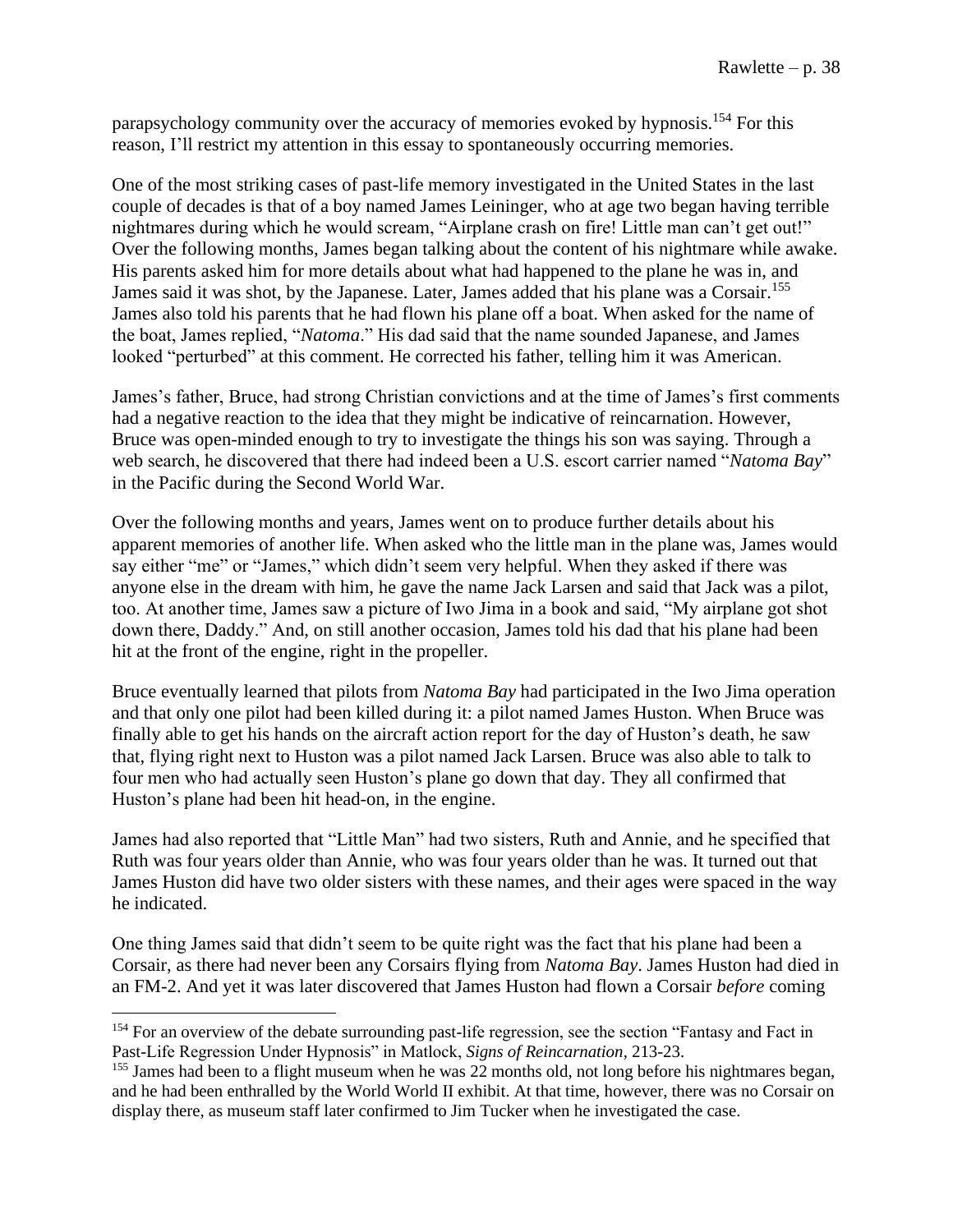to *Natoma Bay*. His surviving sister Anne had a couple of pictures of him in front of a Corsair, and it was confirmed that Huston had previously tested the Corsair for the Navy. 156

This case has been carefully researched by Dr. Jim Tucker of the University of Virginia School of Medicine's Division of Perceptual Studies, among other researchers. And while it is certainly one of the most strikingly detailed of the American cases of apparent past-life memories, it is far from the only one of its kind. As previously mentioned, similar cases have been collected and studied in countries all around the world, and they show remarkable consistency in their features. For instance, children nearly always begin speaking about their memories of another life between the ages of two and five, and they generally stop talking about them between five and eight years old,<sup>157</sup> although there are some adults who retain spontaneous past-life memories as well.<sup>158</sup> Another consistency is that past-life memories tend to be of things that happened close to the end of the previous life, and almost 75% of children with past-life memories make statements about how they died.<sup>159</sup>

Another frequently recurring feature of these cases is the presence, not just of verbally expressed memories, but of *behaviors* that match what would be expected of the person in the previous life. Phobias are one example. Ian Stevenson wrote that, out of 252 cases he studied in which the death of the previous person was violent, in 50% of them, the child remembering the death had a corresponding phobia (for instance, a fear of water if they remembered drowning).<sup>160</sup>

Other behaviors reported in children with past-life memories are more idiosyncratic reflections of the past personality they remember. A young girl named Rylann O'Bannion was afraid of thunderstorms and told her mother she'd died in the backyard when there was a loud noise and the rain shocked her. On another occasion, Rylann said she remembered seeing a plane crash when she was standing in the yard. She also remembered the name "Jennifer" and said the year 1971 felt "familiar" to her. These clues helped Rylann's mother discover a girl named Jennifer Shultz who had died outside her home when a plane crashed into her neighborhood during a thunderstorm. This Jennifer had been born in 1971. In addition to her memories that matched Jennifer's death, Rylann also exhibited behaviors that were later discovered to match Jennifer's. They both had the unusual habit of opening and closing the drawers in their bathroom vanities, not to take anything out of them but just to look inside. And both girls created owls from yarn that they then perched on sticks. This commonality can't be chalked up to a fad in children's crafts, as Rylann and Jennifer were born almost four decades apart. 161

More evidence for the validity of children's past-life memories comes from the fact that psychological testing of the children who have these memories has not revealed any connection

<sup>156</sup> Tucker, *Return to Life*, 63-87.

<sup>157</sup> Stevenson, *Children Who Remember*, 105-9.

<sup>158</sup> In addition to several examples among Ian Stevenson's cases, see Jenny Cockell, *Across Time and Death: A Mother's Search for Her Past Life Children* (New York: Simon & Schuster, 1993); and Stéphane Allix, *When I Was Someone Else: The Incredible True Story of Past Life Connection*, trans. Jack Cain (Rochester, VT: Park Street Press, 2017, 2021).

<sup>159</sup> Stevenson, *Children Who Remember*, 110.

<sup>160</sup> Stevenson, *Children Who Remember*, 116.

<sup>161</sup> Matlock, *Signs of Reincarnation*, 1-33.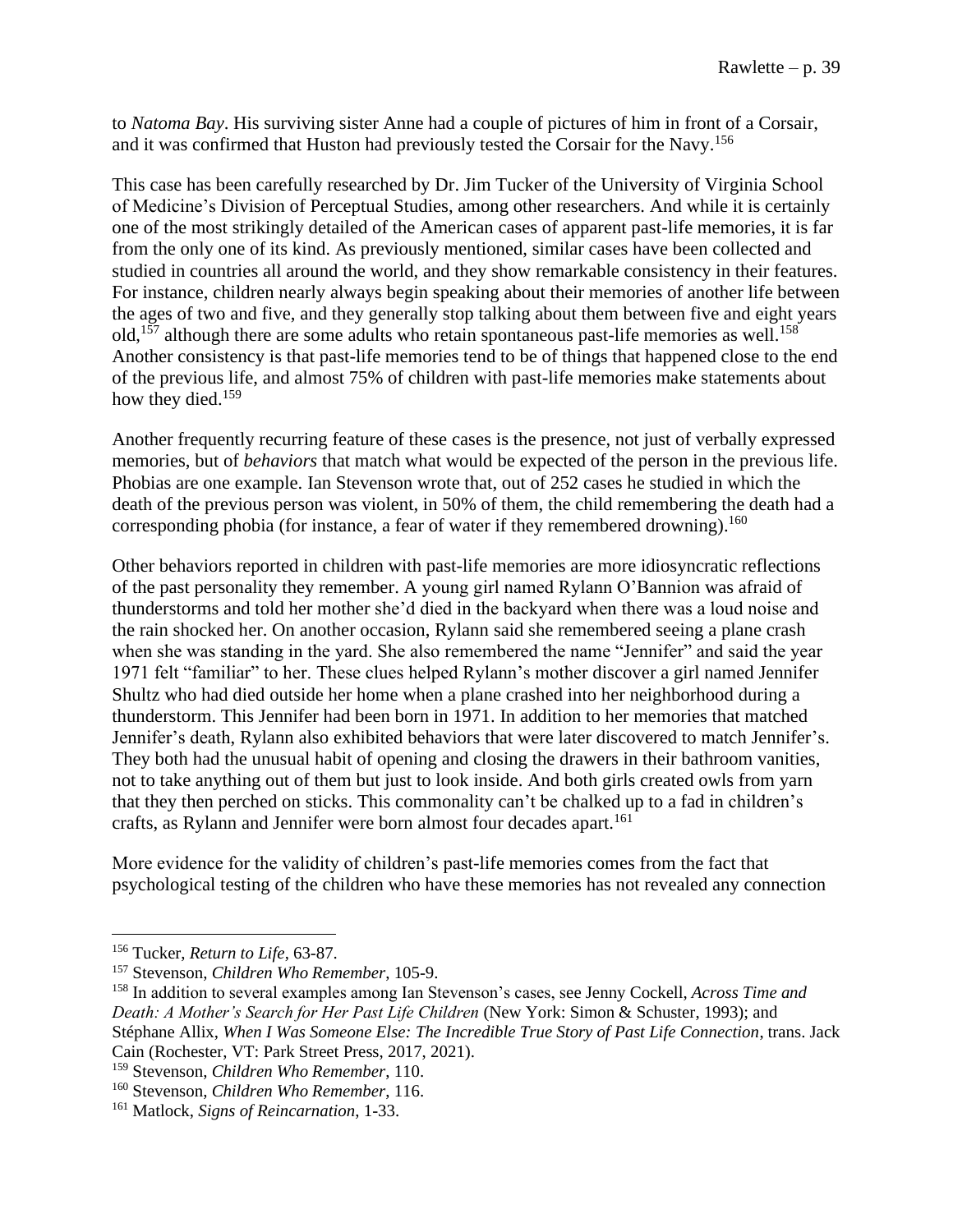with psychopathology.<sup>162</sup> In fact, these children have higher-than-average intelligence<sup>163</sup> and are less suggestible than other children, as measured by the Gudionsson Suggestibility Scale.<sup>164</sup>

Another interesting statistical fact is that, among cases in which the death remembered is a natural (non-violent) one, the lives remembered are roughly 50% male and 50% female. However, among cases in which the death remembered is "unnatural" (a murder, a suicide, or an accident), 73% percent of the cases are of male lives. This matches the general statistics on unnatural deaths in the United States, where 72% are male. That is, these children's memories, evaluated as a whole, accurately reflect sex differences in manner of death in the population at  $large.<sup>165</sup>$ 

The sheer number of past-life memories that have been verified as accurate combined with the overall consistency of the phenomenon points to past-life memories being much more than the product of childhood imagination. Thousands of children have memories of lives that did take place in another body. But does this automatically mean the survival hypothesis is true? It has been suggested by some that these children are not actually identical with or inhabited by the surviving consciousness of the people whose lives they remember but instead are just accessing those people's memories by some not-yet-understood process that doesn't involve the continuing consciousness of the deceased. The idea is that either these children are psychically accessing the past or are psychically accessing "dead" memories.<sup>166</sup>

Little is known about the mechanisms by which these memories present themselves to the consciousness of the children who have them, but whether or not these children are wholly identical with the people whose lives they remember, it is clear that at least *part* of the consciousness of those people lives on in these children. In the strongest cases, these children not only share the memories of the deceased but also multiple aspects of their behavior/personality<sup>167</sup> and even physical characteristics.<sup>168</sup> Many continue to have emotional attachments to people the deceased knew, in some cases still being in love with their former spouses.<sup>169</sup> Since memories,

<sup>&</sup>lt;sup>162</sup> Jim B. Tucker and F. Don Nidiffer, "Psychological Evaluation of American Children Who Report Memories of Previous Lives," *Journal of Scientific Exploration* 28, no. 4 (2014): 585-96. <sup>163</sup> Tucker and Nidiffer.

<sup>164</sup> Erlendur Haraldsson, "A Psychological Comparison Between Ordinary Children and Those Who Claim Previous-Life Memories," *Journal of Scientific Exploration* 11, no. 3 (1997): 323-35, p. 331. <sup>165</sup> Tucker, *Return to Life*, 136-7.

<sup>&</sup>lt;sup>166</sup> See the "thought bundle" or "thought pool" hypothesis suggested in Jürgen Keil, "Questions of the Reincarnation Type," *Journal of Scientific Exploration* 24, no. 1 (2010): 79-99, pp. 96-7.

<sup>167</sup> For more details on this phenomenon, see Matlock, *Signs of Reincarnation*, 136-48.

<sup>168</sup> For an excellent overview of physical characteristics apparently transmitted by reincarnation, see Matlock, *Signs of Reincarnation*, 148-59. For the most extensive study of this subject to date, see Ian Stevenson, *Reincarnation and Biology: A Contribution to the Etiology of Birthmarks and Birth Defects*, 2 vols. (Westport, CT: Praeger, 1997); as well as Stevenson's shorter, more readily available work, *Where Reincarnation and Biology Intersect* (Westport, CT: Praeger, 1997).

<sup>169</sup> Matlock, *Signs of Reincarnation*, 145. Matlock cites three cases of intense continued attachment to previous spouses, two from Antonia Mills, "Back from Death: Young Adults in Northern India Who as Children Were Said to Remember a Previous Life, With or Without a Shift in Religion (Hindu to Muslim or Vice Versa)," *Anthropology and Humanism Quarterly* 31 (2006): 141-56, pp. 144-6; and one case from Stevenson, *Reincarnation and Biology*, vol. 1, 213.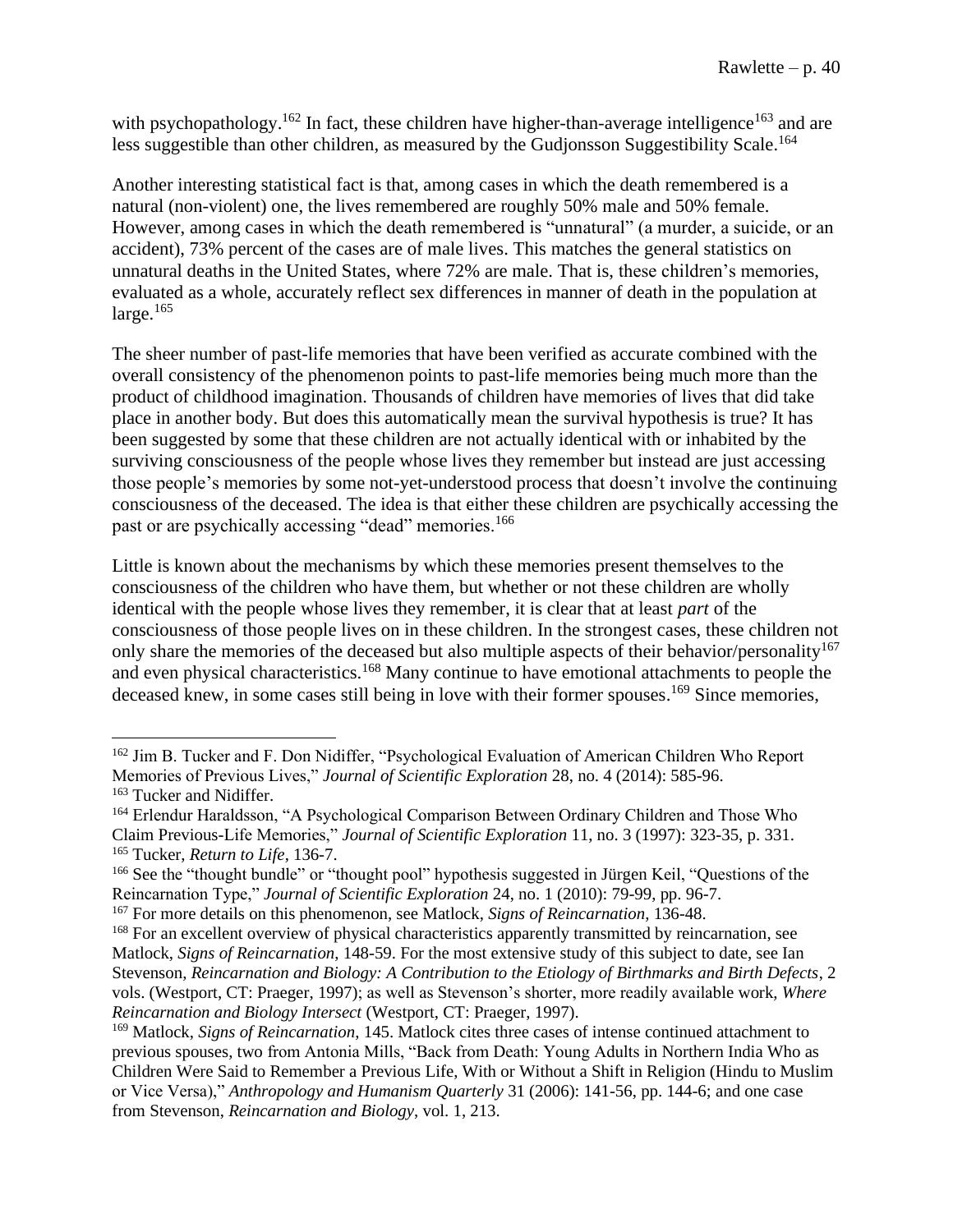personality, and interpersonal attachments are three of the primary characteristics we're interested in seeing survive beyond our death, it is hard not to see these children's memories and behavior as a kind of survival, even if only partial. (It bears remembering, too, that survival, even while we are still in the same living body, is almost always "partial," in the sense that we are continually forgetting the previous events of our lives and changing our personality and behavior to a greater or lesser degree.)

Furthermore, these children generally identify themselves with the person whose memories they carry.<sup>170</sup> For instance, the mother of one child with previous-life memories was trying to help him put them behind him and live in the present, and so she told him, "Ryan, you do know that you are not that man in the picture anymore. We just want you to be Ryan." According to Tucker, who investigated the case, her son responded "that he was not the same as the man in the picture on the outside but that on the inside he was still that man."<sup>171</sup> (There are, however, some cases in which people with memories of previous lives feel some separation from that other personality, in some cases even referring to them in the third person. See, for example, the case of Kilden at the beginning of the next section, who alternates between third- and first-person pronouns.)

Also, it's important to note that near-death experiencers corroborate children's memories of previous lives in various ways. For instance, many NDErs report learning about reincarnation during their NDEs.<sup>172</sup> Mary Helen Hensley, for example, was the daughter of a Baptist minister and as a young person never gave the idea of reincarnation a second thought. Nevertheless, when she had an NDE at age 21, she saw a play-by-play review of her current life as well as suddenly remembering many lives she'd lived before. She says, "Of the many things that I can remember [from the NDE], there is one that I feel compelled to convey with certainty—I think it is important to state that reincarnation is a *fact*."<sup>173</sup> Another NDEr reports, "After my NDE, I understood that this life here is only one of many we have to go through. We are bound to be born here time after time [until] we are good enough to go to other dimensions permanently."<sup>174</sup>

In addition, there are a few accounts of NDErs who, while apparently out of their bodies but still hanging around the physical world, remember attempting to jumpstart the reincarnation process

<sup>172</sup> NDE researcher Kenneth Ring writes, "Ouite a few of them become more open to or believers in some form of reincarnation." Ring and Valarino, *Lessons from the Light*, 127. In addition to the examples cited below, see Barbara R. Rommer, *Blessing in Disguise: Another Side of the Near-Death Experience* (St. Paul, MN: Llewellyn, 2000), 6, 28-9, 160; and Cathleen C.'s NDE recounted online at

<sup>170</sup> Matlock, *Signs of Reincarnation*, 200.

<sup>171</sup> Tucker, *Return to Life*, 99.

[https://www.nderf.org/Experiences/1cathleen\\_c\\_nde.html.](https://www.nderf.org/Experiences/1cathleen_c_nde.html) NDEr Betty J. Eadie writes in *Embraced by the Light* that she learned "we do not have repeated lives on this earth" (p. 93), but on her website, she clarifies this statement, saying, "There is a form of reincarnation but not as we understand it here. … [W]e do not come back to this earth for repeated lives until we get it 'right.' … There are those who do return to this world when it serves our Heavenly Father's purposes and they come back as teachers" [\(https://embracedbythelight.com/qa/qa.htm\)](https://embracedbythelight.com/qa/qa.htm).

<sup>173</sup> Hensley, *Promised by Heaven*, 11.

<sup>174</sup> Ring and Valarino, *Lessons from the Light*, 137.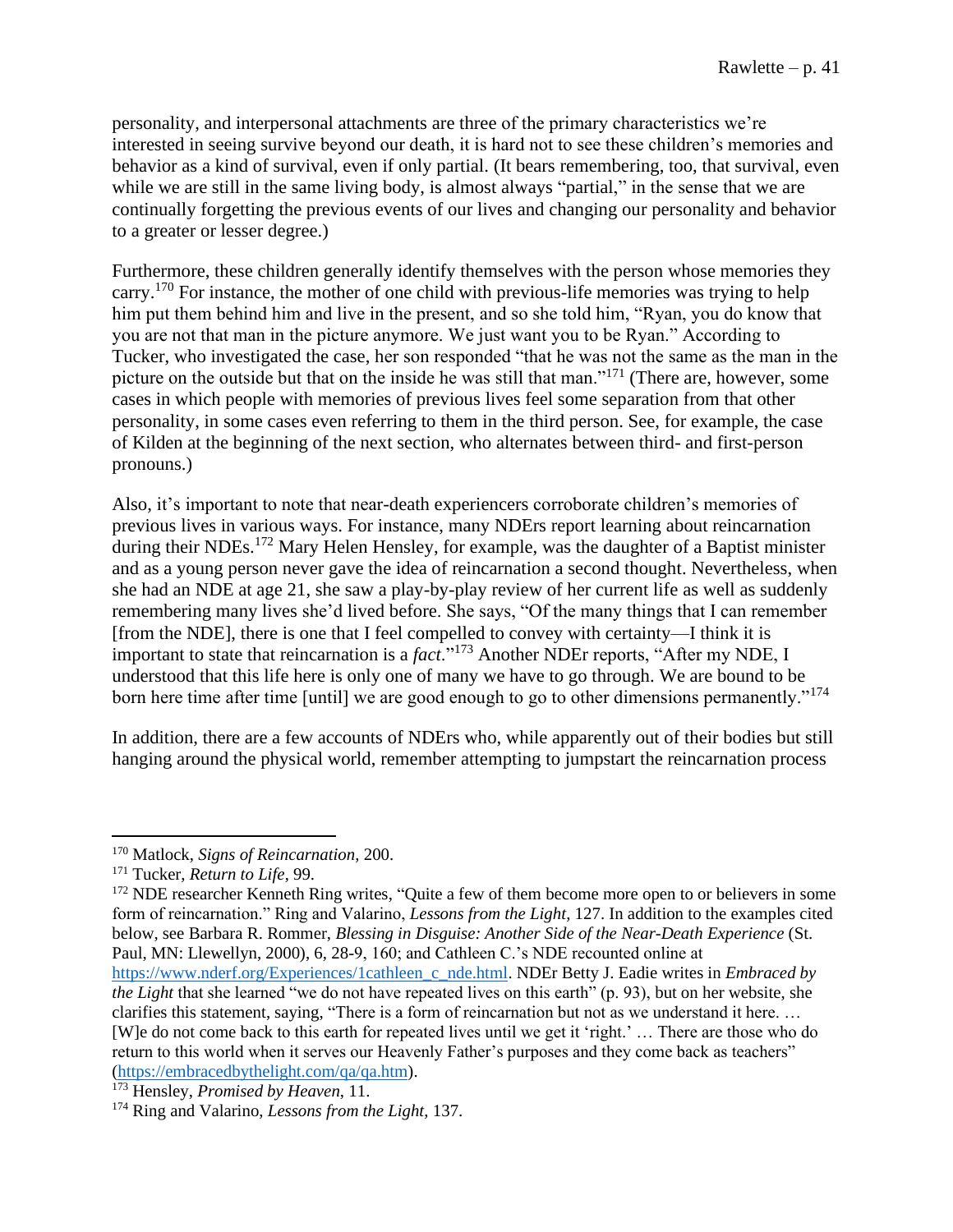by entering the bodies of newborns.<sup>175</sup> Here's an excerpt from an NDE account published in a London newspaper in 1935:

Then suddenly I was again transported—this time it seemed to be against my wish—to a bed-room, where a woman whom I recognized was in bed, and two other women were quietly bustling around, and a doctor was leaning over the bed.

Then the doctor had a baby in his hands.

At once I became aware of an almost irresistible impulse to press my face through the back of the baby's head so that my face would come into the same place as the child's.

The doctor said, "It looks as though we have lost them both." And again I felt the urge to take the baby's place in order to show him he was wrong, but the thought of my mother crying turned my thoughts in her direction, when straightway I was in a railway carriage with both her and father.<sup>176</sup>

Interestingly, the NDEr went on to report that he recognized the woman in labor as a neighbor of his. Upon reviving in his own body, he told his parents that the neighbor's baby was dead because he couldn't get into its body. They discovered afterward that the woman in question had indeed delivered a stillborn baby that day (and had herself died, just as the NDEr observed during his experience).

#### *3. Memories of the Intermission Period Between Lives*

Accounts from NDErs in which they retain consciousness between the time of death and the time at which they attempt to enter a new body lead naturally to what is perhaps the strongest piece of evidence that past-life memories indicate actual survival of consciousness: the fact that many children with past-life memories also retain memories of the intermission period between the old life and this one. If consciousness were wholly dependent on the brain and these children were just psychically accessing the past consciousness of the deceased, we would expect the consciousness they were accessing to end abruptly at the moment of the previous death, and yet many of their memories continue far beyond that moment. They not only correlate with NDErs' experiences of the period immediately surrounding death but also contain accurate observations about funerary events, other deceased people they remember meeting while in a disembodied state, and events that happened in their future family's life before their birth, or even their conception. As we'll see, some of those with intermission memories even remember having contact with their loved ones after death, by coming to them in dreams or manifesting as apparitions or poltergeists.

<sup>&</sup>lt;sup>175</sup> In addition to the case I quote in the main text, see Ian Stevenson's brief description of another such case in Shroder, *Old Souls*, 92-3; and the further cases noted in Ian Stevenson, *Cases of the Reincarnation Type, Vol. III: Twelve Cases in Lebanon and Turkey* (Charlottesville, VA: University Press of Virginia, 1980), 12.

<sup>176</sup> Emily Williams Cook, Bruce Greyson, and Ian Stevenson, "Do Any Near-Death Experiences Provide Evidence for the Survival of Human Personality After Death? Relevant Features and Illustrative Case Reports," *Journal of Scientific Exploration* 12, no. 3 (1998): 377-406, p. 387.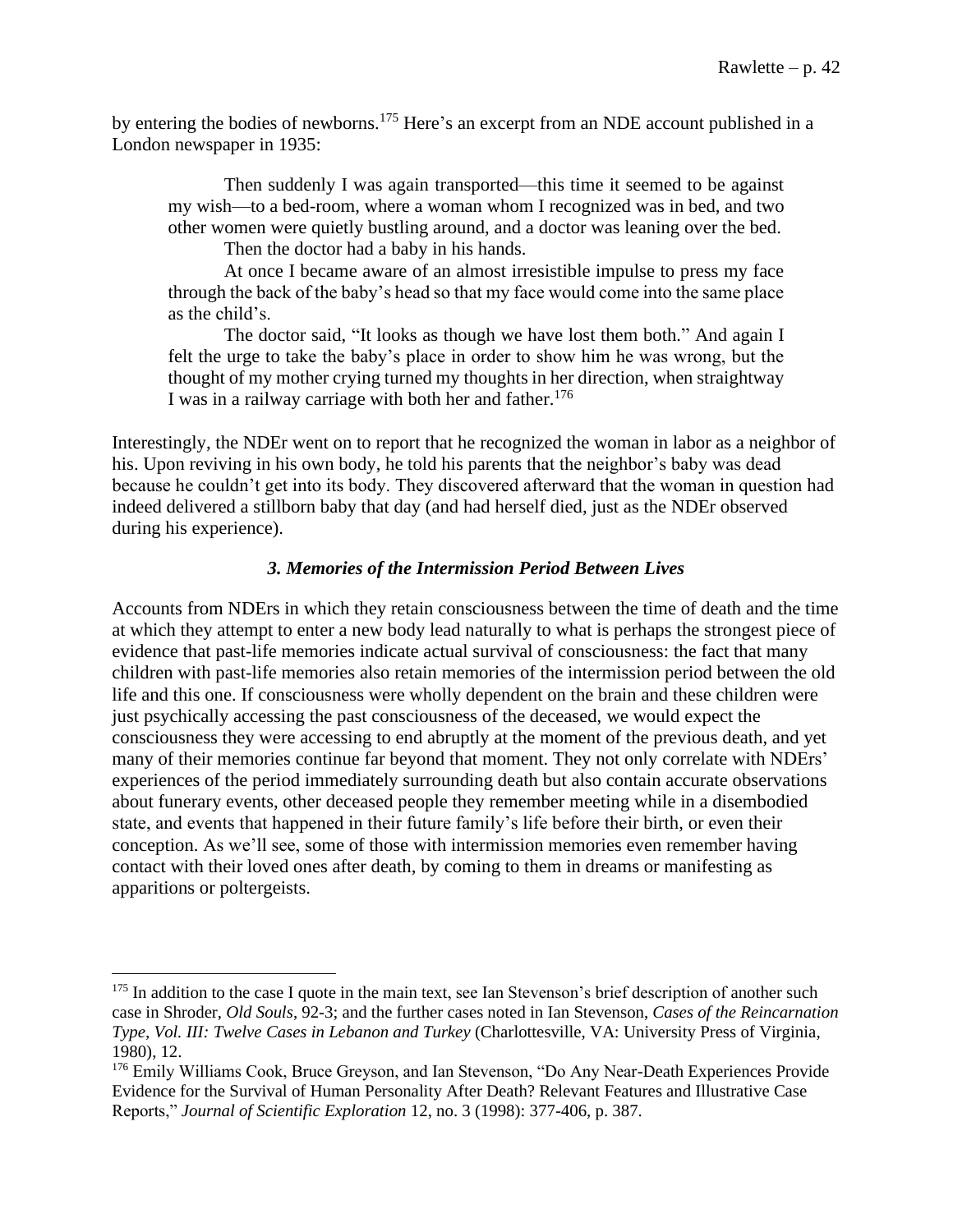According to two studies, memories of the period between death and rebirth show up in about 20% of cases of past-life memory, <sup>177</sup> though researchers Ohkado Masayuki and Ikegawa Akira suggest they may be underreported.<sup>178</sup> An analysis of Burmese cases of past-life memory conducted by Poonam Sharma and Jim Tucker shows that intermission memories are significantly correlated with a higher number of verified statements about a previous life, including names. As Sharma and Tucker put it, "their reports of events from the intermission period seem to be part of a pattern of a stronger memory for items preceding their current lives."<sup>179</sup> In other words, the fact that intermission memories correlate with verified statements about previous lives lends credibility to the intermission memories, which often can't be verified (but sometimes can, as we'll soon see).

It's worth mentioning, too, that memories of the intermission period aren't only found among people with past-life memories. Anecdotes regarding "pre-birth memories" abound, and books dedicated to the topic include Elisabeth Hallett's *Stories of the Unborn Soul*, <sup>180</sup> Sarah Hinze's We Lived in Heaven,<sup>181</sup> and Wayne W. Dyer and Dee Garnes' Memories of Heaven.<sup>182</sup> Ohkado and Ikegawa compared stand-alone intermission memories with those that accompanied past-life memories and found no notable differences in content.<sup>183</sup>

It's also true that some adults retain detailed memories of a pre-birth existence. Two book-length first-person accounts written by adults are Toni Maguire's *Memories of the Light* and Roy Mills' The Soul's Remembrance.<sup>184</sup> And, as with memories of previous lives, many apparent memories of the intermission period have been evoked in adults through hypnotic regression.<sup>185</sup> However, all the memories I'll describe in this essay occurred spontaneously without hypnosis.

<sup>183</sup> Ohkado and Ikegawa, "Children with Life-Between-Life Memories," 484.

<sup>&</sup>lt;sup>177</sup> James G. Matlock and Iris Giesler-Petersen, "Asian Versus Western Intermission Memories: Universal Features and Cultural Variations," *Journal of Near-Death Studies* 35, no. 1 (Fall 2016): 3-29, p. 6; and Poonam Sharma and Jim B. Tucker, "Cases of the Reincarnation Type with Memories from the Intermission Between Lives," *Journal of Near-Death Studies* 23, no. 2 (Winter 2004): 101-18, p. 102. <sup>178</sup> Ohkado Masayuki and Ikegawa Akira, "Children with Life-between-Life Memories," *Journal of* 

*Scientific Exploration* 28, no. 3 (2014): 477-90, 485.

<sup>&</sup>lt;sup>179</sup> Sharma and Tucker, 116.

<sup>180</sup> Elisabeth Hallett, *Stories of the Unborn Soul: The Mystery and Delight of Pre-Birth Communication* (San Jose: Writers Club Press, 2002).

<sup>181</sup> Sarah Hinze, *We Lived in Heaven: Spiritual Accounts of Souls Coming to Earth* (Rexburg, ID: Spring Creek Book Company, 2006).

<sup>182</sup> Wayne W. Dyer and Dee Garnes, *Memories of Heaven: Children's Astounding Recollections of the Time Before They Came to Earth* (Carlsbad, CA: Hay House, 2015).

<sup>184</sup> Toni Maguire, *Memories of the Light: A Story of Spiritual Existence before Physical Birth* (Bloomington, IN: iUniverse, 2000, 2012); and Roy Mills, *The Soul's Remembrance: Earth Is Not Our Home* (Seattle, WA: Onjinjinkta Publishing, 1999).

<sup>185</sup> Helen Wambach, *Life Before Life* (New York: Bantam, 1979); Joel L. Whitton and Joe Fisher, *Life Between Life: Scientific Explorations into the Void Separating One Incarnation from the Next* (New York: Warner Books, 1986); Michael Newton, *Journey of Souls: Case Studies of Life Between Lives* (Woodbury, MN: Llewellyn, 1994); Michael Newton, *Destiny of Souls: New Case Studies of Life Between Lives* (Woodbury, MN: Llewellyn, 2000); Michael Newton, *Life Between Lives: Hypnotherapy for Spiritual Regression* (St. Paul, MN: Llewellyn, 2004); and Michael Newton, ed., *Memories of the Afterlife: Life Between Lives: Stories of Personal Transformation* (Woodbury, MN: Llewellyn, 2009).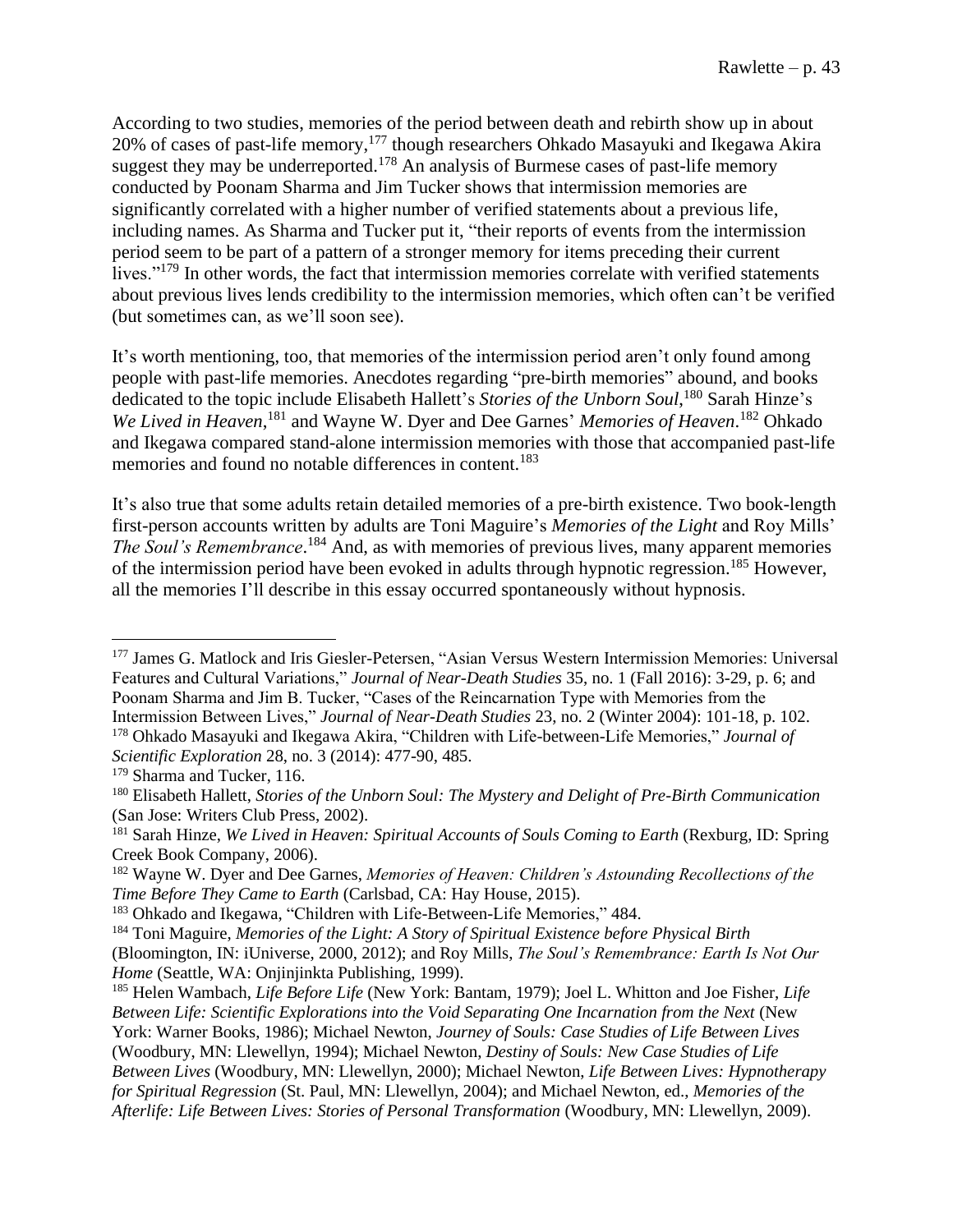## *Experiencing NDE-Like Events: Floating Up, A Funnel, Guides, Expanded Perception*

Let's start with cases of children who not only have a vivid memory of their death in a previous life but also recall what happened immediately afterward. Many of their descriptions, though fairly simple, bear a strong resemblance to NDEs.

For example, Rylann O'Bannion, the girl who remembered dying when a plane crashed in her backyard during a thunderstorm, told her mom at the age of three, "It was raining a lot. There was a loud noise, then the rain shocked me. I floated up to the sky then."<sup>186</sup>

In another case, a Brazilian girl named Silvia mixed Italian words into her speech from the time she started talking, even though no one around her spoke Italian. She also had a fear of airplanes flying overhead. This fear appeared linked to her memories of living in a place she called the "*capitolio*," where planes would drop bombs. Like Rylann, she was three years old when she told her grandmother about a boy who was carrying a bomb that blew up and hurt her and her friend. "Then my friend and me, we went up and up," she said. Her grandmother asked if she meant up the stairs of the *capitolio*, but she said, "No, Grandma, we went up, high up there." When her grandmother asked what happened next, Silvia replied, "I don't know. Then I came here."<sup>187</sup>

Another Brazilian child, Kilden, had more precise memories of his death. He announced to his mother, again around the age of three, that his name was "Alexandre" (this was in fact Kilden's middle name) and he was "the priest." A decade ago, his mother had been friends with a priest she called Alexandre, and he had died in a car accident—or so she had heard at the time. Her friendship with the deceased priest was the reason she had given her son the middle name Alexandre. Now Kilden not only insisted that his true name was Alexandre, not Kilden, but also said that, when he had been a priest, he was hit by a truck when he was riding a motorcycle. He fell over, hit his head, and died. When his mother checked the facts of her friend's death, she discovered he had indeed been hit by a truck while on a motorcycle. He'd fallen on his head and died in the hospital the next day.

Years later, around age 13, Kilden heard about a man who died after falling off a ladder, and he started explaining to his mother what happens when someone has an accident like that:

The person who suffered the accident arrives and is put in a room full of instruments. The doctors connect them…. Then the equipment is connected to the chest and the head, and the doctors keep trying to save the life of the person. At this point the person flies into a corner of the ceiling, watching the doctors' fight to save him. Then a big hole like a funnel appeared in the corner of the wall near me, trying to suck me [in]….

His mother interrupted to ask if he was talking about himself or someone else. He said, "I think it was me. I saw my body and the doctors trying to save me." He then continued his description, changing again between the third and first person:

<sup>186</sup> Matlock, *Signs of Reincarnation*, 4.

<sup>187</sup> Guy Lyon Playfair, *The Flying Cow: Exploring the Psychic World of Brazil* (Guildford, UK: White Crow Books, 2011), 159-63.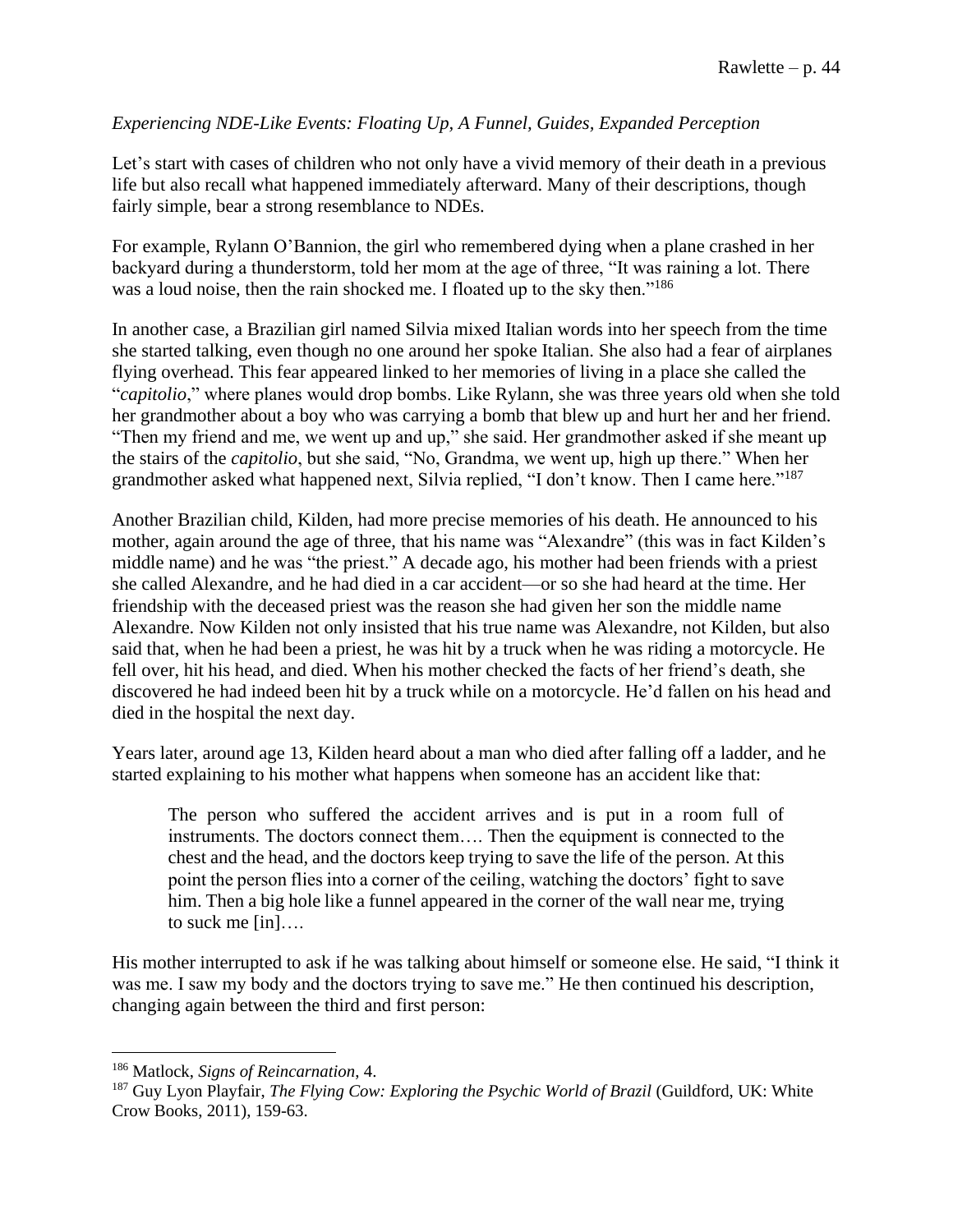When he was sucked through the hole into the tunnel, he saw a strong light at the end, so strong that I turned my head to one side. The light was very bright, and the hole closed behind him, near the wall. At that moment the doctors saw the screen on their machine stop.<sup>188</sup>

Other children have after-death memories of being escorted by guides of some kind. Jim Tucker reports that a boy named Kenny who had detailed memories of dying in a vehicle accident "said that after he died, another spirit, probably the driver of the vehicle, took him by the hand, and the two of them were with other spirits in what seemed to be a huge hall."<sup>189</sup>

Three-year-old Stephen Ramsay remembered fighting as a soldier in a jungle-like place and dying when a plane "came down and hurt my tummy." "That was when I died," he said. "My tummy got hurt and it was bleeding." Stephen said he then fell asleep, and when he woke up, he was still in the trees, but his tummy felt all better. Then, he says, "[a] lady came to see me... She was a nice lady and she told me to follow her. She took my hand and took me with her." He gave an extended description of the place where the lady took him: a place where people rested after dying and waited until it was time for them to be born to new parents.<sup>190</sup>

This next account comes from someone who retained past-life memories into adulthood. The Venerable Chaokhun Rajsuthajarn, a Buddhist abbot in Thailand, published his description of his memories in 1969, before NDEs had been widely written about. But his account of what happened at the moment of his death sounds very much like the experience many NDErs report of being able to go anywhere instantly and perceive anyone just by thinking about them, while at the same time having difficulty communicating with those still in living bodies.<sup>191</sup> Regarding the time just after his death, when he was still realizing that he was dead, he wrote,

I felt stronger and could move much more rapidly from place to place. My body was light, as if it had no weight. I was so glad that I rushed up to join the conversation of my relatives. But no one noticed me. I grabbed this one's hand and pulled that one's arm, to draw their attention. Still, no one did anything. … I could not make them understand [that I was all right].

They were crying and moaning. Some of them went to tell other relatives and friends in the neighborhood. The latter were now pouring into the house. At that moment, I felt as if I were omnipresent: I could simultaneously see people coming in from two or three different directions. Moreover, I could be there to receive them all at the same time. I could also hear their voices as well as see things quite clearly.

<sup>188</sup> Haraldsson and Matlock, *I Saw a Light*, 204-8. This case is also written about in Hernani Guimarães Andrade, *Reborn for Love* (London: Roundtable, 2010).

<sup>189</sup> Tucker, *Life Before Life*, 13.

<sup>190</sup> Mary Harrison and Peter Harrison, *The Children That Time Forgot* (1983, 1989, 2014), 70-1.

<sup>191</sup> For an example of a similar account from an NDEr, see Anita Moorjani, *Dying to Be Me: My Journey from Cancer to Near Death, to True Healing* (Carlsbad, CA: Hay House, 2012), Ch. 7.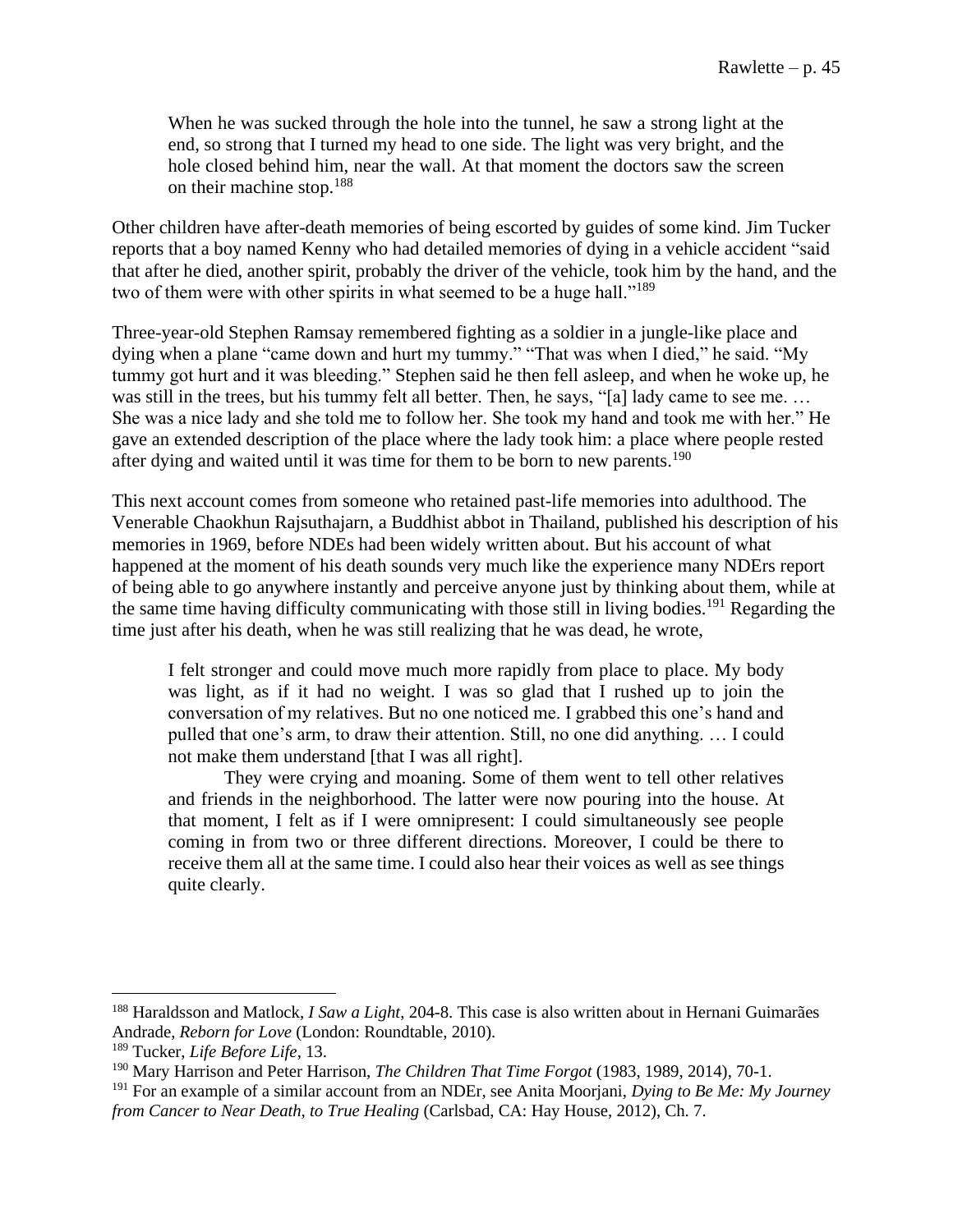Far distant places appeared to be near, because I could move very rapidly from place to place. I could immediately be there to hear or see. There seemed to be no obstacle at all.<sup>192</sup>

#### *Perceiving Events Surrounding the Funeral or Burial*

Those who remember dying in a previous life also sometimes remember viewing their funeral and/or burial. In some cases, they mention something unexpected that was done with their body that can then be verified.

In one of Ian Stevenson's cases, a young Thai woman remembered that her previous body—that of a mere baby—wasn't buried in the village cemetery as it should have been, but rather outside of it. She confronted the undertaker responsible, and he admitted to having done this thing that apparently no one else knew about.<sup>193</sup>

In a Sri Lankan case, a girl named Disna Samarasinghe remembered her body being buried near an anthill, which was indeed true of the body of the person whose life she remembered. Disna was also able to point out the location of her unmarked grave.<sup>194</sup>

This next case comes from Hertfordshire, England, and was reported by Mary and Peter Harrison in their book *The Children That Time Forgot*. It involves a young girl, Mandy Seabrook, who appeared to be the reincarnation of her sister who had died at the age of five months. Even though the family never spoke about her deceased sister, when Mandy was two years old, she started recounting memories of having been this other child. One day, while riding past the cemetery where her sister was buried, two-year-old Mandy exclaimed, "Look, Mummy! That's the place you put me in the ground that time, and you nearly fell on top of me, remember?" At the time of the burial, her mother had been taking medication to help her deal with the shock, and she had been so out of sorts that she had lost her balance at the graveside and almost fallen into the hole with the coffin. Mandy also said she'd been buried with a silver bracelet and a fluffy yellow ball. Her mother remembered the existence of the bracelet and the yellow ball, but she only remembered the former being in the casket. Nevertheless, when questioned, an older sibling confessed to having slipped the yellow ball under the dead baby's body.

One other interesting aspect of this case is that, when Mandy was six, she asked her mother, "Do you remember the night I died? There was a bright star shining in the sky." When her mother thought back, she realized that she *had* in fact noticed a star out over the garden, unusually bright and low, and had mentioned it to someone else at the time. Mandy continued, "That was my star. It was my way of telling you that I would be back." This is the only case I've come across in which a child remembered using a sign or synchronicity to communicate after death in their previous life.<sup>195</sup>

<sup>192</sup> Ian Stevenson, *Cases of the Reincarnation Type*, *Vol. IV: Twelve Cases in Thailand and Burma*  (Charlottesville, VA: University Press of Virginia, 1983), 176.

<sup>193</sup> The case of Pratomwan Inthanu in Stevenson, *Cases of the Reincarnation Type, Vol. IV*, 158-9.

<sup>194</sup> Ian Stevenson, *Cases of the Reincarnation Type, Vol. II: Ten Cases in Sri Lanka* (Charlottesville, VA: University Press of Virginia, 1977), 105-6.

<sup>195</sup> Mary Harrison and Peter Harrison, *The Children That Time Forgot* (1983, 1989, 2014), 13-8.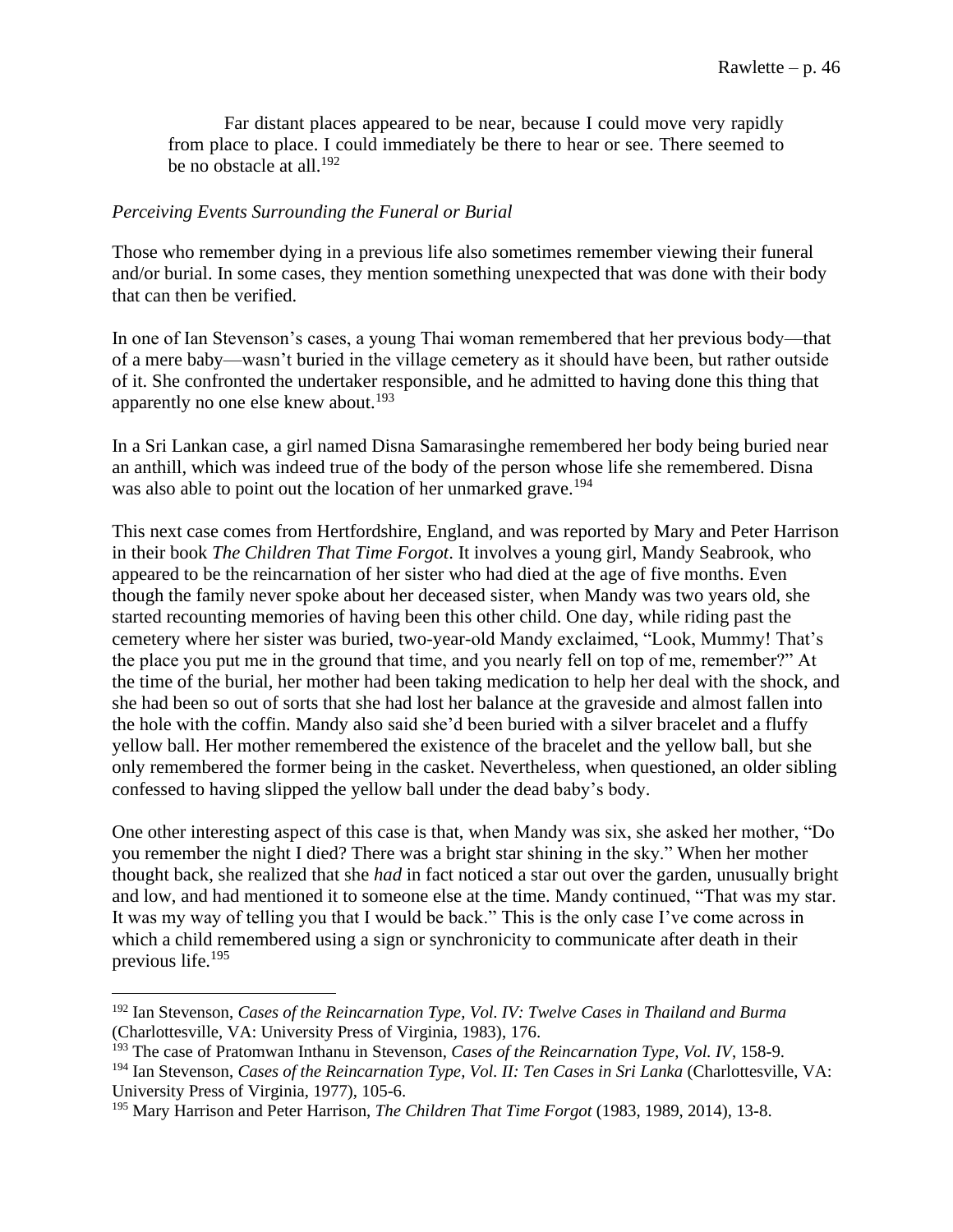## *Appearing as Apparitions and in Dreams*

Each of the non-survival explanations for apparitions of the dead that we explored in Part I proposed that, though these apparitions *appeared* to be the presence of the deceased, their consciousness was not actually present. The strongest argument against all of these non-survival explanations for apparitions of the dead—including the super-psi hypothesis—is the existence of apparitions where the person doing the appearing *retained a first-person memory of doing so*.

Ian Stevenson investigated a case in which a Burmese woman, Daw Kyin Htein, experienced an apparition of a family friend a few months after his death in a plane crash. The apparition happened one night as she was returning from a trip to the outhouse. When she saw her deceased friend, she invited him to reincarnate into her family. Then she went to sleep and had a dream of him as well, one in which his mother and sister (both still living) asked him to go with them but he declined. The mother of the deceased also apparently had a dream—it's not clear if it was on the same night—in which her son said he was going to live with U Ba Hein, Daw Kyin Htein's husband.

Soon after this, Daw Kyin Htein conceived a son, Maung Yin Maung, who had memories of being her deceased friend. Furthermore, at the age of 12, he reported to Stevenson that he remembered being near Daw Kyin Htein's home after his death. He saw someone he thought was her coming out of an outhouse. He remembered "showing himself" to this person as an apparition, and he remembered her inviting him to become her child. He also remembered communicating with his former personality's mother and sister. They asked him to be reborn with them, but he said he was going to be reborn into Daw Kyin Htein's family instead.<sup>196</sup>

As this example shows, sometimes apparitions of the dead double as apparitions to future parents. Although dreams seem to be a more common form of communication with future parents,<sup>197</sup> it's not unheard of for parents to see waking apparitions of their future children. However, I know of only one other case in which someone retained a first-person memory of appearing in this way to a future parent.<sup>198</sup>

Intermission memories also offer corroboration for dreams of the deceased. In another Burmese case investigated by Stevenson, a woman dreamt that her deceased husband told her he'd left some money (a 5-kyat note) wrapped in a white handkerchief inside a small box of basket work. She then found the box, the handkerchief, and the money. Later, a Burmese boy was born who, around age three, began recalling a past life that matched that of this woman's husband. He also remembered coming to his wife in a dream after death and telling her where to find 5 kyats

<sup>196</sup> Case of Maung Yin Maung in Stevenson, *Cases of the Reincarnation Type*, *Vol. IV*, 277-94.

<sup>&</sup>lt;sup>197</sup> "Announcing dreams" are so common in reincarnation cases that Stevenson listed them as one of the five typical characteristics of such cases. See Stevenson, *Children Who Remember Previous Lives*, 99- 101.

<sup>198</sup> The case of the Ven. Chaokhun Rajsuthajarn in Stevenson, *Cases of the Reincarnation Type*, *Vol. IV*, 177-8.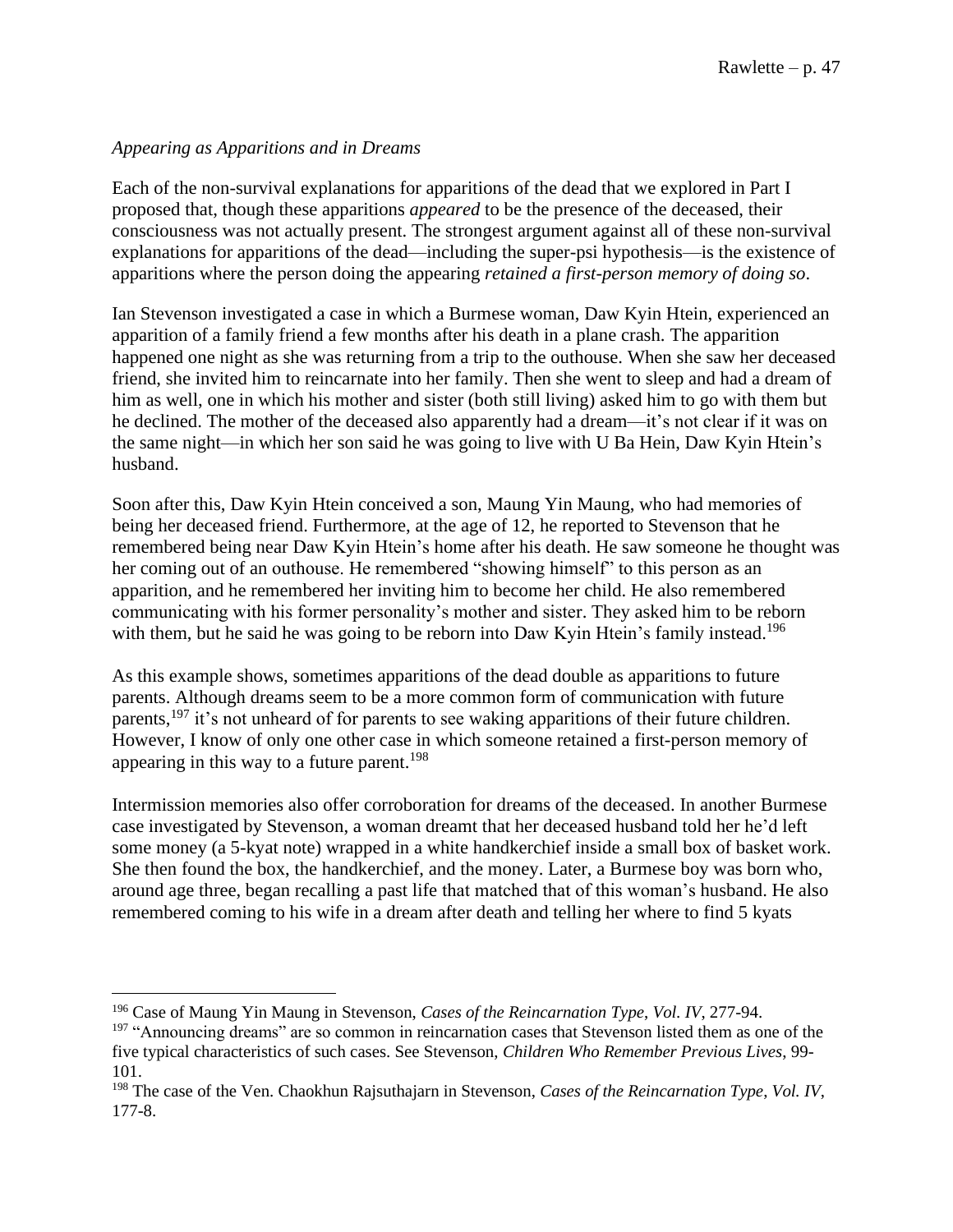wrapped in a white handkerchief. The boy wanted to know if his former wife had had such a dream, and she confirmed it. $^{199}$ 

In one more Burmese case, a grown man with past-life memories remembered how, after dying, he'd been guided by an old man dressed in white, first to the house where he'd lived before dying and then to another house nearby, which belonged to the family of the village headman, to whom he was subsequently reborn. In his memory, the old man asked him to wait outside at the first house, and at the second one, after first being told to wait outside, he was then told to enter and that he must stay there. As it happened, this man's wife from his former life had a dream a week after his death in which an old man in white appeared to her and said he was sending her husband to the house of the village headman. When his wife went to the headman's wife the next morning to tell her about her dream, she discovered that the headman's wife had *also* had a dream. In that one, a man had told her that he was bringing the recently deceased man to be in her family. Then the man went outside and brought the deceased man in before ultimately disappearing.<sup>200</sup>

#### *Behaving As a Poltergeist*

Memories of contact with the living during the intermission period aren't limited to apparitions and dreams, either. I've come across two cases where people remembered being involved in poltergeist phenomena, both of them from India. In the first case, a child in Uttar Pradesh reported that, after his death in a previous life, he hung out near his previous family's house and sometimes took their food. The family in question confirmed that they noticed food inexplicably disappearing during that time.<sup>201</sup> In the other case, a boy named Veer Singh reported that, after dying, he stayed in a tree outside his former family's home. One day, he got annoyed at two women who were playing in a swing hanging from a branch of his tree. Realizing he might kill them if he broke off the branch the swing was attached to, he waited until the swing was low in its arc and then caused the wooden seat to break. His father from his previous life remembered an accident like this occurring after his son's death. 202

#### *Encountering Other Spirits of the Deceased*

Another important element found in both NDEs and intermission memories is memories of meetings with others who have died. There are many accounts of young children reporting familiarity with relatives who died before they were born, and these claims can sometimes be independently verified.

<sup>199</sup> The case of Maung Zaw Thein Lwin in Ian Stevenson, *Reincarnation and Biology: A Contribution to the Etiology of Birthmarks and Birth Defects, Vol. I*: *Birthmarks* (Westport, CT: Praeger, 1997), 255. For another case of a dream of the deceased which, though not remembered by the apparent reincarnation of the deceased, had its content nevertheless confirmed by them, see the case of Veer Singh in Ian Stevenson, *Cases of the Reincarnation Type,* V*ol. I: Ten Cases in India* (Charlottesville, VA: University Press of Virginia, 1975), 328-9.

<sup>200</sup> The case of the Venerable Sayadaw U Sobhana in Ian Stevenson, *Cases of the Reincarnation Type, Vol. IV*, 244-5.

<sup>201</sup> Stevenson, "Are Poltergeists Living," 237.

<sup>202</sup> Stevenson, *Cases of the Reincarnation Type, Volume I*, 328-9.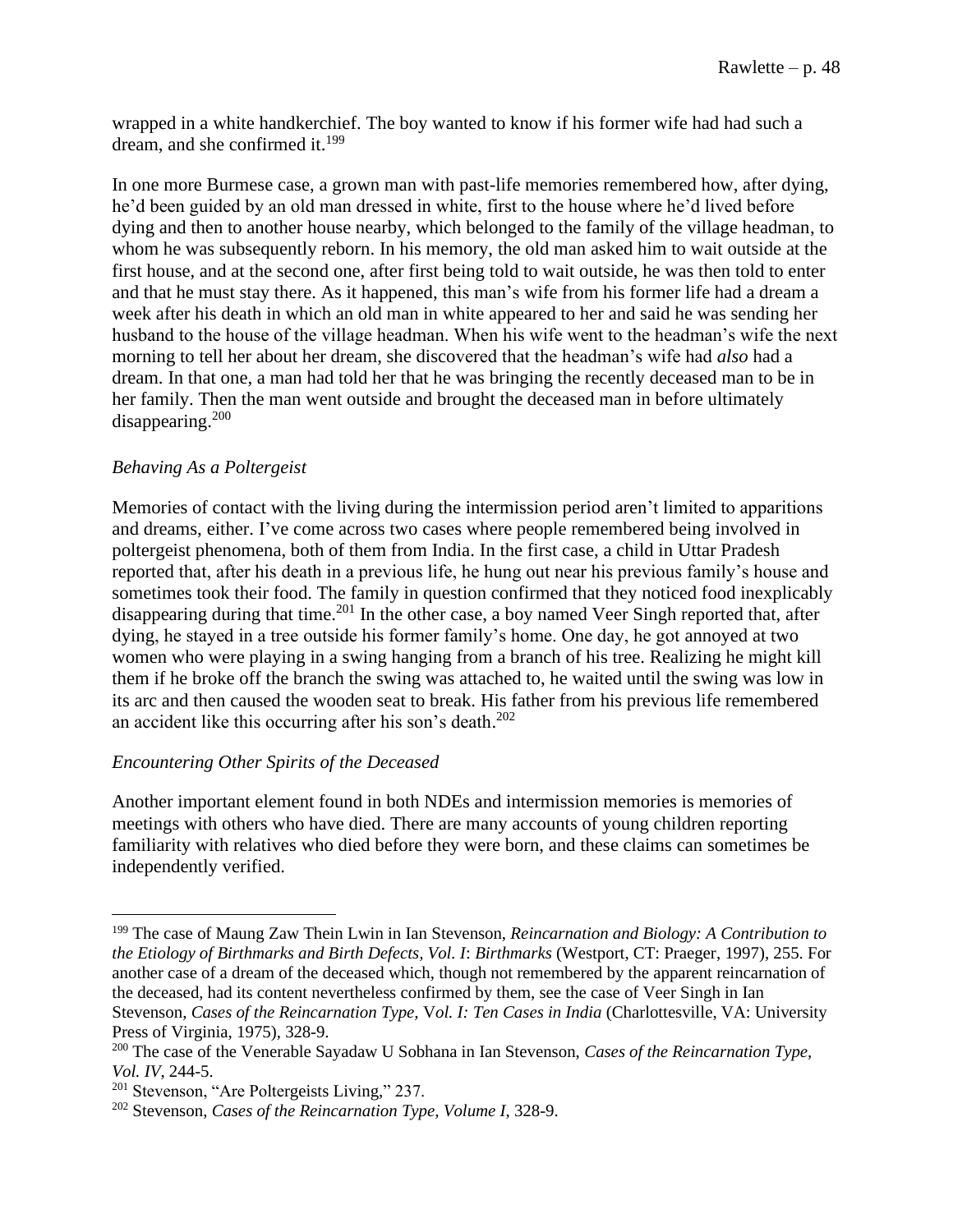In a case that Jim Tucker investigated alongside Ian Stevenson, a boy named Patrick Christenson had some memories of his deceased half-brother's life and also had three scars in locations where his half-brother had been deformed.<sup>203</sup> Furthermore, Patrick said that, while in heaven, he spoke with a relative of the family named "Billy the Pirate" who told him he'd died in the mountains after being shot at close range. Patrick's mother had never heard of anyone like this in her family, but afterward she learned of a cousin with the nickname "Billy the Pirate" who had died just as Patrick reported.<sup>204</sup>

There's also the case of James Leininger, the boy who remembered being James Huston, a World War II pilot shot down in the Iwo Jima operation. Between ages three and six, James received three G. I. Joe dolls as presents, and he gave them the names Billie, Leon, and Walter. His family was surprised by the unusual names, and when they asked him about it, he said he gave them those names because that was who met him in heaven. It turned out that only 10 men from James Huston's squadron on *Natoma Bay* were killed prior to his own death. Three of them were named Billie, Leon, and Walter, and their hair colors matched those of James's G. I. Joe dolls, with Billie's hair being brown, Leon's blond, and Walter's red.<sup>205</sup>

Cases like this provide not only first-person evidence for the pre-birth existence of the child who has the memory but also third-person evidence for the continuing, disembodied consciousness of the deceased person they remember encountering in the intermission period.

## *Perceiving Pre-Birth Events*

It's also very common for intermission memories to include observations of events in the life of the family the child will later be born into, events that occurred before the child's birth—or, in many cases, even before their conception. In Ohkado and Ikegawa's investigation of 21 Japanese children with memories from a pre-birth existence, 15 of the children (71%) reported being able to see what was happening on earth before they were born.<sup>206</sup>

In one of Ohkado and Ikegawa's cases, a child told her mother, "I saw you in a gorgeous white dress. You were holding a dog." The mother clearly recalled that, after her wedding but while she was still wearing her wedding dress, she had returned to a room where her dog was being kept and held it.<sup>207</sup>

In a case collected by researcher Carol Bowman and reported in her book *Return from Heaven*, a two-year-old remembered hovering over his mother before his birth and seeing her cut her finger and go to the hospital for stitches. He even mentioned that she'd been wearing a yellow dress. All of this was true, but he couldn't have seen the dress after he was born because it had gotten blood on it and his mom had thrown it away immediately afterward.<sup>208</sup>

<sup>203</sup> Tucker, *Life Before Life*, 52-54.

<sup>204</sup> Tucker, *Life Before Life*, 172.

<sup>205</sup> Tucker, *Return to Life*, 85-6.

<sup>206</sup> Ohkado and Ikegawa, "Children with Life-Between-Life Memories," 482.

<sup>207</sup> Ohkado and Ikegawa, "Children with Life-Between-Life Memories," 483.

<sup>208</sup> Bowman, *Return from Heaven*, 180.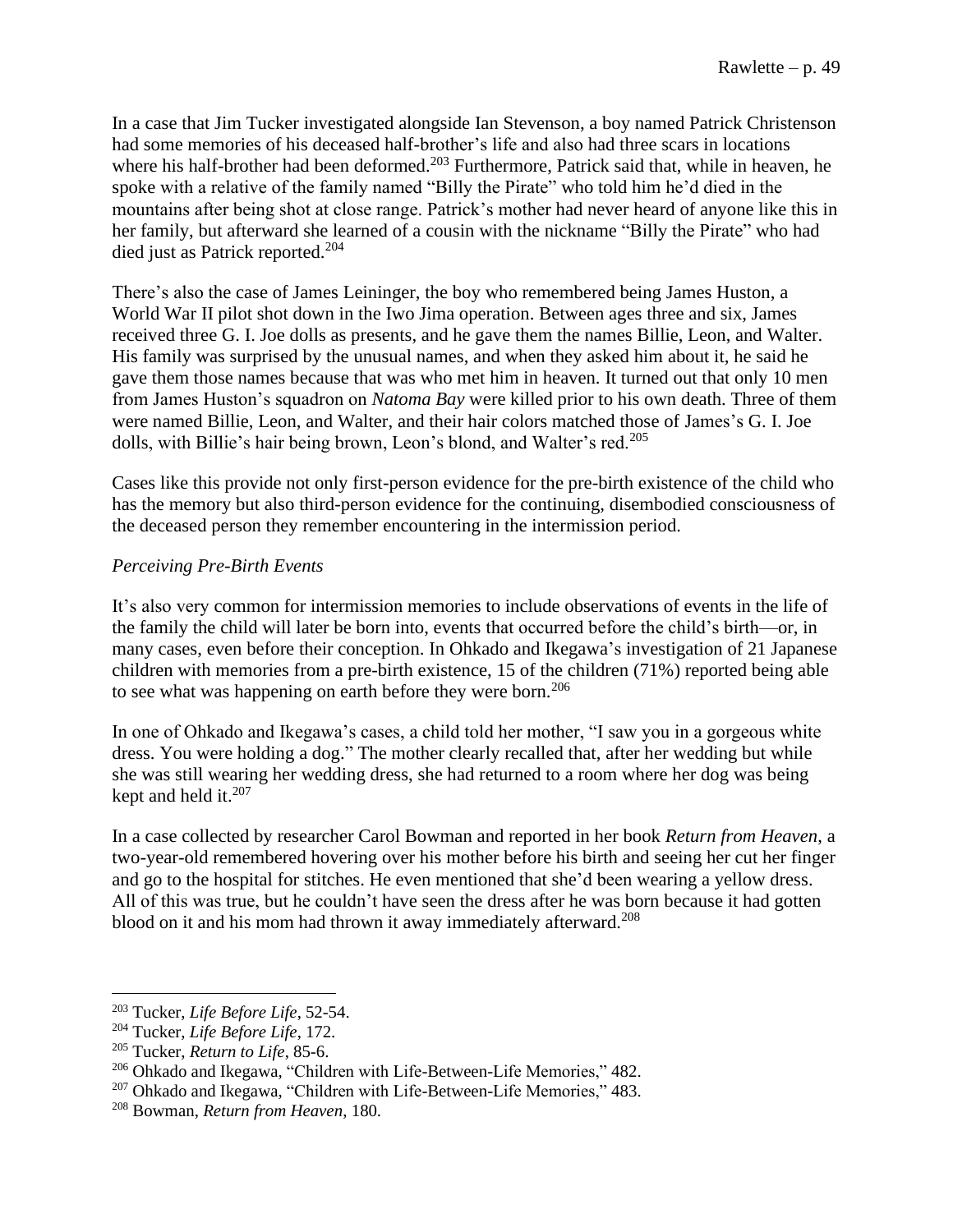In another book by Bowman, Hilda Swiger tells about a trip to Epcot with her four-year-old grandson Randy. It was Randy's first trip to the resort, but when they went into a certain restaurant, he insisted that his dad was about to sit in the wrong place. Randy pointed to a table and said, "That's where you sat before." Not long after Randy was conceived, the family had come to Epcot, and they'd sat at that table. When his dad asked how he knew this, Randy said, "Oh, I was following you and Mommy around that day when you came here before I was born."<sup>209</sup>

James Leininger's parents report that, when he was four years old, he told his dad, "When I found you and Mommy, I knew you would be good to me." His dad asked *where* he'd found them, and James replied it had been in Hawaii. "It was not when we all went to Hawaii," he said. "It was just Mommy and you. … I found you at the big pink hotel. … I found you on the beach. You were eating dinner at night." James' parents had once stayed at a pink hotel in Hawaii, five weeks before he was conceived. On their last night, they'd eaten dinner on the beach in the moonlight. 210

According to two studies, approximately half of those who have intermission memories recall something about how they came to their parents.<sup>211</sup> There are even cases that include memories of the events directly surrounding conception, and these memories sometimes persist into adulthood, as the next few examples demonstrate.

One grown woman remembered her whole life having a vision of herself floating above her parents in a mountain cabin, feeling love and excitement. As an adult, she finally decided to mention her vision to her mother and described in detail the cabin she'd seen. It turned out this was the place her mother and father had secretly made love for the first time, a week before their wedding, although they'd always said she'd been conceived on the wedding night.<sup>212</sup>

An older gentleman named Rennie, who had a distinguished career as a U.S. Air Force pilot and intelligence officer, reports that when he was seven, he mentioned to his mother that he remembered where he was before he was born. Then he asked her, "Was I placed with you and Dad when you were in the front seat of a car?" She brushed him off, calling his suggestion "indecent." But in his mid-20s, he asked his parents about it again. Specifically, he asked if they'd conceived him in the front seat of their 1917 Overland. They were embarrassed to discuss it, but when he told them the details he remembered—how they'd opened the car door and his mother had checked to be sure Rennie's sister was asleep in the back—they confirmed everything he said. $2^{13}$ 

A 45-year-old woman named Nan also reports a verified conception memory. She remembers her father coming home while her mother was making lunch and taking her into the bathroom.

<sup>209</sup> Bowman, *Children's Past Lives*, 333-4.

<sup>210</sup> Bruce and Andrea Leininger with Ken Gross, *Soul Survivor: The Reincarnation of a World War II Fighter Pilot* (New York: Grand Central, 2009), 153-4.

<sup>211</sup> Matlock and Giesler-Petersen, "Asian Versus Western Intermission Memories," pp. 18-9; and Sharma and Tucker, "Cases of the Reincarnation Type," 108.

<sup>212</sup> Case reported to Rev. Linda Bedre, published in Hallett, *Stories of the Unborn Soul*, 32-3.

<sup>213</sup> Elizabeth M. Carman and Neil J. Carman, *Cosmic Cradle: Spiritual Dimensions of Life Before Birth*, rev. ed. (Berkeley, CA: North Atlantic Books, 2013), 66-8.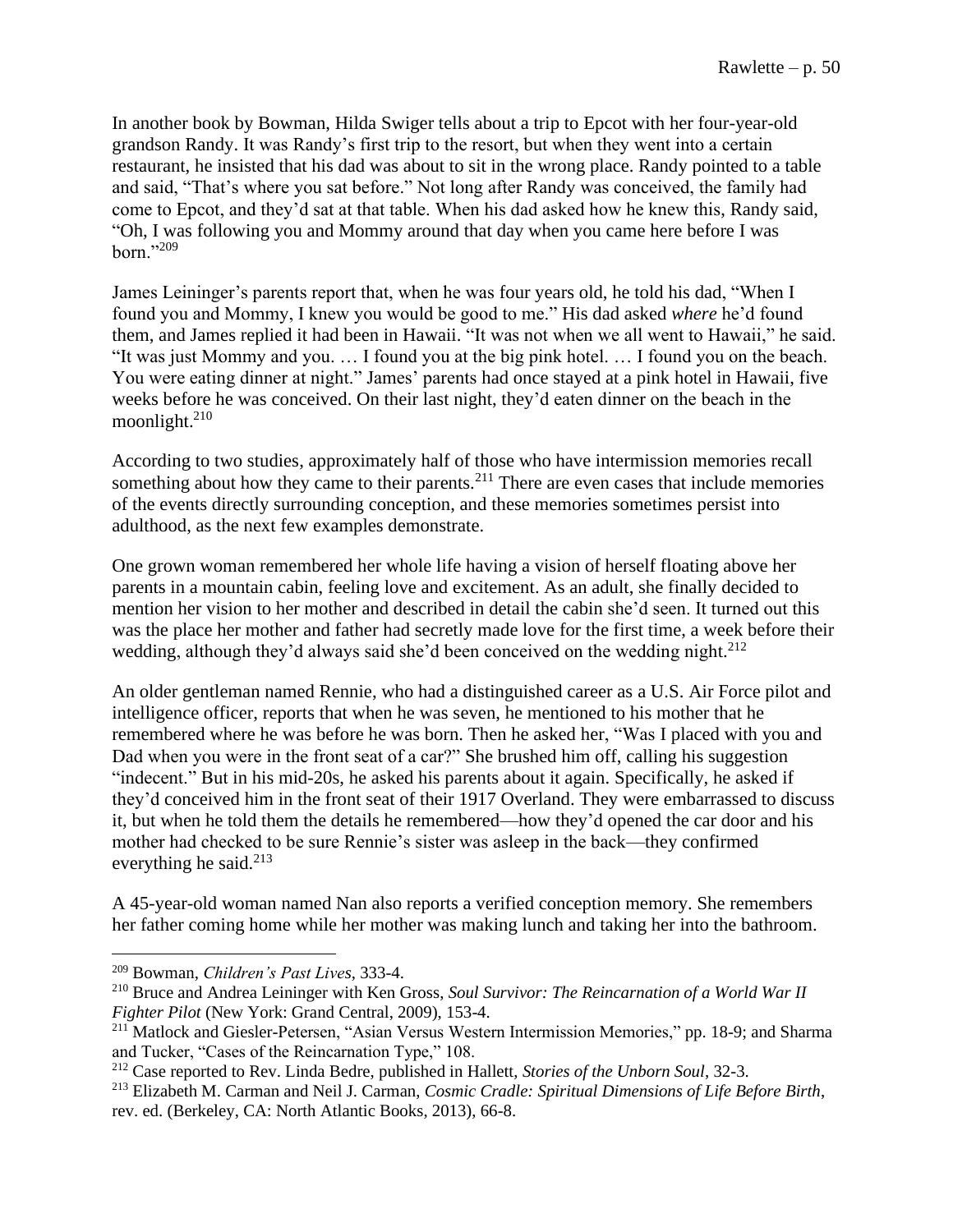Her mom insisted she needed to put in her diaphragm, but he said not to worry about it. "I can remember that," says Nan. "I thought, 'Now is my chance. Here is my door.'" When she was an adult, Nan finally told her mom about this memory and had it confirmed that she and Nan's father had had sex in the bathroom at lunchtime and that it was the one time they didn't use a diaphragm.<sup>214</sup>

In contrast to these conception cases, other children don't seem to find their parents until the pregnancy is some ways along. An Indian Christian named Prashant still had a memory at age 40 of coming down from the clouds toward Earth, "zooming in" until she noticed a kind of market or bazaar where there was a joyful couple singing together while they clasped hands. "The man was wearing a light blue sweater and blue jeans," she says. "[T]he woman was dressed in a traditional Indian orange sari." She got even closer to the woman and remembered entering her uterus and what it felt like to be inside the womb. When she was a child, Prashant thought of this memory as a dream, but at age 17, she told her parents about it, and they confirmed that, when Prashant's mother was four months pregnant with her, they had worn those precise clothes to the engagement ceremony of a friend. It was the only day they'd ever held hands and sung in public, and they were at the New Delhi South Extension market.<sup>215</sup>

Finally, I should mention that there are children and adults who remember pregnancies associated with themselves being miscarried or aborted.<sup>216</sup> Often they returned to the same mother in a later pregnancy, or sometimes to another family member.

One of the most detailed memories I've seen in this category comes from a case reported by Elizabeth and Neil Carman in their 2013 book *Cosmic Cradle*. It involves another Elizabeth (not identified as the author of *Cosmic Cradle*) who, as soon as she could talk, told her mother, "I was in your tummy twice. The first time, I washed away. The second time, I came out like a zipper." Her mother had never talked to Elizabeth about her miscarriage. And coming out "like a zipper" seems like a pretty accurate way for a toddler to describe a C-section, which was how Elizabeth had been born.

Many years later, at age 28, Elizabeth still had a vivid memory of the miscarriage. She said,

Mom was taking a shower. She had her hands on her head shampooing her hair. The last thing I saw was her looking down at me; then I went down the drain. I did not feel pain. I remember the strong thump of hitting the shower floor, shaking everything within my core. I recall falling out of her body in slow motion and the emptiness and vastness. I felt exposed, no longer being in the womb, feeling

<sup>214</sup> Carman and Carman, 59.

<sup>215</sup> Carman and Carman, 115.

<sup>&</sup>lt;sup>216</sup> Generally, these memories don't seem traumatic for those who have them, although frustration that things didn't go according to "plan" is sometimes evident. For some examples of cases involving memories of miscarriage or abortion, see Bowman, *Return from Heaven*, 161-75, 181-2; Gladys T. McGarey, *Born to Live* (Scottsdale, AZ: Inkwell Productions, 2008), 53-65; Hinze with Lofgreen, *The Memory Catcher*, 146-9; Ohkado Masayuki, "Same-Family Cases of the Reincarnation Type in Japan," *Journal of Scientific Exploration* 31, no. 4 (Winter 2017): 551-71; and "Dina's Story," *PreBirthExperience.com*, [http://www.prebirthmemories.com/Dina's%20Story.htm](http://www.prebirthmemories.com/Dina) (accessed January 28, 2018).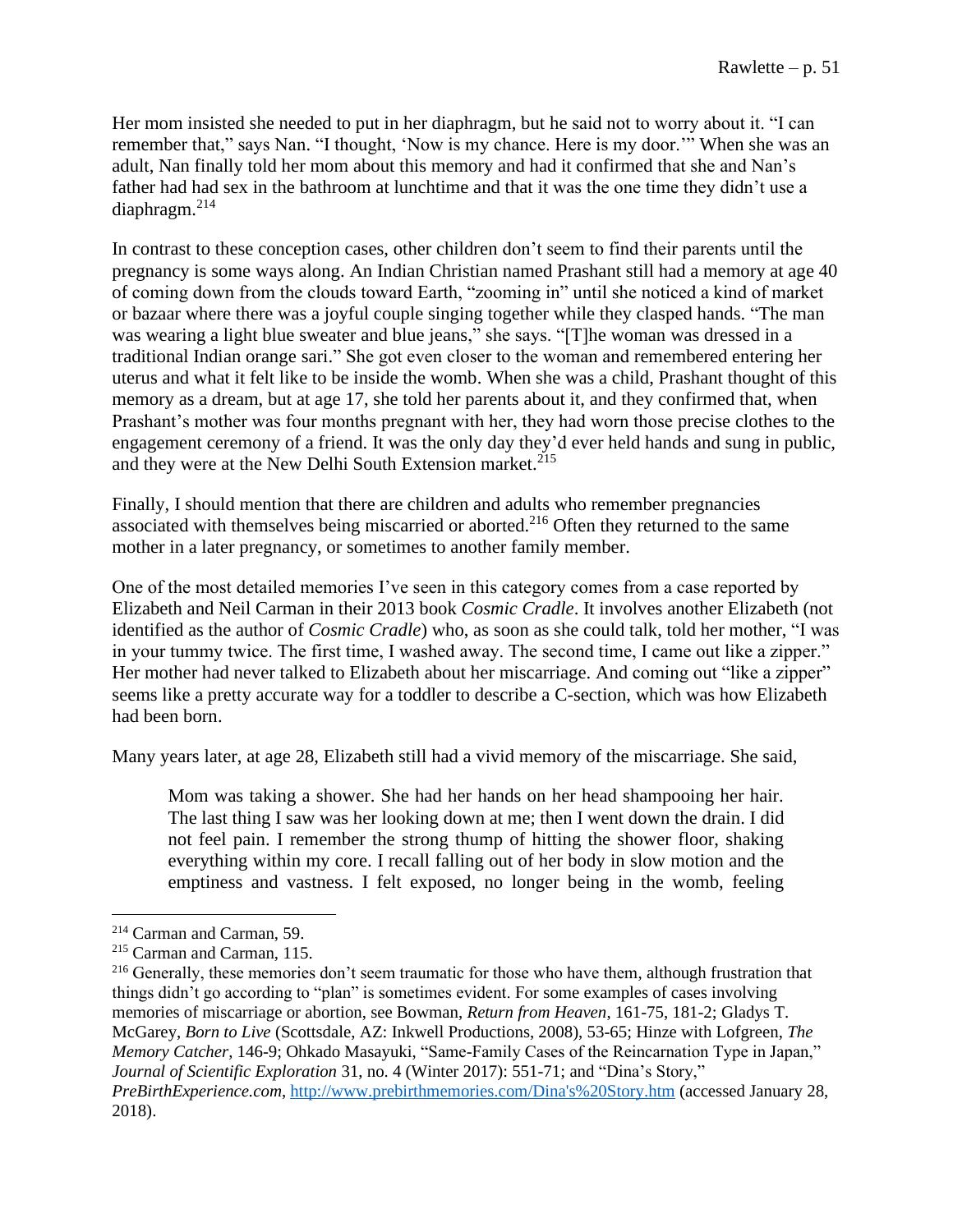unprotected. The drain was dark; it slowly started closing up, and at that point, I died. Everything stopped. I ceased to have awareness of that experience.

Elizabeth's mother confirmed these details. When she was 12 weeks along with her previous pregnancy, she felt something fall out of her in the shower: a white glob two or three inches long.

Interestingly, Elizabeth actually remembered *initiating* the miscarriage. When she was seven, she was riding in the car with her mom in a neighborhood she'd never been to before when she pointed at a non-descript building and said she'd been in that building before. Her mom confirmed that this was the building where she'd gone to the doctor during the pregnancy she'd lost. "That was me," said Elizabeth. "I was a boy, and you and dad had a fight. I chose to leave and come back as a girl." It was true that her mother had sensed her baby was going to be a boy, and she'd fought with her husband about whether to circumcise him. Neither of them was willing to budge on the issue. Once she was an adult, Elizabeth was able to explain that she'd known her parents were in danger of divorcing over the circumcision question. "I needed them to stay together to fulfill what I came here to do," she says. "So I chose to leave." Though her mother had never previously connected the two events, she did confirm that the miscarriage had happened the morning after the circumcision argument.<sup>217</sup>

## *Summary of Evidence Provided by Intermission Memories*

Intermission memories clearly provide an essential piece of first-person evidence for consciousness apart from the body, expanding on the experiences of provisional death provided by NDEs and the evidence provided by the memories and personalities of deceased persons that recur in new bodies. Intermission memories provide crucial evidence that memories of previous lives are not caused by mere psychic access to the past but are due to an actual continuity of consciousness stretching from death in a previous life through birth into a new one. The diagram below depicts this continuity of consciousness and illustrates six types of events between death and rebirth that are reported both by NDErs and those with intermission memories.



## **Figure 2. Experiences Between Death and Birth Reported in Both Intermission Memories and NDEs**

<sup>217</sup> Carman and Carman, 39-50.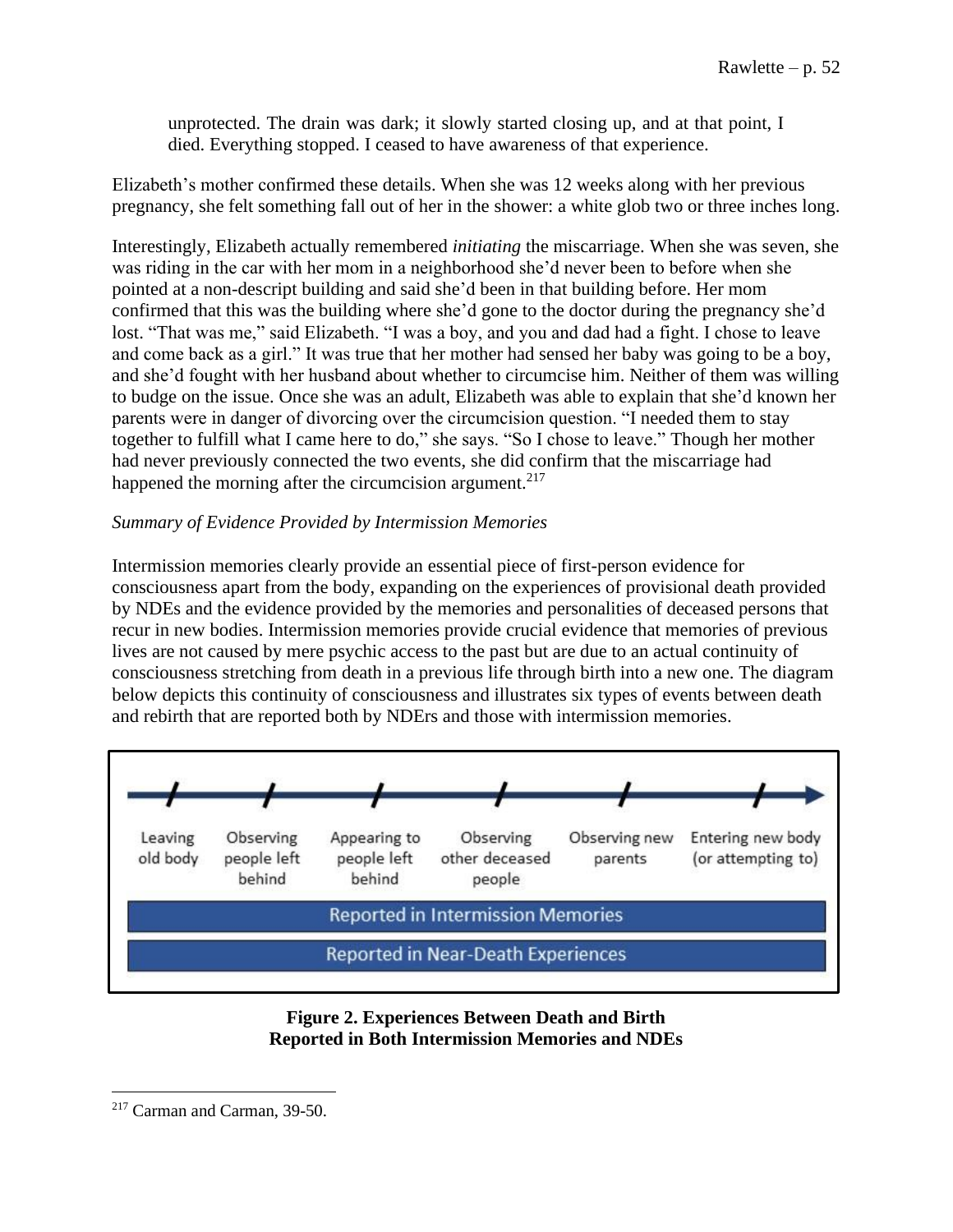I want to emphasize that intermission memories of using apparitions, dreams, and poltergeist effects to contact people left behind complement NDErs' memories of contacting people through apparitions. Together, they provide crucial evidence that, when these phenomena occur after death, they are at least sometimes not mere super-psi simulations but actual reflections of the ongoing, first-person consciousness of the deceased.

## **Conclusion**

We've now looked at a wide variety of evidence for survival of death, both from third-person and first-person perspectives. Each phenomenon we've examined—apparitions, dreams, mental mediumship, poltergeist phenomena, phantom phone calls, synchronicity, near-death experiences, memories of previous lives, and intermission memories—provides some evidence for survival when taken alone. But the real strength of the evidence lies in the fact that not only are experiences of postmortem consciousness exceedingly common but, across their many forms, they display consistent evidential qualities and a cohesiveness that's hard to explain except by appealing to the actual survival of consciousness beyond the death of the body.

Some people are likely to still reject the idea of survival because it doesn't fit today's mainstream scientific views about the physical world and the connection between consciousness and the brain, but it would be a serious mistake to ignore the well-substantiated evidence described in this essay just because it doesn't match currently popular theory. This evidence has a lot to teach us, and its clearest lesson seems to be that we are still in our infancy when it comes to understanding consciousness and its relationship to the physical world.

Fortunately, there's an increasing number of researchers and theorists who take the evidence for survival seriously and who are formulating theories about the mind-brain relationship that account for this evidence as well as making new, testable predictions.<sup>218</sup> The most promising kind of theory, in my opinion, regards consciousness as the primary reality and understands physical reality as just one type of experience that consciousness can have. Consciousness is the hardware, if you like, and physical reality is one kind of software it can run. Another analogy I find useful is to think of physical reality as a dream consciousness can experience. This fits well with the observations of NDErs who say dying is like waking up from a dream. It also explains why there seem to be other ways, besides dying, of taking a momentary break from the experience of the physical world: for instance, through the altered states of consciousness facilitated by meditation or psychedelic substances.<sup>219</sup>

Maybe the most important advantage of a consciousness-based theory of reality is that it dissolves many of the puzzles that arise when one studies the evidence for survival of death. For example, investigators have long been stymied by the fact that apparitions sometimes and in some respects seem like physical objects (for example, by having solidity and opaqueness,

<sup>218</sup> See examples in Edward F. Kelly, Adam Crabtree, and Paul Marshall, ed., *Beyond Physicalism: Toward Reconciliation of Science and Spirituality* (Lanham, MD: Rowman & Littlefield, 2015); and Edward F. Kelly and Paul Marshall, ed., *Consciousness Unbound: Liberating Mind from the Tyranny of Materialism* (Lanham, MD: Rowman & Littlefield, 2021).

<sup>219</sup> Edward F. Kelly and Michael Grosso, "Mystical Experience," in *Irreducible Mind: Toward a Psychology for the 21st Century*, ed. Edward F. Kelly, Emily Williams Kelly, Adam Crabtree, Alan Gauld, Michael Grosso, and Bruce Greyson (Lanham, MD: Rowman & Littlefield, 2007), 495-575.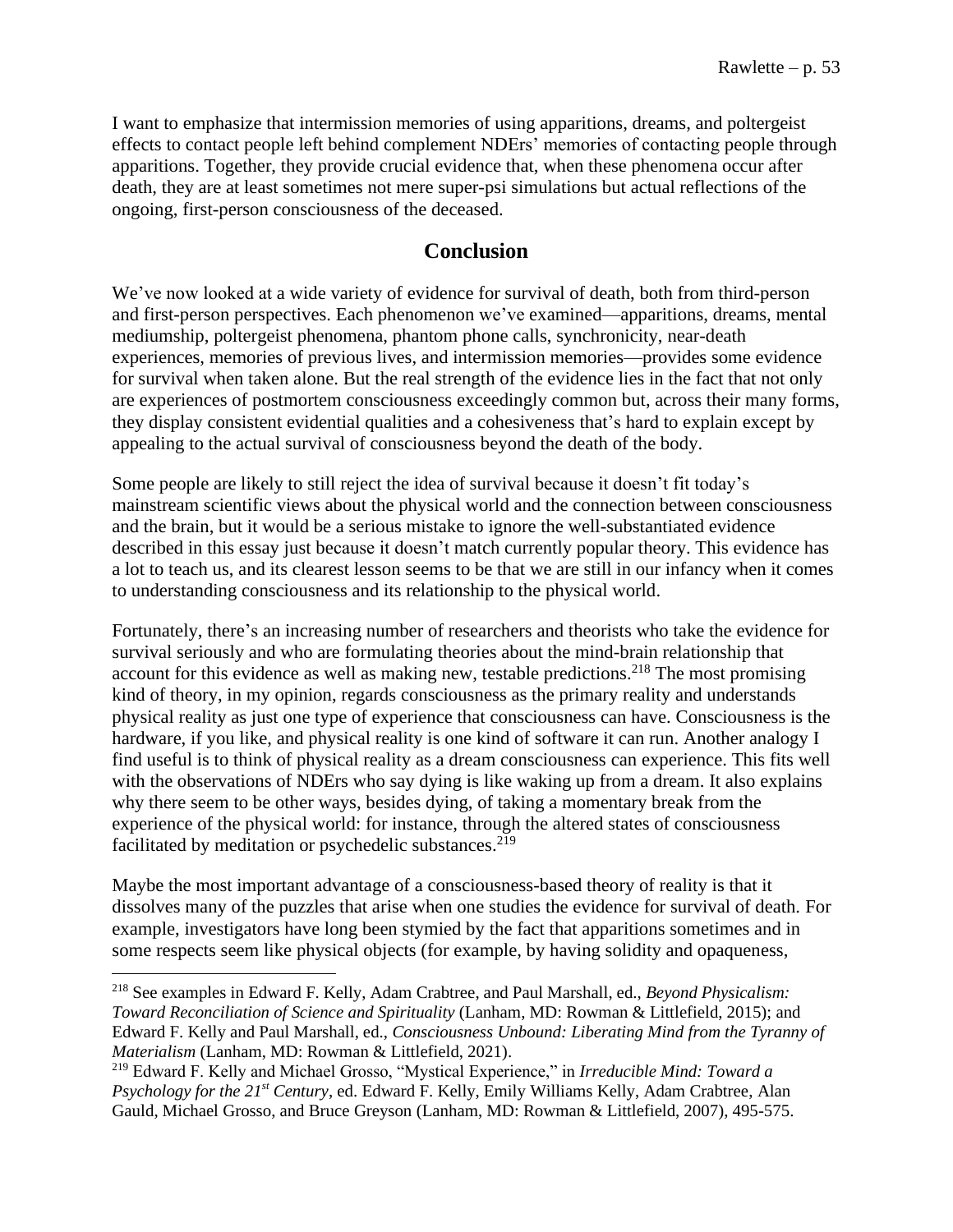appearing appropriately from multiple angles, causing physical effects) while at other times and in other respects seem like projections of the mind (the fact that they wear clothing, often appear younger than the deceased's age at death, sometimes appear transparent, dissolve, or walk through walls). If all physical objects are fundamentally patterns of conscious experience, then there's no need to choose between apparitions' being physical and their being mental. Apparitions are in consciousness just like everything else, and while they sometimes play by the same rules as the phenomena we call "physical," they can also deviate from them and be more fluid and responsive to intention, more like the experiences we have while, well, dreaming.

Theories in which consciousness grounds the physical world are not new. In fact, they've been around for millennia, even in the Western world. In philosophy, they go by the name "idealism," to reflect the primacy of *ideas* over matter. Idealism has had staunch defenders even during the scientific era, in philosophers such as George Berkeley,<sup>220</sup> Brand Blanshard,<sup>221</sup> and most recently Bernardo Kastrup.<sup>222</sup> Consciousness is also understood as playing a central role in the determination of physical properties under some interpretations of quantum mechanics.<sup>223</sup>

But whether or not idealism proves to be the most productive path to understanding the physical world and the not-so-physical phenomena we've seen in this essay, taking seriously the evidence for survival of consciousness will be of vital importance in the development of future theory. And that's not just because of what it tells us about what awaits us beyond death, but also because of what it reveals about the world we live in right now.

## **Acknowledgments**

Three people were of particular help in the preparation of this essay. Kellie Heath, Scarlett Heinbuch, and John Short all read the penultimate draft and offered invaluable comments regarding content and organization. Thank you all for your insightful advice.

A big thank you, too, to my husband for the abundant space (figurative and literal) you have made for my research and writing over the years and for believing in the importance of what I do. As ever, thank you to my parents for nurturing my inquisitiveness and my passion for writing.

I am also indebted to the Division of Perceptual Studies at the University of Virginia School of Medicine for the use of their library.

<sup>221</sup> Brand Blanshard, *The Nature of Thought*, 2 vols. (London: George Allen & Unwin, 1939).

<sup>220</sup> George Berkeley, *Treatise Concerning the Principles of Human Knowledge* (1710).

<sup>222</sup> Bernardo Kastrup, *The Idea of the World: A Multi-Disciplinary Argument for the Mental Nature of Reality* (Winchester, UK: iff Books, 2019).

<sup>223</sup> See, for instance, John von Neumann, *Mathematical Foundations of Quantum Mechanics*, trans. R. T. Beyer (Princeton, NJ: Princeton University Press, 1955). An accessible summary of von Neumann's view is given by Henry P. Stapp, "A Quantum-Mechanical Theory of the Mind/Brain Connection," in *Beyond Physicalism*, ed. Kelly, Crabtree, and Marshall, 157-93, pp. 163-7.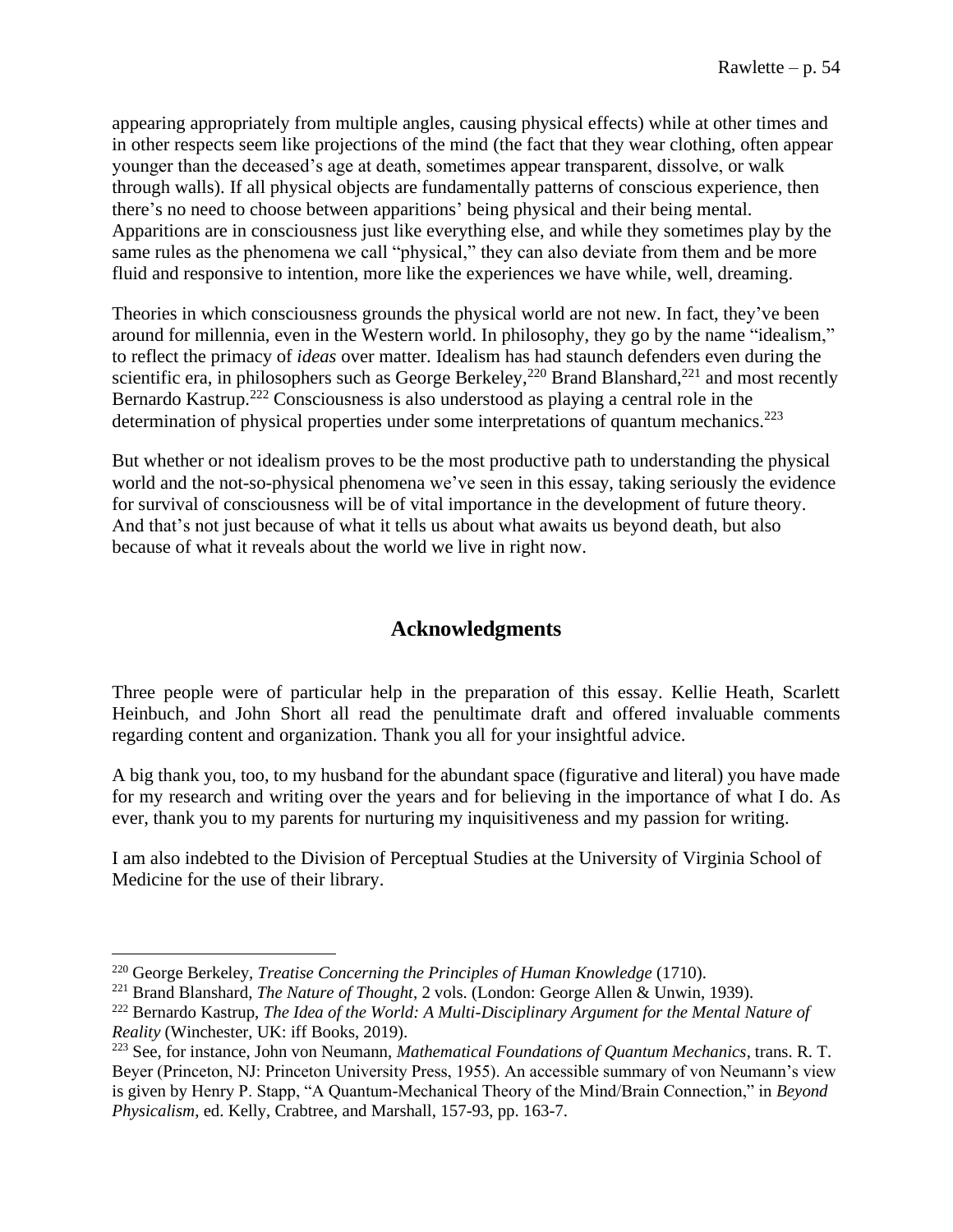## **References**

- Aksakof, Alexandre. *Animisme et Spiritisme*. Trans. Berthold Sandow. Paris: P.-G. Leymarie, 1895.
- Alexander, Eben. *Proof of Heaven: A Neurosurgeon's Journey into the Afterlife*. New York: Simon & Schuster, 2012.
- Alexander, Stewart. "A Life in Two Worlds." In Kean. Pp. 345-56.
- Allix, Stéphane. *Le Test: Une Expérience Inouïe: La Preuve de l'Après-Vie?* Paris: Albin Michel, Livre de Poche, 2015.
- Allix, Stéphane. *The Test: Incredible Proof of the Afterlife.* Trans. Grace McQuillan. New York: Helios, 2018.
- Allix, Stéphane. *When I Was Someone Else: The Incredible True Story of Past Life Connection*. Trans. Jack Cain. Rochester, VT: Park Street Press, 2017.
- Amberts, Jens. *Why an Afterlife Obviously Exists: A Thought Experiment and Realer than Real Near-Death Experiences*. Winchester, UK: iff Books, forthcoming.
- Andrade, Hernani Guimarães. *Reborn for Love*. London: Roundtable, 2010.
- Arcangel, Dianne. *Afterlife Encounters: Ordinary People, Extraordinary Experiences*. Charlottesville, VA: Hampton Roads, 2005.
- Auerbach, Loyd. *ESP, Hauntings and Poltergeists: A Parapsychologist's Handbook* (New York: Warner Books, 1986).
- Barker, Tricia. *Angels in the OR: What Dying Taught Me About Healing, Survival, and Transformation*. New York: Post Hill Press, 2019.
- Barrett, William F. "G. 283. Apparition seen soon after death." *Journal of the Society for Psychical Research* 13 (May 1908): 228-34.
- Barrett, William. *Deathbed Visions: How the Dead Talk to the Dying.* Guildford, UK: White Crow Books, 1926, 2011.
- Beischel, Julie. *Investigating Mediums*. Tucson, AZ: Windbridge Institute, 2015.
- Bellg, Laurin. "Patient NDEs in the ICU." February 2014. The Monroe Institute Professional Seminar. [https://www.youtube.com/watch?v=xdScjvc14xE.](https://www.youtube.com/watch?v=xdScjvc14xE)
- Berkeley, George. *Treatise Concerning the Principles of Human Knowledge.* 1710.
- Bernstein, Morey. *The Search for Bridey Murphy*. New York: Doubleday & Co., 1956.
- Binns, Edward. *Anatomy of Sleep, or the Art of Procuring Sound and Refreshing Slumber at*  Will. 2<sup>nd</sup> ed. London: John Churchill, 1845.
- Björnsson, Hafsteinn. *Sögur ur safni Hafsteins midils*. Reykjavik, Iceland: Skuggsja, 1972.
- Blanshard, Brand. *The Nature of Thought*. 2 vols. London: George Allen & Unwin, 1939.
- Bowman, Carol. *Children's Past Lives: How Past Life Memories Affect Your Child*. New York: Bantam, 1997.
- Bowman, Carol. *Return from Heaven: Beloved Relatives Reincarnated within Your Family*. New York: HarperCollins, 2001.
- Bozzano, Ernest. *Les Phénomènes de Hantise*. Trans. C. de Vesme. Paris: Éditions Exergue, 1932, 2000.
- Braude, Stephen E. *The Limits of Influence: Psychokinesis and the Philosophy of Science*. New York: Routledge & Kegan Paul, 1986.
- Braude, Stephen E. *Immortal Remains: The Evidence for Life after Death*. Lanham, MD: Rowman & Littlefield, 2003.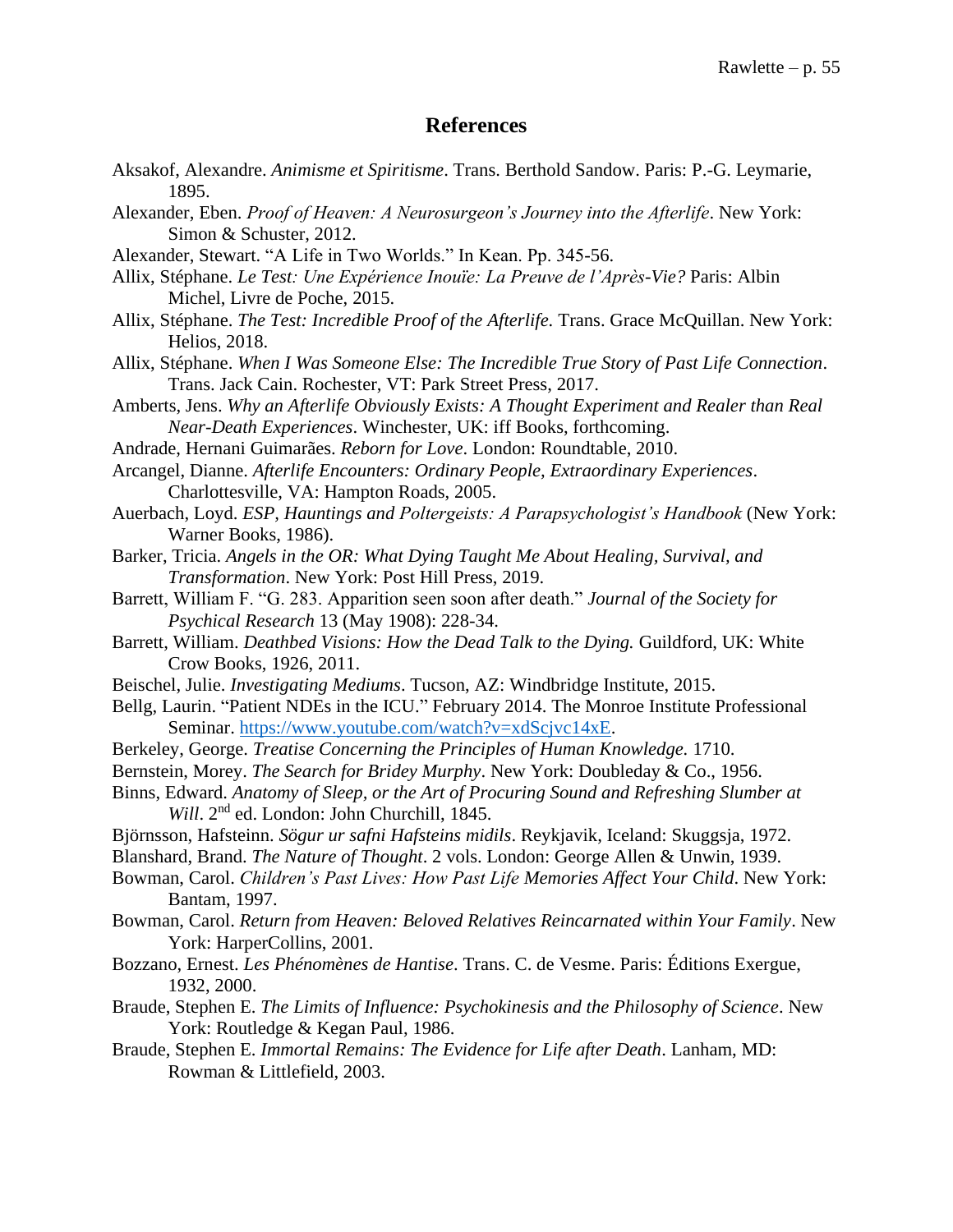- Braude, Stephen E. *Crimes of Reason: On Mind, Nature, and the Paranormal*. Lanham, MD: Rowman & Littlefield, 2014.
- Burnham, Sophy. *Angel Letters*. New York: Ballantine Books, 1991.
- Burnham, Sophy. *The Art of Intuition: Cultivating Your Inner Wisdom*. New York: Jeremy P. Tarcher/Penguin, 2011.
- Callanan, Maggie. *Final Journeys: A Practical Guide for Bringing Care and Comfort at the End of Life*. New York: Bantam Dell, 2008.
- Carman, Elizabeth B., and Neil J. Carman. *Cosmic Cradle: Spiritual Dimensions of Life Before Birth*. Rev. ed. Berkeley, CA: North Atlantic Books, 2013.
- Charbonier, Jean-Jacques. *Les 7 Bonnes Raisons de Croire à l'Au-delà.* Paris: Guy Trédaniel, J'ai Lu, 2012.
- Cockell, Jenny. *Across Time and Death: A Mother's Search for Her Past Life Children*. New York: Simon & Schuster, 1993.
- Cook, Emily Williams, Bruce Greyson, and Ian Stevenson. "Do Any Near-Death Experiences Provide Evidence for the Survival of Human Personality After Death? Relevant Features and Illustrative Case Reports." *Journal of Scientific Exploration* 12, No. 3 (1998): 377- 406.
- Cooper, Callum E. *Telephone Calls from The Dead: A Revised Look at the Phenomenon Thirty Years On*. Portsmouth, UK: Tricorn Books, 2012.
- Davids, Paul, and Gary E. Schwartz with John Allison. *An Atheist in Heaven: The Ultimate Evidence for Life after Death?* Reno, NV: Yellow Hat, 2016.
- Delpech, Geneviève. *Te retrouver: L'amour plus fort que la mort*. Paris: Editions First, 2017.
- Durham, Janis Heaphy. *The Hand on the Mirror: A True Story of Life Beyond Death*. New York: Grand Central, 2015.
- Dyer, Wayne W., and Dee Garnes. *Memories of Heaven: Children's Astounding Recollections of the Time Before They Came to Earth*. Carlsbad, CA: Hay House, 2015.
- Eadie, Betty J., with Curtis Taylor. *Embraced by the Light*. Carson City, NV: Gold Leaf Press, 1992.
- Eisenbeiss, Wolfgang, and Deiter Hassler. "An Assessment of Ostensible Communications with a Deceased Grandmaster as Evidence of Survival." *Journal of the Society of Psychical Research* 70, No. 2 (April 2006): 65-97.
- Fiore, Edith. *You Have Been Here Before*. New York: Ballantine, 1978.
- Fontana, David. *Is There an Afterlife? A Comprehensive Overview of the Evidence*. Ropley, UK: O-Books, 2004.
- Gallup, George, Jr., with William Proctor. *Adventures in Immortality: A Look Beyond the Threshold of Death*. New York: McGraw-Hill, 1982.
- Gauld, Alan. *Mediumship and Survival: A Century of Investigations*. London: Heinemann, 1982.
- Gibson, E. P. "An Examination of Motivation as Found in Selected Cases from *Phantasms of the Living*." *Journal of the American Society for Psychical Research* 38 (1944): 83-105.
- Greeley, Andrew M. *Religious Change in America*. Cambridge, MA: Harvard University Press, 1989.
- Greyson, Bruce. *After: A Doctor Explores What Near-Death Experiences Reveal about Life and Beyond*. New York: St. Martin's Essentials, 2021.
- Grof, Stanislav. *When the Impossible Happens: Adventures in Non-Ordinary Realities*. Boulder, CO: Sounds True, 2006.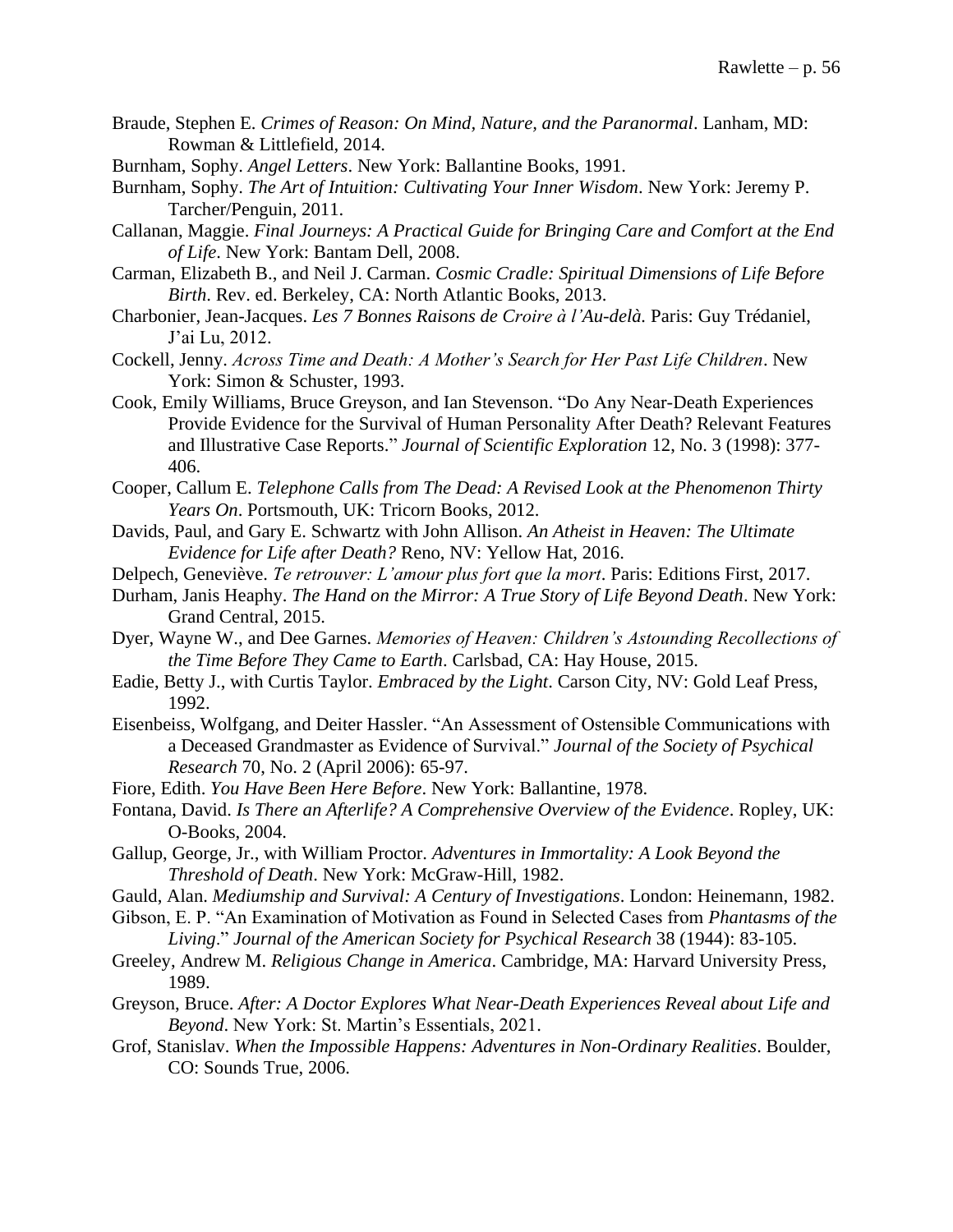- Guggenheim, Bill, and Judy Guggenheim. *Hello from Heaven! A New Field of Research—After-Death Communication—Confirms That Life and Love Are Eternal*. New York: Bantam, 1995.
- Gurney, Edmund, Frederic W. H. Myers, and Frank Podmore. *Phantasms of the Living*. Vol. 1. London: Society for Psychical Research, Trübner and Co., 1886.
- Hallett, Elisabeth. *Stories of the Unborn Soul: The Mystery and Delight of Pre-Birth Communication*. San Jose: Writers Club Press, 2002.
- Haraldsson, Erlendur. "A Psychological Comparison Between Ordinary Children and Those Who Claim Previous-Life Memories." *Journal of Scientific Exploration* 11, No. 3 (1997): 323-35.
- Haraldsson, Erlendur. *The Departed Among the Living: An Investigative Study of Afterlife Encounters*. Guildford, UK: White Crow Books, 2012.
- Haraldsson, Erlendur. Review of *Telephone Calls from The Dead: A Revised Look at the Phenomenon Thirty Years On*, by Callum E. Cooper. *Journal of Scientific Exploration* 27, No. 2 (2013): 352-3.
- Haraldsson, Erlendur. "Possible Evidence of Survival." In Kean. Pp. 294-304.
- Haraldsson, Erlendur, and Loftur R. Gissurarson. *Indridi Indridason: The Icelandic Physical Medium*. Hove, UK: White Crow Books, 2015.
- Haraldsson, Erlendur, and James G. Matlock. *I Saw a Light and Came Here: Children's Experiences of Reincarnation*. Hove, UK: White Crow, 2016.
- Harrison, Mary, and Peter Harrison. *The Children That Time Forgot*. 1983, 1989, 2014.
- Hart, Hornell. "Six Theories about Apparitions." *Proceedings of the Society for Psychical Research* 50, Part 185 (May 1956): 153-239.
- Heinbuch, Scarlett. *Waking Up to Love: Our Shared Near-Death Encounter Brought Miracles, Recovery and Second Chances*. Cardiff, CA: Waterside Press, 2018.
- Hensley, Mary Helen. *Promised by Heaven: A Doctor's Return from the Afterlife to a Destiny of Love and Healing*. New York: Atria, 2015.
- Hensley, Mary Helen. *Understanding Is the New Healing: Miraculous Recoveries from Physical and Emotional Trauma*. Love Never Dies, 2019.
- Hinze, Sarah. *We Lived in Heaven: Spiritual Accounts of Souls Coming to Earth*. Rexburg, ID: Spring Creek Book Company, 2006.
- Hinze, Sarah, and Brent Hinze. "Visions of Future Children in Near-Death Experience." 2012 IANDS Conference in Scottsdale, AZ. [https://www.youtube.com/watch?v=kdSL-](https://www.youtube.com/watch?v=kdSL-HCxl4o)[HCxl4o.](https://www.youtube.com/watch?v=kdSL-HCxl4o)
- Hinze, Sarah, with Laura Lofgreen. *The Memory Catcher*. Provo, UT: Spring Creek Book Company, 2012.
- Hodgson, Richard. "A Record of Observations of Certain Phenomena of Trance." *Proceedings of the Society for Psychical Research* 8 (1892): 1-167.
- Hodgson, Richard. "A Further Record of Observations of Certain Phenomena of Trance." *Proceedings of the Society for Psychical Research* 13 (1898): 284-582.
- Holden, Janice Miner. "Veridical Perception in Near-Death Experiences." In Holden, Greyson, and James. Pp. 185-211.
- Holden, Janice Miner, Bruce Greyson, and Debbie James, ed. *The Handbook of Near-Death Experiences: Thirty Years of Investigation*. Santa Barbara, CA: ABC-CLIO, 2009.
- Hopcke, Robert H. *There Are No Accidents in Love and Relationships: Meaningful Coincidences and the Stories of Our Families*. Asheville, NC: Chiron Publications, 2018.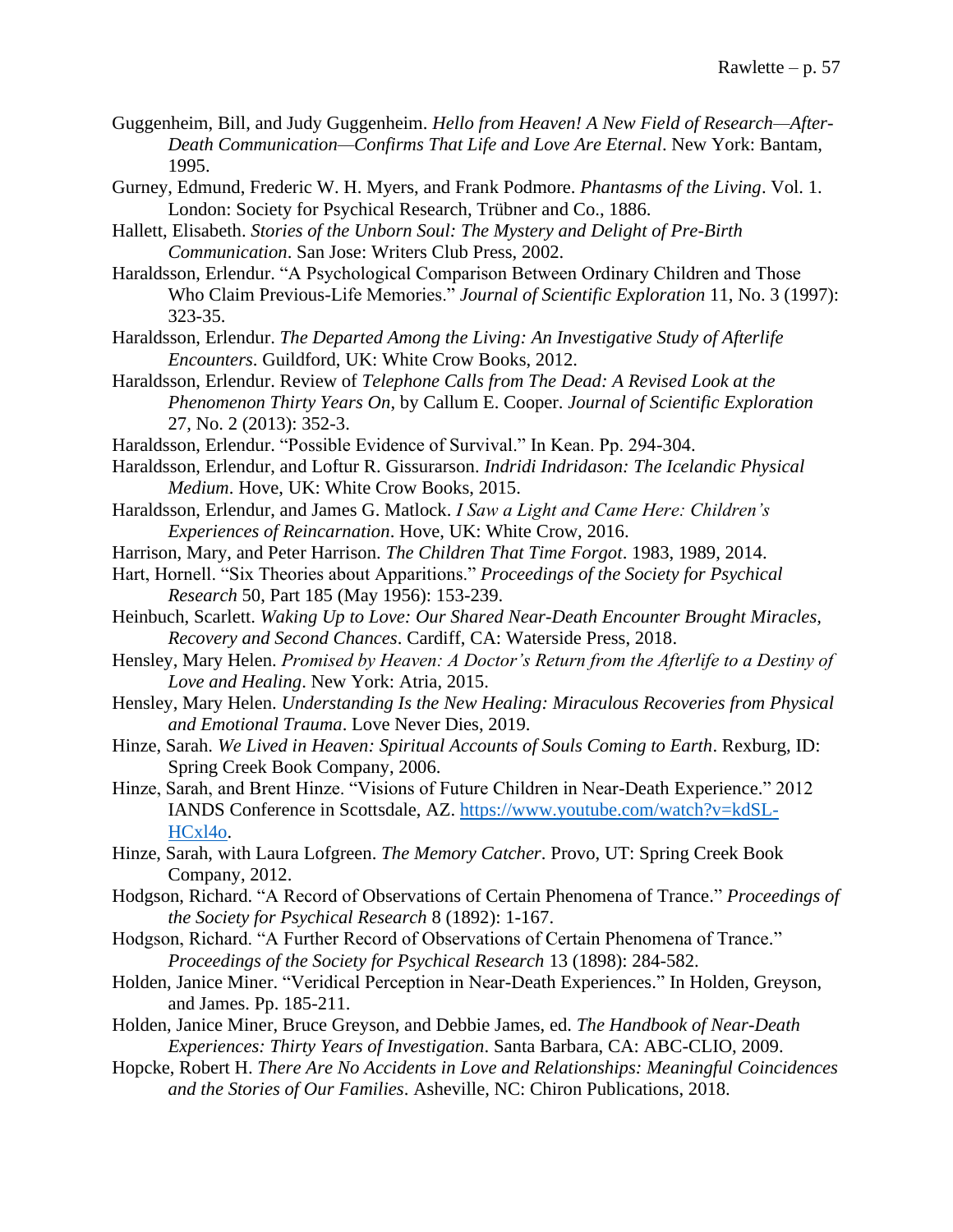- Inglis, Brian. *Coincidence: A Matter of Chance—or Synchronicity?* London: Hutchinson, 1990.
- Iverson, Jeffrey. *More Lives Than One? The Evidence of the Remarkable Bloxham Tapes*. London: Pan Books, 1976, 1977.
- Jackson, Laura Lynne. *The Light Between Us: Stories from Heaven, Lessons for the Living*. New York: Spiegel & Grau, 2015.
- Johnson, Alice. "Coincidences." *Proceedings of the Society for Psychical Research* 14 (1899): 158-330.
- Joplin, Laura. *Love, Janis*. New York: Villard, 1992.
- Jovanovic, Pierre. *Enquête sur l'Existence des Anges Gardiens*. Paris: Éditions Filipacchi/Société Sonodip, J'ai Lu, 1993.
- Jung, C. G. *Synchronicity: An Acausal Connecting Principle*. Trans. R. F. C. Hull. Princeton, NJ: Princeton University Press, 1960, 2010.
- Kasprowicz, Laurent. *Des Coups de Fil de L'AU-DELÀ? Enquête sur un Phénomène Paranormal Incroyable: Sa Folie, Ses Caractéristiques et Son Explication*. 2018.
- Kastrup, Bernardo. *The Idea of the World: A Multi-Disciplinary Argument for the Mental Nature of Reality*. Winchester, UK: iff Books, 2019.
- Kean, Leslie. *Surviving Death: A Journalist Investigates Evidence for an Afterlife*. New York: Crown Archetype, 2017.
- Keil, Jürgen. "Questions of the Reincarnation Type." *Journal of Scientific Exploration* 24, No. 1 (2010): 79-99.
- Kelly, Edward F., Adam Crabtree, and Paul Marshall, ed. *Beyond Physicalism: Toward Reconciliation of Science and Spirituality*. Lanham, MD: Rowman & Littlefield, 2015.
- Kelly, Edward F., and Michael Grosso. "Mystical Experience." In Kelly, Kelly, et al. Pp. 495- 575.
- Kelly, Edward F., Emily Williams Kelly, Adam Crabtree, Alan Gauld, Michael Grosso, and Bruce Greyson, ed. *Irreducible Mind: Toward a Psychology for the 21st Century*. Lanham, MD: Rowman & Littlefield, 2007.
- Kelly, Edward F., and Paul Marshall, ed., *Consciousness Unbound: Liberating Mind from the Tyranny of Materialism*. Lanham, MD: Rowman & Littlefield, 2021.
- Knoblauch, Hubert, Ina Schmied, and Bernt Schnettler. "Different Kinds of Near-Death Experience: A Report on a Survey of Near-Death Experiences in Germany." *Journal of Near-Death Studies* 20, No. 1 (2001): 15-29.
- Krippner, Stanley, Fariba Bogzaran, and André Percia de Carvalho. *Extraordinary Dreams and How to Work with Them*. Albany: State University of New York Press, 2002.
- Kuld, J. J. E. *Í lífsins ólgusjó*. Reykjavik, Iceland: Ægisútgáfan, 1979.
- LaGrand, Louis E. *Messages and Miracles: Extraordinary Experiences of the Bereaved*. St. Paul, MN: Llewellyn, 1999.
- Lee, Frederick George, ed. *The Other World; or, Glimpses of the Supernatural*. Vol. 2. London: King & Company, 1875.
- Leininger, Bruce, and Andrea Leininger, with Ken Gross. *Soul Survivor: The Reincarnation of a World War II Fighter Pilot*. New York: Grand Central, 2009.
- Lerma, John. *Into the Light: Real Life Stories about Angelic Visits, Visions of the Afterlife, and Other Pre-Death Experiences*. Pompton Plains, NJ: New Page Books, 2007.
- Long, Jeffrey, with Paul Perry. *God and the Afterlife: The Ground-Breaking New Evidence for God and Near-Death Experience*. New York: HarperCollins, 2016.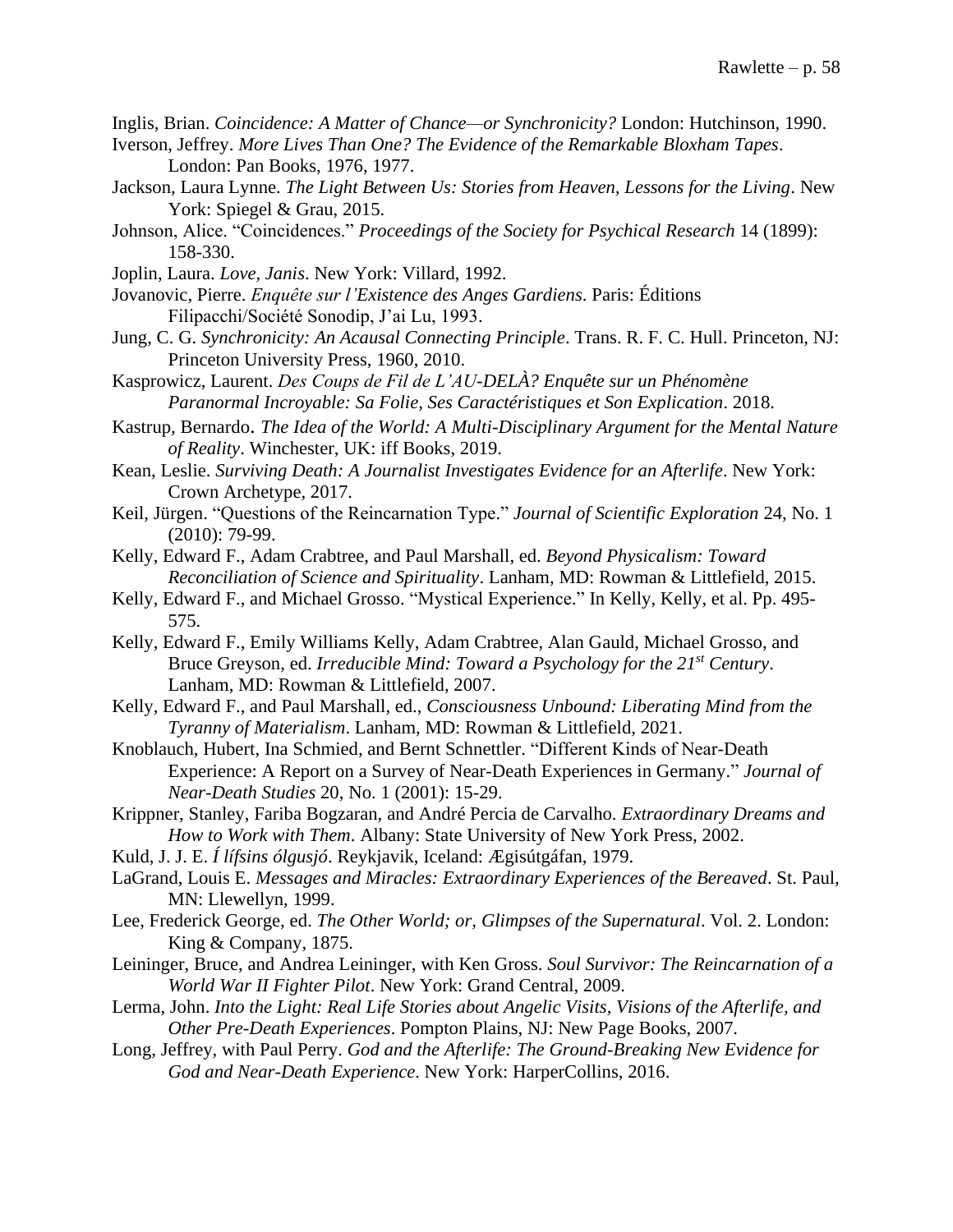- MacGregor, Trish, and Rob MacGregor. *The Synchronicity Highway: Exploring Coincidence, the Paranormal, & Alien Contact*. Hertford, NC: Crossroad Press, 2013.
- Maguire, Toni. *Memories of the Light: A Story of Spiritual Existence before Physical Birth*. Bloomington, IN: iUniverse, 2000, 2012.
- Manning, Matthew. *The Link: Matthew Manning's Own Story of His Extraordinary Psychic Gifts.* New York: Holt, Rinehart and Winston, 1974, 1975.
- Matlock, James G. *Signs of Reincarnation: Exploring Beliefs, Cases, and Theory*. Lanham, MD: Rowman & Littlefield, 2019.
- Matlock, James, and Iris Giesler-Petersen. "Asian versus Western Intermission Memories: Universal Features and Cultural Variations." *Journal of Near-Death Studies* 35, No. 1 (2016): 3-29.

Mattingley, Annie. *The After Death Chronicles: True Stories of Comfort, Guidance, and Wisdom from Beyond the Veil*. Charlottesville, VA: Hampton Roads, 2017.

- Marris, Peter. *Widows and Their Families*. London: Routledge & Kegan Paul, 1958.
- Martin, Joel, and Patricia Romanowski. *Love Beyond Life: The Healing Power of After-Death Communication*. New York: Harper, 1997.
- McGarey, Gladys T. *Born to Live*. Scottsdale, AZ: Inkwell Productions, 2008.
- Medhus, Elisa. *My Son and the Afterlife: Conversations from the Other Side*. New York: Atria, 2013.
- Mills, Antonia. "Back from Death: Young Adults in Northern India Who as Children Were Said to Remember a Previous Life, With or Without a Shift in Religion (Hindu to Muslim or Vice Versa)." *Anthropology and Humanism Quarterly* 31 (2006): 141-56.
- Mills, Antonia, Erlendur Haraldsson, and H. H. Jürgen Keil. "Replication Studies of Cases Suggestive of Reincarnation by Three Independent Investigators." *Journal of the American Society for Psychical Research* 88 (1994): 207-19.
- Mills, Roy. *The Soul's Remembrance: Earth Is Not Our Home*. Seattle, WA: Onjinjinkta Publishing, 1999.
- Montgomery, Ruth. *Here and Hereafter*. Greenwich, CT: Fawcett Crest, 1968.
- Moody, Raymond A., Jr., *Life After Life: The Investigation of a Phenomenon—Survival of Bodily Death*. New York: HarperOne, 1975, 2001.
- Moody, Raymond, with Paul Perry. *Glimpses of Eternity: An Investigation into Shared Death Experiences*. London: Rider Books, 2010.
- Moorjani, Anita. *Dying to Be Me: My Journey from Cancer, to Near Death, to True Healing*. Carlsbad, CA: Hay House, 2012.
- Morse, Melvin, with Paul Perry. *Parting Visions: Uses and Meanings of Pre-Death, Psychic, and Spiritual Experiences*. New York: Villard Books, 1994.
- Moss, Peter, with Joe Keeton. *Encounters with the Past: How Man Can Experience and Relive History*. London: Sidgwick & Jackson, 1979.
- Musgrave, Cassandra. "The Near-Death Experience: A Study of Transformation." *Journal of Near-Death Studies* 15, No. 3 (1997): 187-201.
- Myers, F. W. H. "On Recognised Apparitions Occurring More Than a Year After Death." *Proceedings of the Society for Psychical Research* 6 (1890): 13-65.
- Myers, Frederic W. H. "The Subliminal Consciousness. Chapter VII: Motor automatism." *Proceedings of the Society for Psychical Research* 9 (1894): 26-128.
- Myers, Frederic W. H. *Human Personality and the Survival of Bodily Death*. Ed. Leopold Hamilton Myers. New York: Longmans, Green & Co., 1906, 1918.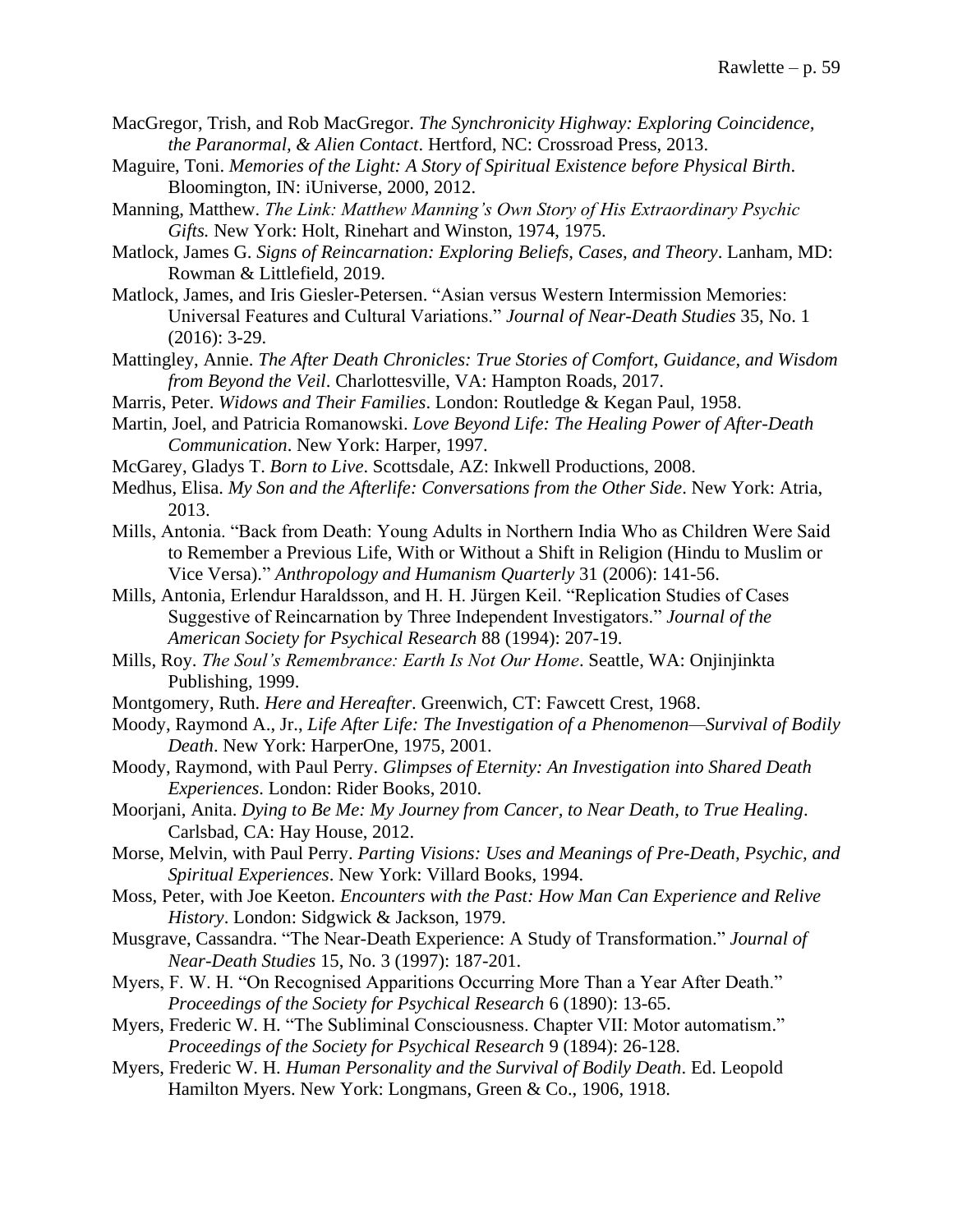- Myers, Frederic W. H., Oliver Lodge, Walter Leaf, and William James. "A Record of Observations of Certain Phenomena of Trance." *Proceedings of the Society for Psychical Research* 6 (1890): 436-659.
- Nelson, Lee. *Beyond the Veil*. Vol. 1. Orem, UT: Cedar Fort, 1988.
- Neppe, Vernon M. "A Detailed Analysis of an Important Chess Game: Revisiting 'Maróczy versus Korchnoi.'" *Journal of the Society for Psychical Research* 71, No. 3 (2007): 129- 47.
- von Neumann, John. *Mathematical Foundations of Quantum Mechanics*. Trans. R. T. Beyer. Princeton, NJ: Princeton University Press, 1955.
- Newton, Michael. *Destiny of Souls: New Case Studies of Life Between Lives*. Woodbury, MN: Llewellyn, 2000.
- Newton, Michael. *Journey of Souls: Case Studies of Life Between Lives*. Woodbury, MN: Llewellyn, 1994.
- Newton, Michael. *Life Between Lives: Hypnotherapy for Spiritual Regression*. St. Paul, MN: Llewellyn, 2004.
- Newton, Michael, ed. *Memories of the Afterlife: Life Between Lives: Stories of Personal Transformation*. Woodbury, MN: Llewellyn, 2009.
- Ohkado Masayuki. "Same-Family Cases of the Reincarnation Type in Japan." *Journal of Scientific Exploration* 31, No. 4 (Winter 2017): 551-71.
- Ohkado Masayuki and Ikegawa Akira. "Children with Life-between-Life Memories." *Journal of Scientific Exploration* 28, No. 3 (2014): 477-90.
- Osis, Karlis, and Erlendur Haraldsson. *At the Hour of Death*. New York: Discus, 1977, 1979.
- Owen, Robert Dale. *Footfalls on the Boundary of Another World*. London: Trübner & Co., 1860.
- Owen, Robert Dale. *The Debatable Land Between This World and the Next*. London: Trübner & Co., 1871.
- Paquette, Andrew. *Dreamer: 20 Years of Psychic Dreams and How They Changed My Life*. Winchester, UK: O-Books, 2011.
- Palmieri, Arianna, Vincenzo Calvo, Johann R. Kleinbub, Federica Meconi, Matteo Marangoni, Paolo Barilaro, Alice Broggio, Marco Sambin, and Paola Sessa. "'Reality' of Near-Death-Experience Memories: Evidence from a Psychodynamic and Electrophysiological Integrated Study." *Frontiers in Human Neuroscience* (June 19, 2014). [https://doi.org/10.3389/fnhum.2014.00429.](https://doi.org/10.3389/fnhum.2014.00429)
- Parera, Mahendra, Gayan Padmasekara, and John Belanti. "Prevalence of Near-Death Experiences in Australia." *Journal of Near-Death Studies* 24, No. 2 (2005): 109-16.
- Pasricha, Satwant. *Claims of Reincarnation: An Empirical Study of Cases in India*. New Delhi: Harman Publishing House, 1990.
- Playfair, Guy Lyon. *The Flying Cow: Exploring the Psychic World of Brazil*. Guildford, UK: White Crow Books, 2011.
- Podmore, Frank. *The Newer Spiritualism*. New York: Henry Holt & Co., 1911.
- Rawlette, Sharon Hewitt. *The Source and Significance of Coincidences: A Hard Look at the Astonishing Evidence*. 2019.
- Rawlette, Sharon Hewitt. "Essay Review: Phone Calls from the Dead? Exploring the Role of the Trickster." *Journal of Scientific Exploration* 34, No. 1 (2020): 116-26.
- Raynes, Brent. *John A. Keel: The Man, the Myths, and the Ongoing Mysteries*. 2019.
- Rees, W. Dewi. "The Hallucinations of Widowhood." *British Medical Journal* 4 (Oct 2, 1971): 37-41.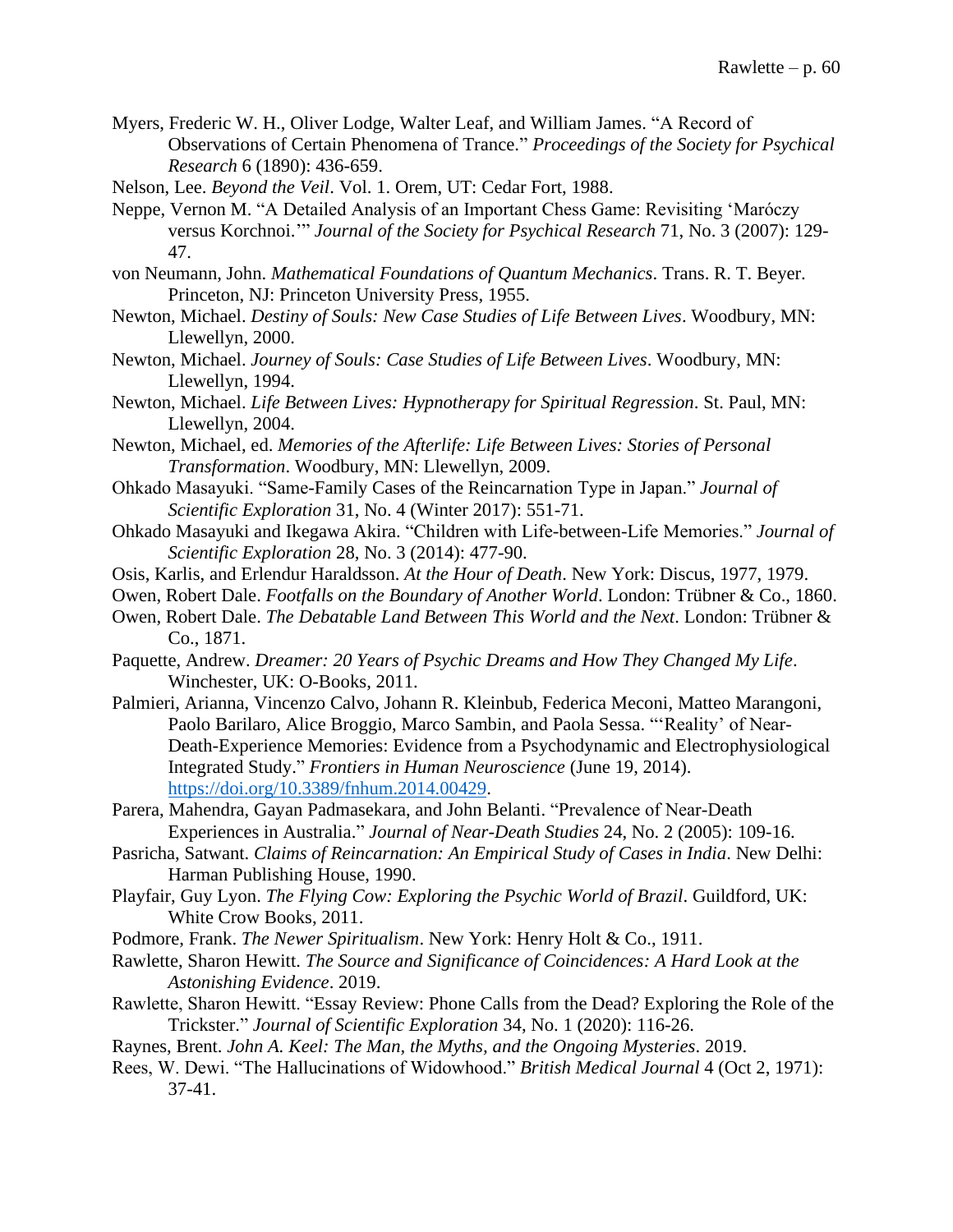- Ring, Kenneth. *Heading Toward Omega: In Search of the Meaning of the Near-Death Experience*. New York: William Morrow, 1984, 1985.
- Ring, Kenneth, and Madelaine Lawrence. "Further Evidence for Veridical Perception during Near-Death Experiences." *Journal of Near-Death Studies* 11, No. 4 (1993): 223-9.
- Ring, Kenneth, and Evelyn Elsaesser Valarino. *Lessons from the Light: What We Can Learn from the Near-Death Experience*. Needham, MA: Moment Point Press, 1998, 2006.
- Rivas, Titus, Anny Dirven, and Rudolf H. Smit. *The* Self *Does Not Die: Verified Paranormal Phenomena from Near-Death Experiences*. Durham, NC: IANDS Publications, 2016.
- Rogo, D. Scott, and Raymond Bayless. *Phone Calls from the Dead: The Results of a Two-Year Investigation into an Incredible Phenomenon*. Englewood Cliffs, NJ: Prentice-Hall, 1979.
- Roll, William G. *The Poltergeist*. Garden City, NY: Nelson Doubleday, 1972.
- Rommer, Barbara R. *Blessing in Disguise: Another Side of the Near-Death Experience*. St. Paul, MN: Llewellyn, 2000.
- Ryback, David, with Letitia Sweitzer. *Dreams That Come True: Their Psychic and Transforming Powers*. New York: Doubleday, 1988.
- Schwartz, Gary E., with William L. Simon. *The Afterlife Experiments: Breakthrough Scientific Evidence of Life after Death*. New York: Atria, 2002.
- Sharma, Poonam, and Jim B. Tucker. "Cases of the Reincarnation Type with Memories from the Intermission Between Lives." *Journal of Near-Death Studies* 23, No. 2 (Winter 2004): 101-17.
- Shroder, Tom. *Old Souls*. New York: Simon & Schuster, 1999.
- Sidgwick, Eleanor. "On the Evidence for Clairvoyance." *Proceedings of the Society for Psychical Research* 7 (1892): 30-99.
- Smartt, Lisa. *Words at the Threshold: What We Say as We're Nearing Death*. Novato, CA: New World Library, 2017.
- Smedley, Jenny. *SUPERnaturally True*. Winchester, UK: O Books, 2009.
- Soal, S. G. "A Report on Some Communications Received Through Mrs. Blanche Cooper." *Proceedings of the Society for Psychical Research* 35 (1926): 471-594.
- Society for Psychical Research. "L. 1076. Experimental Apparition." *Journal of the Society for Psychical Research* 7 (1895-6): 250-5.
- Soulières, Joachim. *Les Coïncidences*. Paris: Dervy, 2012.
- Speakman, Helen. "Manifestation Posthume." *Revue Scientifique et Morale du Spiritisme* (1 May 1920): 141-5.
- Stapp, Henry P. "A Quantum-Mechanical Theory of the Mind/Brain Connection." In Kelly, Crabtree, and Marshall. Pp. 157-93.
- Stevenson, Ian. "Are Poltergeists Living or Are They Dead?" *Journal of the American Society for Psychical Research* 66, No. 3 (July 1972): 233-52.
- Stevenson, Ian. *Cases of the Reincarnation Type, Vol. I: Ten Cases in India*. Charlottesville, VA: University Press of Virginia, 1975.
- Stevenson, Ian. *Cases of the Reincarnation Type, Vol. II: Ten Cases in Sri Lanka*. Charlottesville, VA: University Press of Virginia, 1977.
- Stevenson, Ian. *Cases of the Reincarnation Type, Vol. III: Twelve Cases in Lebanon and Turkey*. Charlottesville, VA: University Press of Virginia, 1980.
- Stevenson, Ian. *Twenty Cases Suggestive of Reincarnation*. 2<sup>nd</sup> ed. revised and enlarged. Charlottesville, VA: University Press of Virginia, 1980.